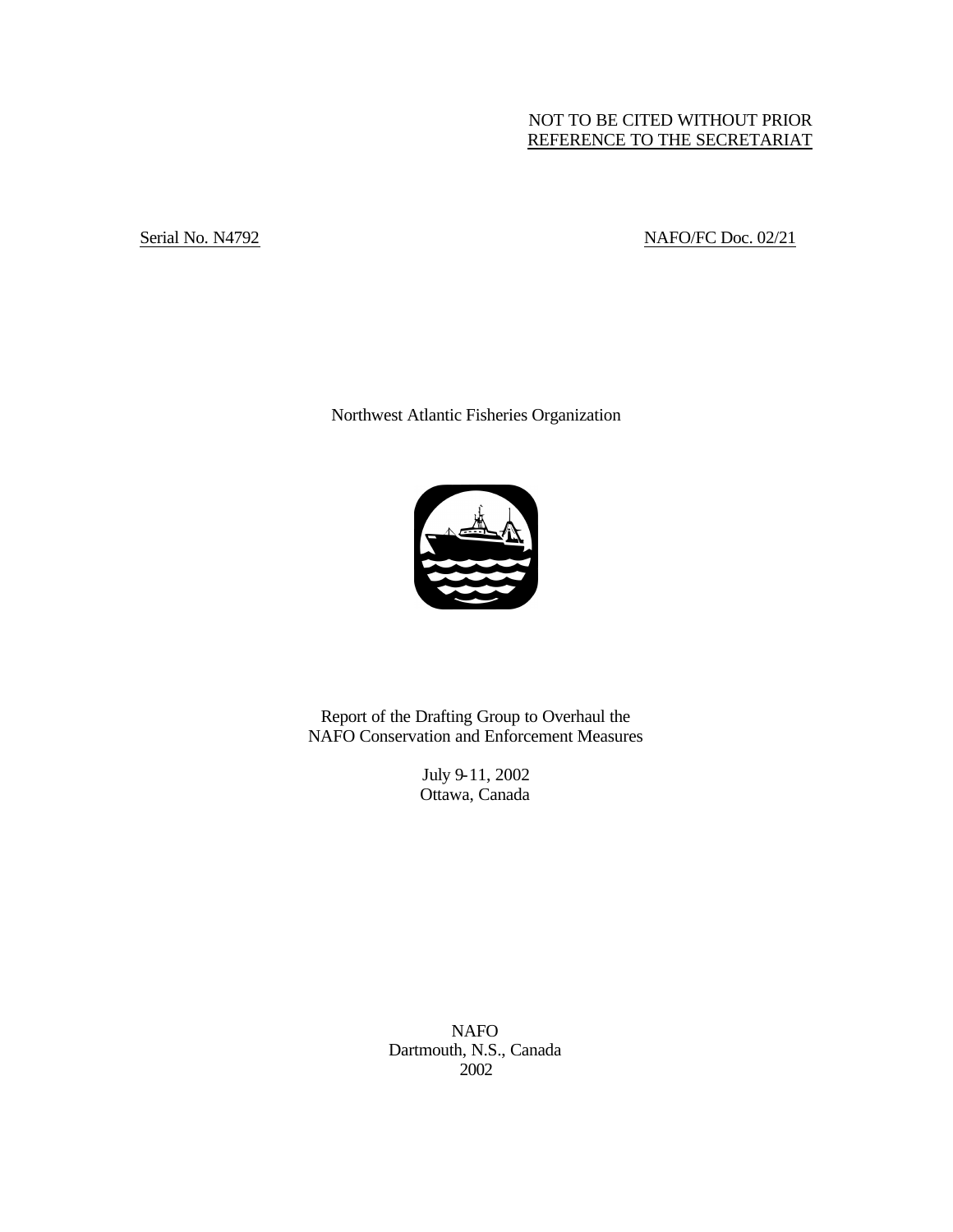# **Members of the Fisheries Commission:**

Canada Cuba Denmark (In respect of the Faroe Islands and Greenland) Estonia European Union France (in respect of St. Pierre et Miquelon) Iceland Japan Republic of Korea Latvia Lithuania Norway Poland Russian Federation Ukraine United States of America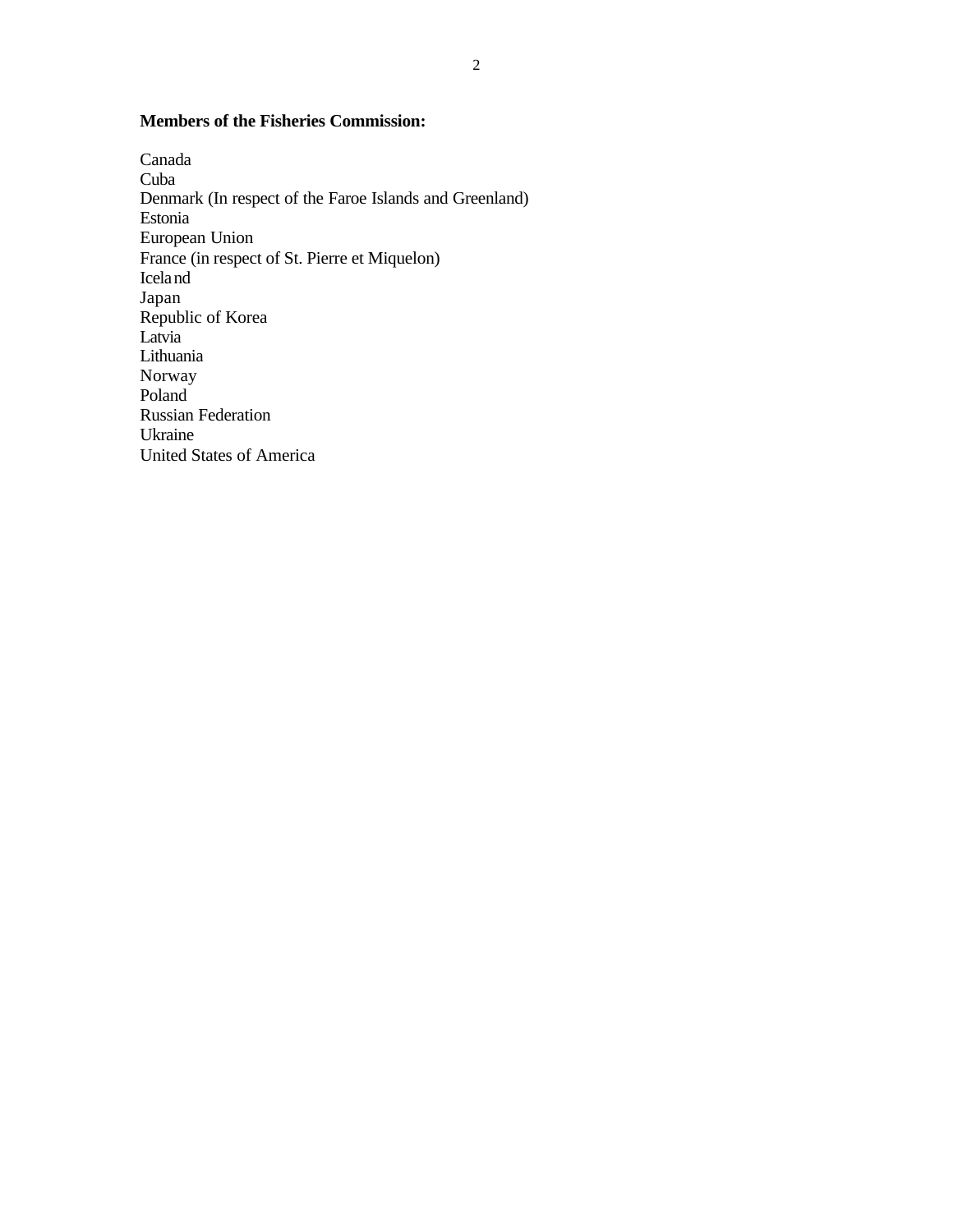Report of the Drafting Group to Overhaul the NAFO Conservation and Enforcement Measures

#### July 9-11, 2002 Ottawa, Canada

| Report of the Drafting Group to Overhaul the NAFO Conservation                                                                                     | $\Delta$ |
|----------------------------------------------------------------------------------------------------------------------------------------------------|----------|
| Annex 2. Draft Revision of the Conservation and Enforcement Measures 7<br>Annex 3. Items Requiring Further Consideration by the Drafting Group  63 | - 5      |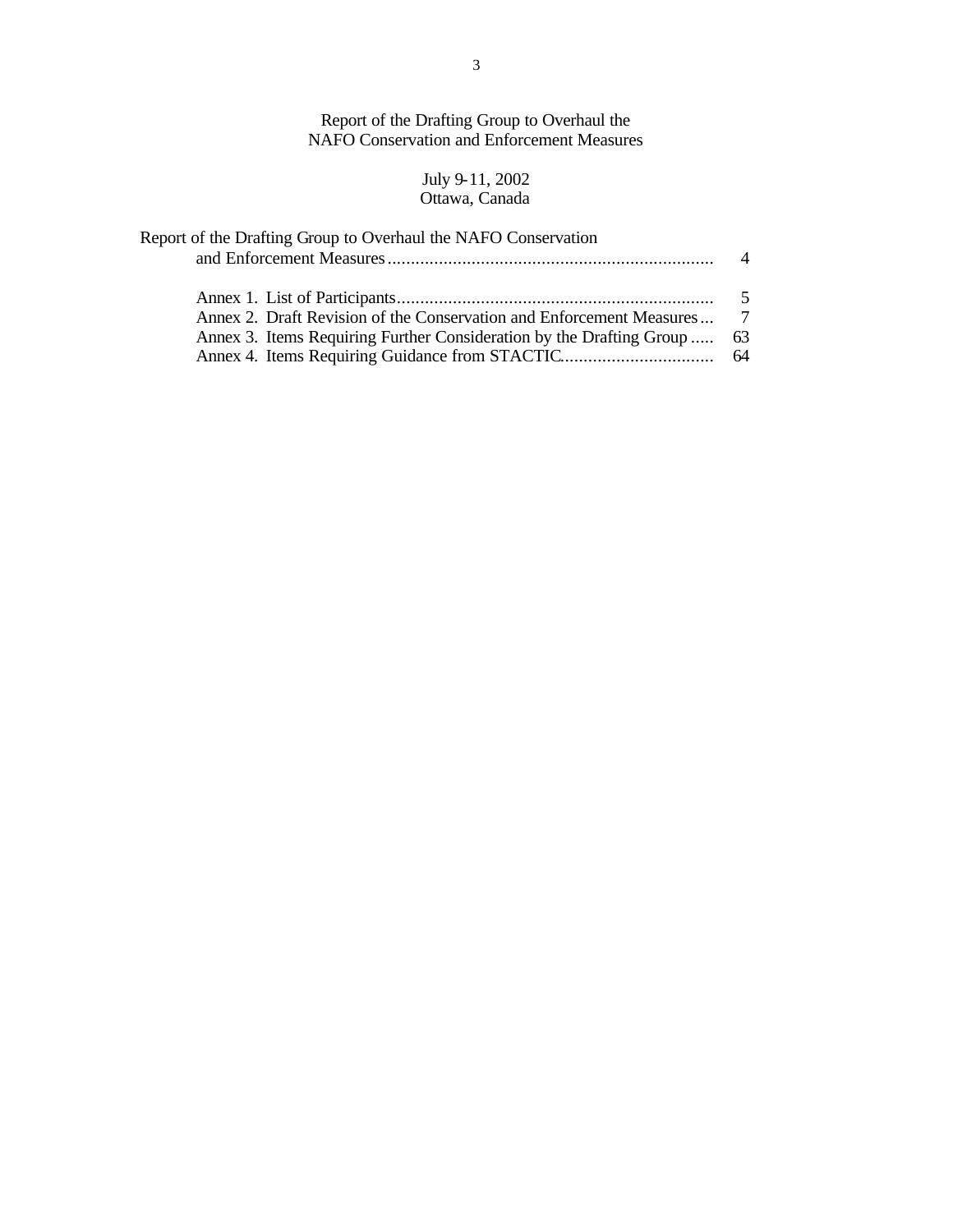# **Report of the Drafting Group to Overhaul the NAFO Conservation and Enforcement Measures**

# **9-11 July 2002 Ottawa, Canada**

- 1. The Drafting Group met in Ottawa from 9-11 July 2002.
- 2. Participants are listed in **Annex 1** (page 2).
- 3. The Drafting Group adhered to its mandate to identify and remove redundancies and inconsistencies in the NAFO Conservation and Enforcement Measures. The Drafting Group made considerable progress in its mandate, helped by the provision of a base text by the European Commission.
- 4. A draft revision of the Conservation and Enforcement Measures, which reflects a high degree of consensus, is attached as **Annex 2** (page 4). It should be noted that this revision is a work in progress and further consideration of a variety of issues is still needed by the Drafting Group and guidance is required from STACTIC on a number of substantive changes. Due to a lack of time, there were a number of items, including the Annexes of the Conservation and Enforcement Measures, which the Drafting Group was not able to focus on. These are listed in **Annex 3** (page 67). Issues which the Drafting Group identified as possible substantive changes are listed in **Annex 4** (page 68).
- 5. The Drafting Group agreed that its report should be submitted to STACTIC at its 2002 meeting and circulated by email by the Executive Secretary to all Contracting Parties as far in advance as possible of that meeting.
- 6. The Drafting Group noted that any new measures that may be adopted by the Fisheries Commission will need to be incorporated into the revision. To prevent continuous revision, the Drafting Group was hopeful that a finalized text could be submitted for adoption by the Fisheries Commission at the 2003 annual meeting.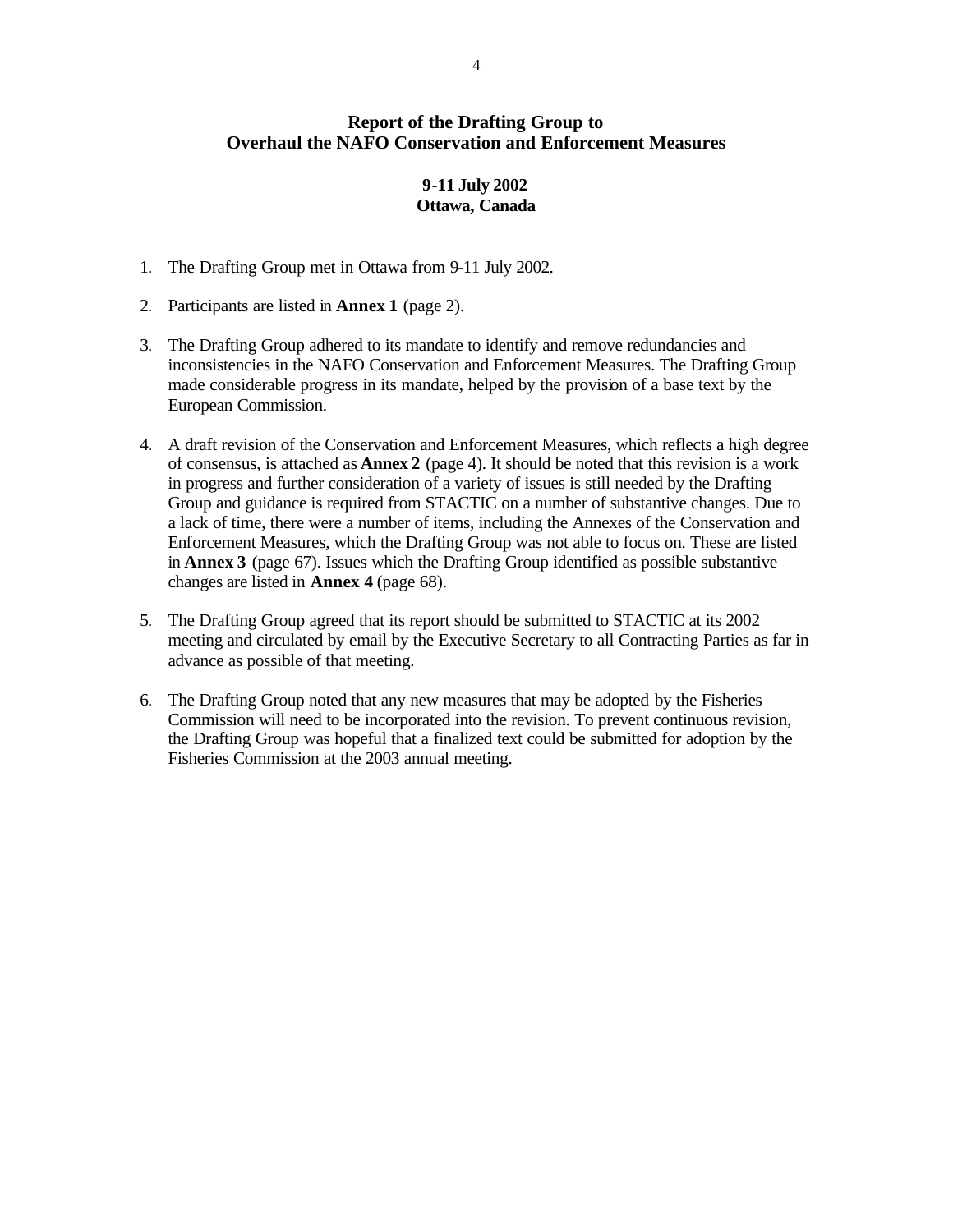#### **Annex 1. List of Participants**

#### **CANADA**

#### **Head of Delegation**

Mr. Leo Strowbridge, Director, Special Programs, Fisheries Management, Newfoundland Region, Department of Fisheries and Oceans, P.O. Box 5667, St. John's, Newfoundland, Canada A1C 5X1 Phone: +709 772 8021 – Fax: +709 772 2046 – E-mail: strowbridgel@dfo -mpo.gc.ca

#### **Advisers**

Mr. David Bevan, Director General, Resource Management, Department of Fisheries and Oceans, 200 Kent Street, Ottawa, Ontario, Canada K1A 0E6 Phone: +613 990 6794 – Fax: +613 954 1407 – E-mail: **bevand@dfo-mpo.gc.ca** 

Ms. Judy Dwyer, Corporate and International, Newfoundland Region, Department of Fisheries and Oceans, P.O. Box 5667, St. John's, Newfoundland, Canada A1C 5X1 Phone: +709 772-8831 – Fax: +709 772-2046 – E-mail: dwyerj@dfo-mpo.gc.ca

Ms. Allison Saunders, Oceans Law Section (JLOA), Department of Foreign Affairs and International Trade, 125 Sussex Drive, Ottawa, Ontario, Canada K1A 0G2 Phone: +613 996-2643 – Fax: +613 992-6483 – E-mail: allison.saunders@dfait-maeci.gc.ca

Mr. Robert Steinbock, Senior Fisheries Adviser, International Directorate, Department of Fisheries and Oceans, 200 Kent Street, Ottawa, Ontario, Canada K1A 0E6 Phone: +613 993-1836 – Fax: +613 993-5995 – E-mail: steinbob@dfo-mpo.gc.ca

#### **EUROPEAN UNION (EU)**

#### **Head of Delegation**

Mr. Staffan Ekwall, Administrator, Baltic, North Atlantic and North Pacific, European Commission, Directorate General for Fisheries, Rue de la Loi/ Westraat 200, B-1049 Brussels, Belgium Phone: +32 2 299 6907 – Fax: +32 2 299 4802 – E-mail: Staffan.Ekwall@cec.eu.int

#### **Advisers**

Mr. Martin Newman, Principal Administrator, European Commission, Directorate General for Fisheries, Rue de la Loi/ Westraat 200, B-1049 Brussels, Belgium Phone: +32 2 295 7449 – Fax: +32 2 296 2338 – E-mail: martin.newman@cec.eu.int

Mr. Fred Kingston, Senior Adviser, Economic and Commercial Affairs, Delegation of the European Commission, 45 O'Connor Street, Suite 1900, Ottawa, Ontario, Canada K1P 1A4 Phone: +613 238-6464 – Fax: +613 238 5191 – E-mail: fred.kingston@delcan.cec.eu.int

#### **UNITED STATES OF AMERICA**

#### **Head of Delegation**

Ms. Jennifer Anderson, Fishery Biologist, Protected Resources Division, Northeast Region, National Marine Fisheries Service, Department of Commerce, One Blackburn Drive, Gloucester, MA, USA 01930 Phone: +978 281 9226 – Fax: +978 281 9394 – E-mail: jennifer.anderson@noaa.gov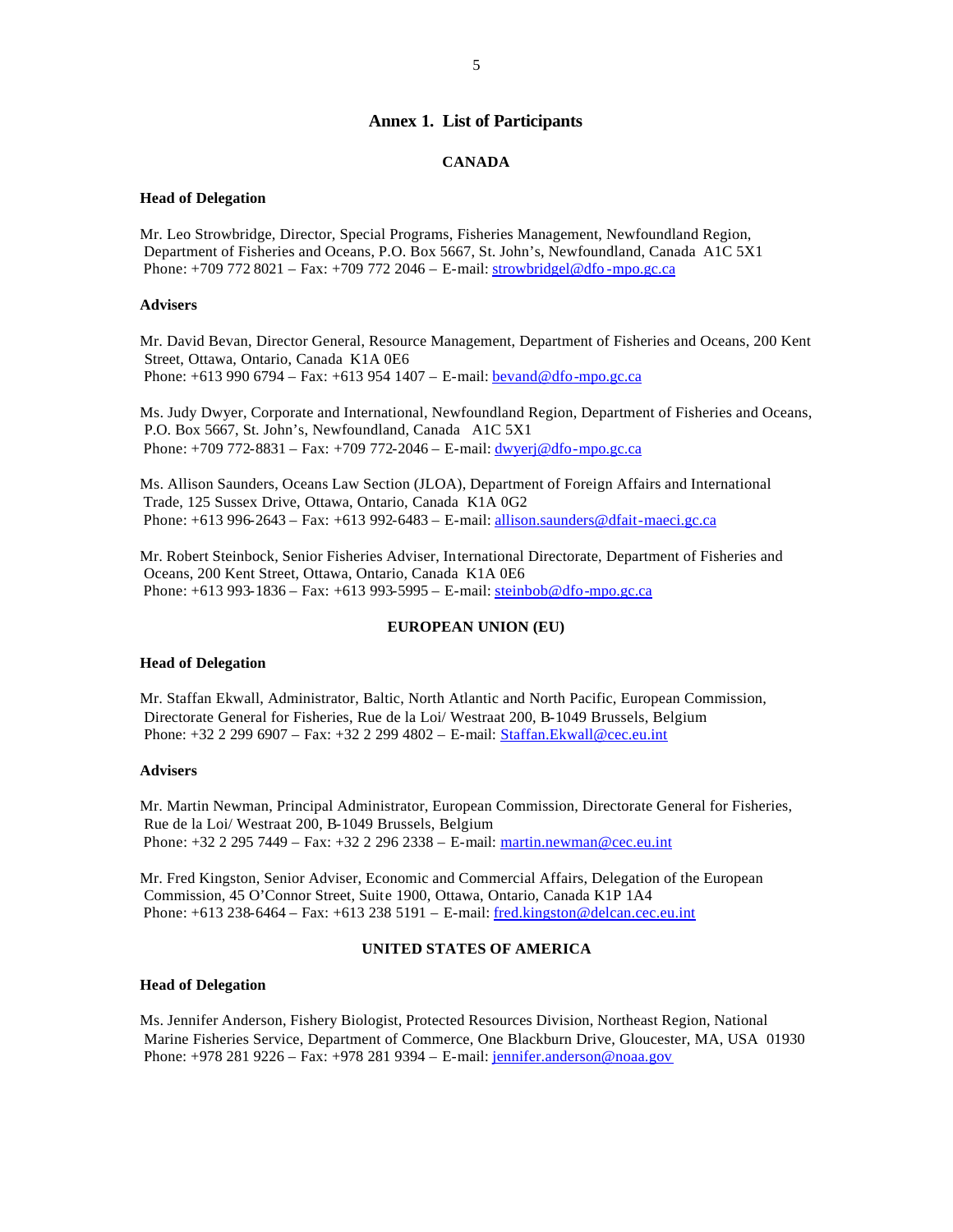#### **Advisers**

Mr. Gene Martin, Attorney, Office of General Counsel, Northeast Region, National Oceanic and Atmospheric Administration, Department of Commerce, One Blackburn Drive, Gloucester, MA, USA 01930

Phone: +978 281 9242 – Fax: +978 281 9389 – E-mail: Gene.S.Martin@noaa.gov

Lieutenant Commander Peter Martin, Coast Guard Liaison Officer, Office of Marine Conservation (Rm 5806), Department of State, 2201 C Street NW, Washington DC, USA 20520 Phone: +202 647 3177 – Fax: +202 736 7350 – E-mail: pmartin@comdt.uscg.mil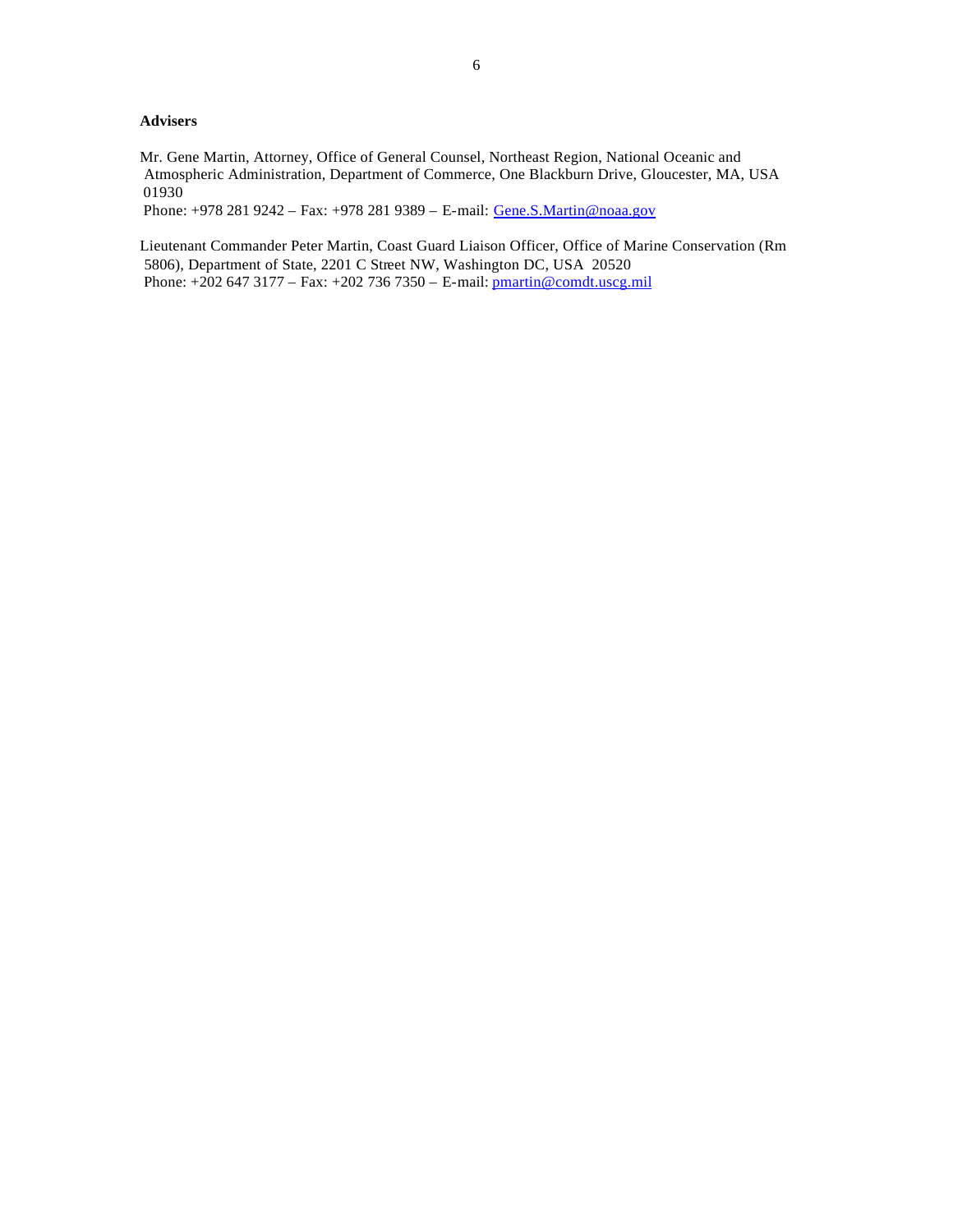**Annex 2. Draft Revision of the Conservation and Enforcement Measures** *(Note: Points in the text where graphics and tables would be inserted is marked. However, the graphics and tables themselves do not appear.)*

# **Northwest Atlantic Fisheries Organization Conservation and Enforcement Measures**

# **Table of Contents**

|                                   | 8  |
|-----------------------------------|----|
|                                   | 8  |
|                                   |    |
|                                   | 9  |
|                                   | 9  |
|                                   | 9  |
|                                   | 10 |
|                                   | 10 |
|                                   | 11 |
|                                   | 11 |
|                                   | 11 |
|                                   | 12 |
|                                   | 13 |
|                                   | 13 |
|                                   | 14 |
|                                   | 14 |
|                                   | 14 |
|                                   | 15 |
|                                   | 15 |
|                                   | 16 |
|                                   | 16 |
|                                   | 16 |
|                                   | 16 |
|                                   | 16 |
|                                   | 17 |
|                                   | 18 |
|                                   | 19 |
|                                   | 20 |
|                                   | 20 |
|                                   | 21 |
|                                   | 22 |
|                                   | 22 |
| Article 28 - Inspection Procedure | 23 |
|                                   | 24 |
|                                   | 24 |
|                                   | 25 |
|                                   | 27 |
|                                   | 27 |
|                                   | 28 |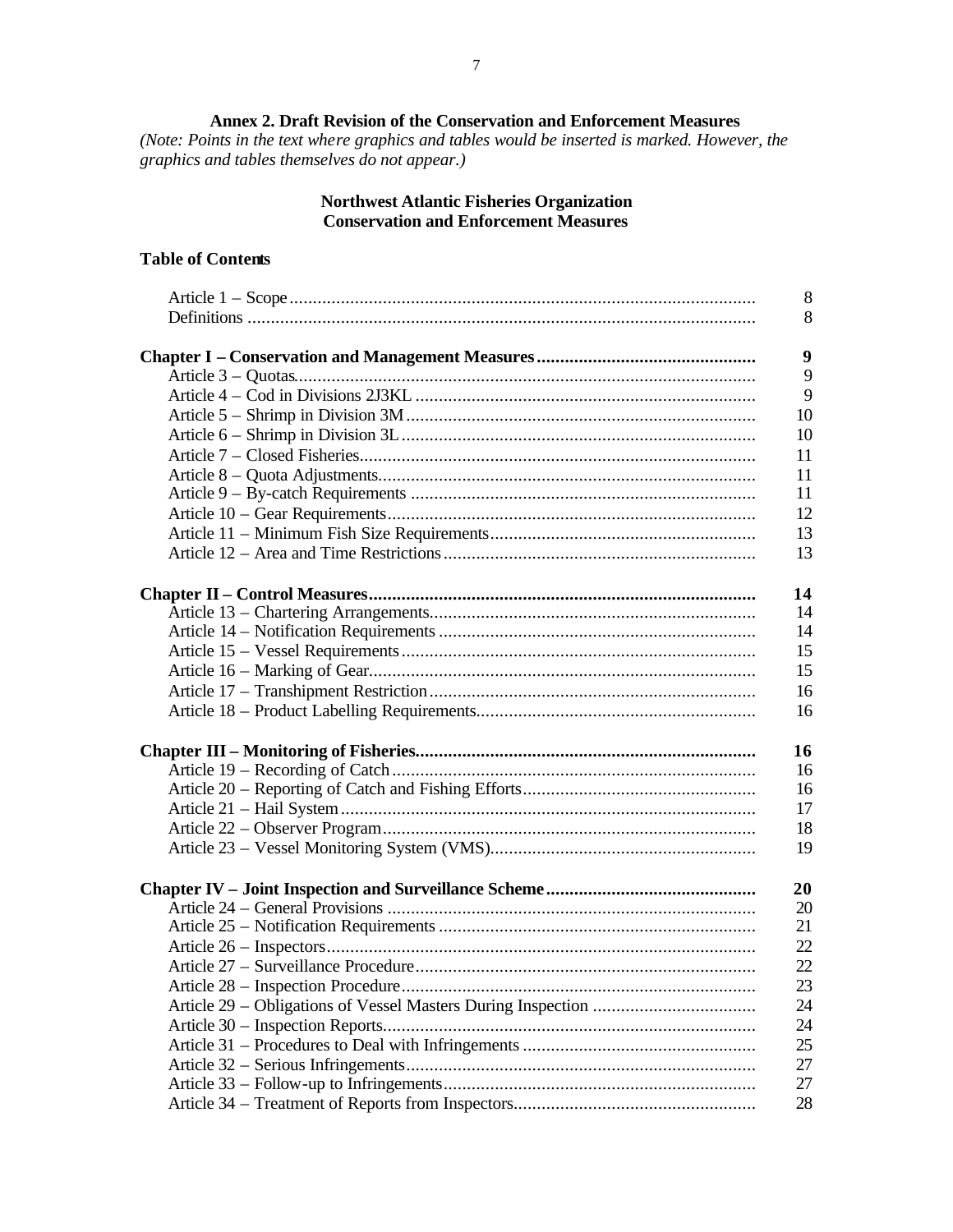| 28<br>28<br>29 |
|----------------|
| 29             |
| 29             |
| 30             |
| 30             |
| 31             |
| 35             |
| 35             |
| 37             |
| 37             |
| 38             |
| 38             |
| 40             |
| 43             |
| 43             |
| 47             |
| 47             |
| 47             |
| 48             |
| 50             |
| 54             |
| 56             |
| 56             |
| 58             |
| 61             |
| 61             |

## **Article 1 Scope**

1. These Measures shall, unless otherwise provided, apply to all fishing vessels used or intended for use for the purposes of commercial fishing activities conducted on fisheries resources in the Regulatory Area as defined in Article I of the NAFO Convention.

2. Unless otherwise provided, research vessels shall not be restricted by conservation and management measures pertaining to the taking of fish, in particular, concerning mesh size, size limits, closed areas and seasons.

# **Article 2 Definitions**

1. "fishing vessel" means any vessel which is or has been engaged in commercial fishing operations, including fish processing vessels and vessels engaged in transhipment or any other activity in preparation for or related to fishing, including experimental or exploratory fishing;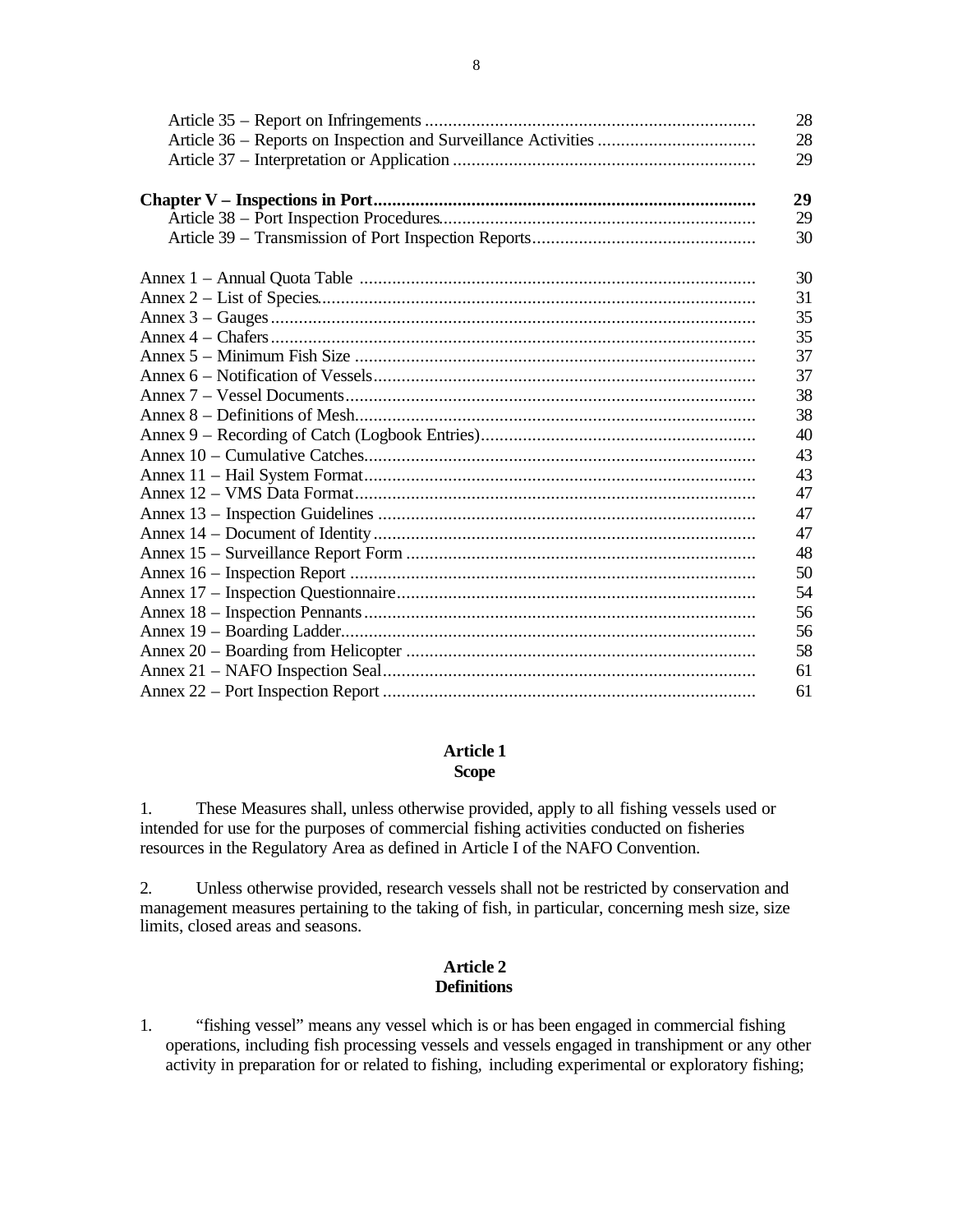2. "research vessel" means any permanent research vessel or vessel normally engaged in commercial fishing or fisheries support activity employed or chartered for fishery research, which has been duly notified to the Executive Secretary;

# **Chapter I CONSERVATION AND MANAGEMENT MEASURES**

# **Article 3 Quotas**

1. Each Contracting Party shall limit its catches of the stocks listed in Annex 1 so that neither the quota allocated to a Contracting Party nor the quota allocated to "Others" is exceeded.

2. Each Contracting Party to which a quota has been allocated shall close its fishery in the Regulatory Area for the stocks listed in Annex 1 on the date on which the accumulated reported catch, the estimated unreported catch, the estimated quantity to be taken before the closure of the fishery and the likely by-catches during the period to which the quota applies, equal 100 percent of the quota allocated to that Contracting Party. Such Contracting Party shall promptly notify the Executive Secretary of the date on which that Party will close its fishery for the stocks concerned. The Executive Secretary shall promptly inform all other Contracting Parties of such notification.

3. Each Contracting Party which has not been allocated a quota of a particular stock listed in Annex 1 shall be allowed to fish on the quota allocated to "Others". Those Contracting Parties shall notify the Executive Secretary, at least 48 hours in advance, of their vessels intended to fish on such a quota. This notification shall, if possible, be accompanied with an estimate of the projected catch. Those Contracting Parties shall report to the Executive Secretary, at 48-hour intervals, the catches taken by their vessels on such quotas.

4. The Executive Secretary shall notify, by the most rapid electronic means available, all Contracting Parties of the date on which the accumulated reported catch, the estimated unreported catch, the estimated quantity to be taken before the closure of the fishery and the likely bycatches during the period to which the quota applies, equal 100 percent of the quota allocated to "Others" in Annex 1 for a particular stock.

5. Each Contracting Party which has not been allocated a quota for a particular stock shall, within 7 days of the date of issue of such electronic notification by the Executive Secretary, close its fishery in the Regulatory Area for that stock, except for by-catches in directed fisheries for other stocks.

## **Article 4 Cod in Divisions 2J3KL**

1. The Fisheries Commission shall obtain annually the decision of Canada on the limit it has established for catches by Canadian fishers. This decision shall take into account the assessment of this stock by the Scientific Council. This limit shall be 95% of the TAC for this stock.

2. The Fisheries Commission shall establish a catch limit in the Regulatory Area that shall apply to the other Contracting Parties. This limit shall be 5% of the TAC for this stock.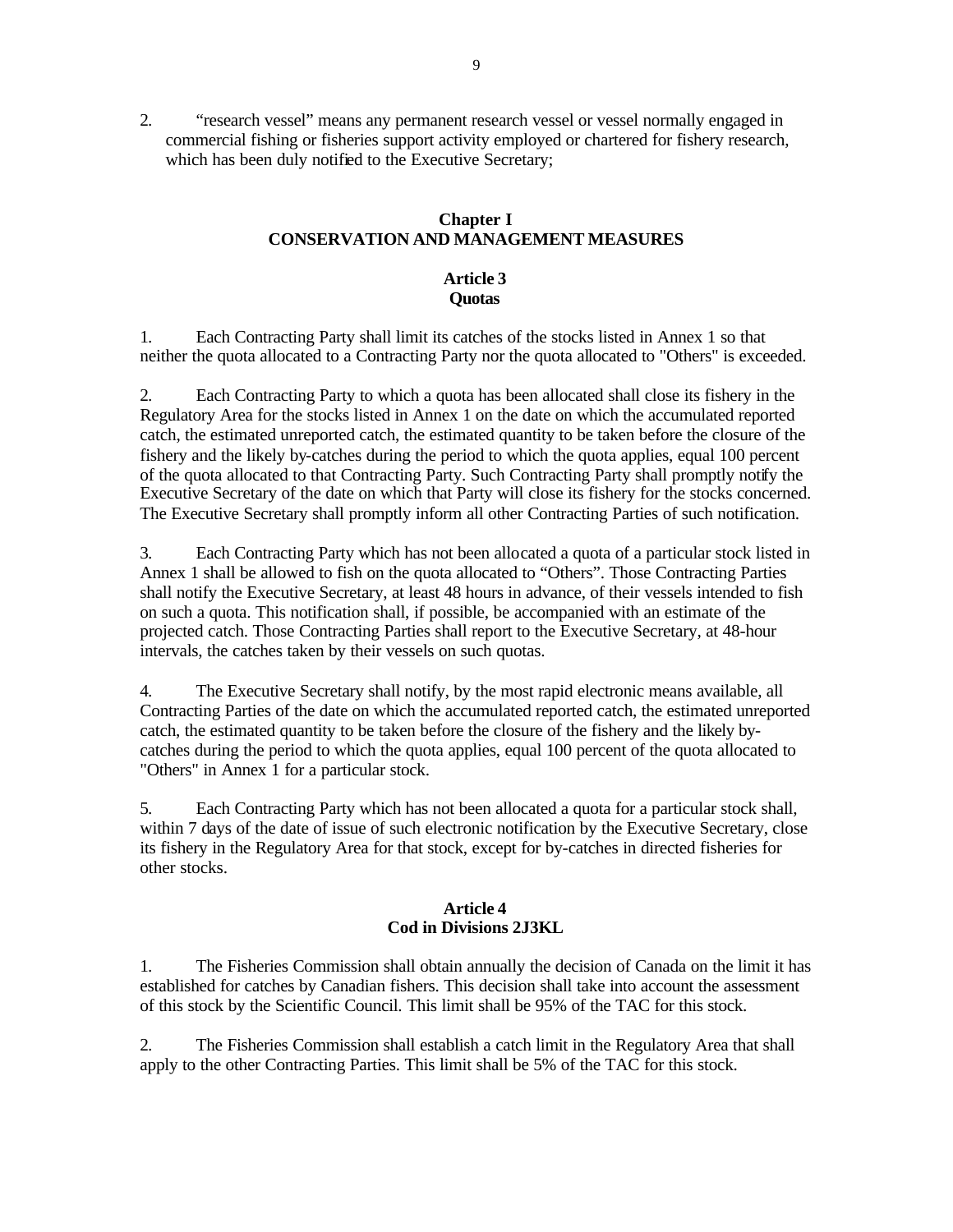3. The total of the catch limits set in accordance with paragraphs 1 and 2 shall constitute the TAC for 2J3KL cod.

4. The distribution key that shall apply for the 5% figure when the fishery in the Regulatory Area is resumed shall be 65.4% for the EU and 34.6% for the other Contracting Parties.

5. The measures in this article shall apply when a decision is taken to allow the resumption of fishing for cod in the Regulatory Area and is valid until 31 December 2005. The measures in this article shall not serve as a precedent in future years for the fixation of catch limits or the criteria for quota distribution of stocks of other species.

## **Article 5 Shrimp in Division 3M**

1. Each Contracting Party shall limit the number of its vessels fishing for shrimp in Division 3M to the number which participated in this fishery in the period from 1 January 1993 to 31 August 1995. With regard to shrimp, Division 3M shall be understood to mean Division 3M as well as that portion of Division 3L defined in figure 1.

2. Each Contracting Party shall in 2002 limit the number of shrimp fishing days in Division 3M by its vessels to 90% of the maximum number of fishing days observed for its vessels in one of the years 1993, 1994 or 1995 (until 31 August 1995).

3. Each Contracting Party with a track record in the period from 1 January 1993 to 31 August 1995 is permitted a minimum level of 400 fishing days per year. Each Contracting Party with no track record in this fishery in this period may fish for shrimp with one vessel for 100 fishing days per year.

4. Each Contracting Party shall cheely monitor its vessels fishing shrimp in Division 3M and shall close its fishery when the number of fishing days available to that Party is exhausted. The number of fishing days shall be counted from vessel monitoring system (hereinafter "VMS") reports and shall include the days of entry into and exit from Division 3M. If a vessel is fishing for shrimp and other species on the same trip, the change of fishery shall be signaled and the number of fishing days counted accordingly.

5. Fishing days referred to in this Article are not transferable between Contracting Parties. Fishing days of one Contracting Party may only be utilized by a vessel flying the flag of another Contracting Party under the conditions laid down in Article 14. *(insert figure one)*

## **Article 6 Shrimp in Division 3L**

1. With regard to shrimp, Division 3L shall be understood to mean Division 3L except that portion of 3L adjacent to Division 3M defined by figure one in Article 5.

2. Contracting Parties shall not conduct exploratory or research fisheries which take catch beyond the quota allocated to the Contracting Party.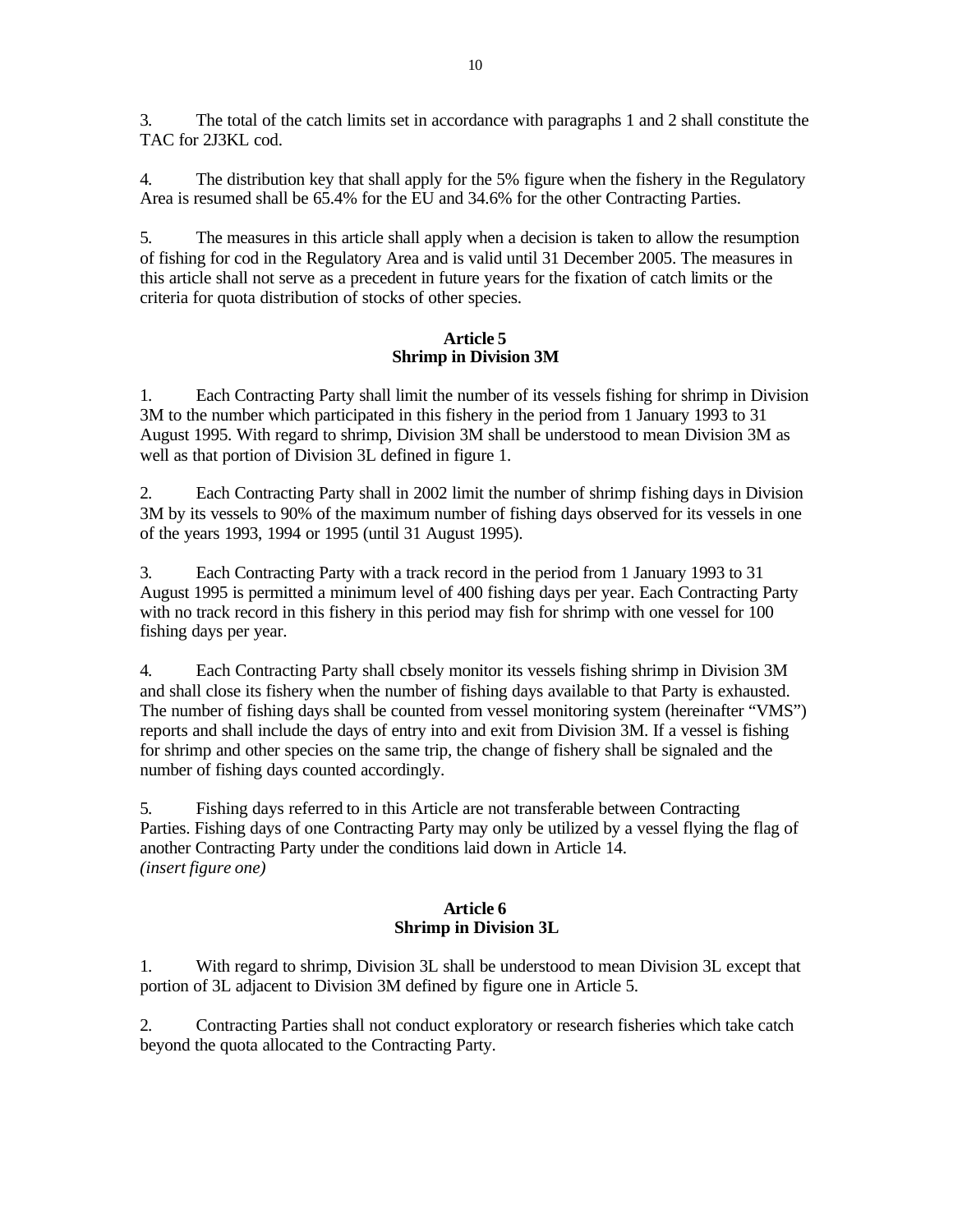3. The portion of the TAC allocated to Canada shall be fished within the Canadian zone. The portion of the TAC allocated to other Contracting Parties shall be divided equally among them.

## **Article 7 Closed Fisheries**

Directed fisheries are not allowed in the following fisheries in 2002: a) shrimp in Divisions 3NO;

b) witch in Division 3L of the Regulatory Area; and

c) cod in the Division 3L of the Regulatory Area.

## **Article 8 Quota Adjustments**

1. When information satisfactory to the Executive Secretary indicates that there are reasonable grounds for believing that a quota of a Contracting Party has been taken, he shall immediately inform that Contracting Party. Should that Contracting Party fail within 15 days either to cease fishing or to demonstrate that the quota has not been taken, the Executive Secretary shall so report without delay to the Fisheries Commission.

2. When the Fisheries Commission finds that vessels of a Contracting Party have taken more than the quota allocated to that Contracting Party, the Commission may adjust the corresponding quota for that Contracting Party in a succeeding quota period.

3. When the Fisheries Commission finds that a Contracting Party, contrary to the provisions of Article 3, has fished on a quota allocated to "Others" without reporting its intention to fish on that quota, failed to report its catches taken under such a quota, or continued a directed fishery under such quota after this fishery had been closed, the Commission may propose measures to compensate for damage caused to the stock. Such measures may include adjustments to quotas or the establishment of new quotas for that Contracting Party as appropriate.

4. Quota adjustments shall be made during the determination by the Fisheries Commission of relevant quotas for the following quota period, and shall not result in an increase in any other quota for the Contracting Party to which the quota adjustment applies. All quota adjustments shall not result in any increase in the relevant quota for any other Contracting Party, unless the Commission determines that the increase will not cause further harm to the stock.

## **Article 9 By-catch Requirements**

1. Masters shall not conduct directed fisheries for species for which by-catch limits apply.

2. Vessels of a Contracting Party shall limit their by-catch to a maximum of 2500kg or 10%, whichever is the greater, for each species listed in Annex 1 for which no quota has been allocated in that division to that Contracting Party.

3. In cases where a ban on fishing is in force or an "Others" quota has been fully utilized, by-catches of the species concerned may not exceed 1250 kg or 5%, whichever is the greater.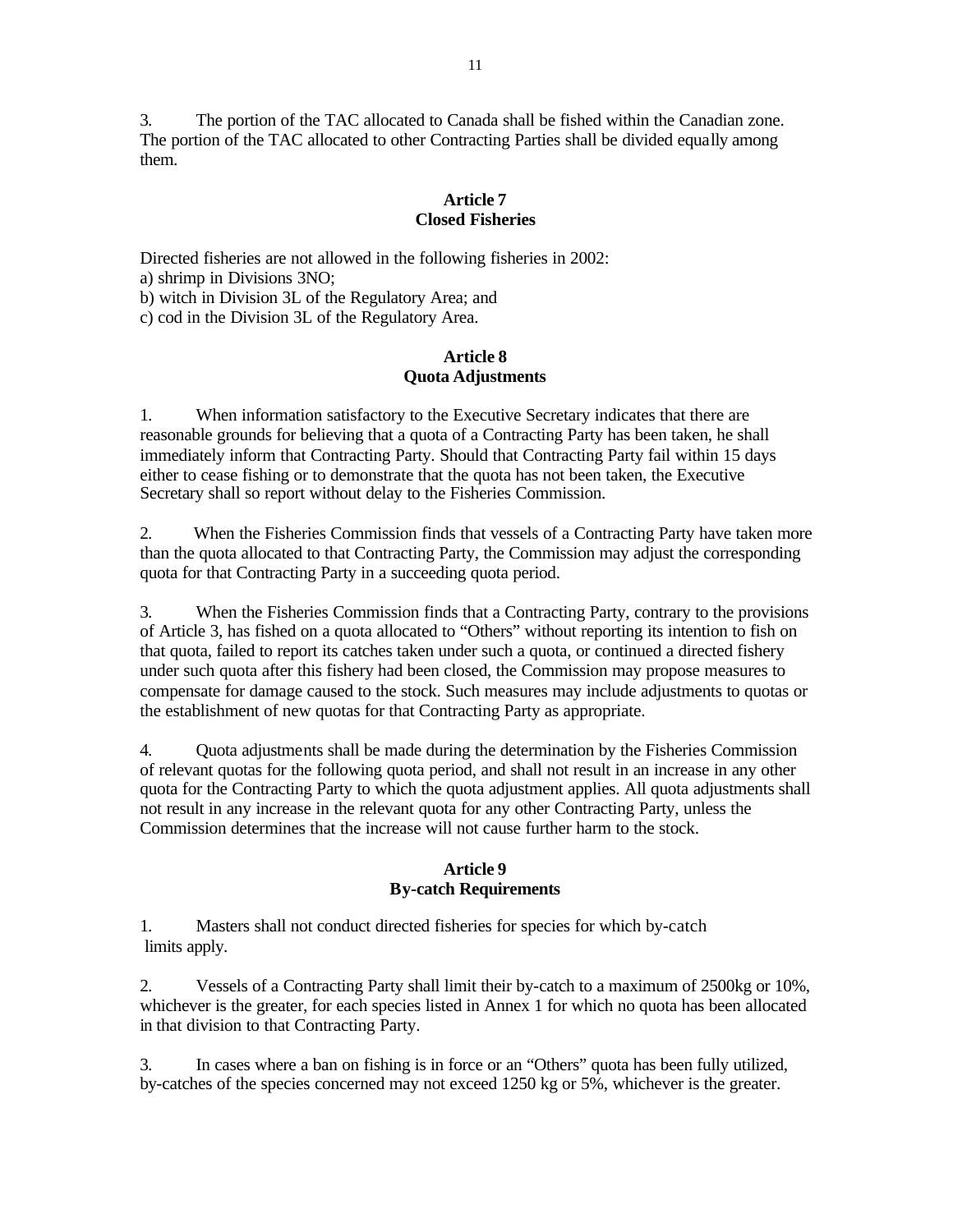4. If the percentages of by-catches foreseen in paragraphs 2 and 3 are exceeded in any one haul, the vessel must immediately move a minimum of 5 nautical miles from any position of the previous haul. If any future haul exceeds these by-catch limits, the vessel shall again immediately move a minimum 5 nautical miles from any position of the previous hauls and shall not return to the area for at least 48 hours.

5. In the event that total by-catches of all groundfish species subject to quota in any haul in the shrimp fishery exceed 5% by weight in Division 3M or 2.5% by weight in Division 3L, the vessel must move a minimum of 5 nautical miles from the position of the previous haul.

6. The percentages in the first sentence of paragraphs 2 and 3 are calculated as the percentage, by weight, for each species, of the total catch excluding the catch of species subject to by-catch limits and are based on the catch taken by stock area. Catches of shrimp shall not be included in the calculation of by-catch levels of groundfish species.

## **Article 10 Gear Requirements**

- 1. Minimum authorized mesh sizes shall be as follows:
	- a) 40 mm for shrimps and prawns;
	- b) 60 mm for short finned squid (Illex);
	- c) 280 mm in the codend and 220 mm in all other parts of the trawl for skate; and
	- d) 130 mm for principal groundfish, flatfishes, other groundfish and other fish (with the exception of capelin) as listed in Annex 2.

2. Only meshes which have 4 sides, equally long, of the same material, and 4 knots are permitted.

- 3. Mesh size shall be calculated by averaging:
	- a) in respect of the codend of a net, including any lengthener(s), the measurements, in millimeters, of any 20 consecutive meshes running parallel to the long axis of the codend, beginning at the after end of the codend, and at least 10 meshes from the lacings; and
	- b) in respect of any part of a net, the measurements, in millimeters, of any 20 consecutive meshes that are at least 10 meshes from the lacings.

4. Mesh shall be measured wet after use by inserting into the meshes the appropriate gauge as described in Annex 3.

5. Vessels fishing primarily for other species are however permitted to take regulated species with nets having a mesh size less than specified in paragraph 1, provided that the by-catch requirements in Article 9, paragraph 2 are complied with.

6. Vessels fishing for a species listed in Annex 2 are not allowed to retain onboard during any trip any net with a mesh size smaller than that authorized for that species. Vessels which fish in areas outside the Regulatory Area may however retain on board nets with a mesh size smaller than that prescribed in Annex 2, provided that these nets are securely lashed and stowed and are not available for immediate use.

7. Strengthening ropes, splitting straps and codend floats may be used on trawls, as long as these attachments do not in any way restrict the authorized mesh or obstruct the mesh opening.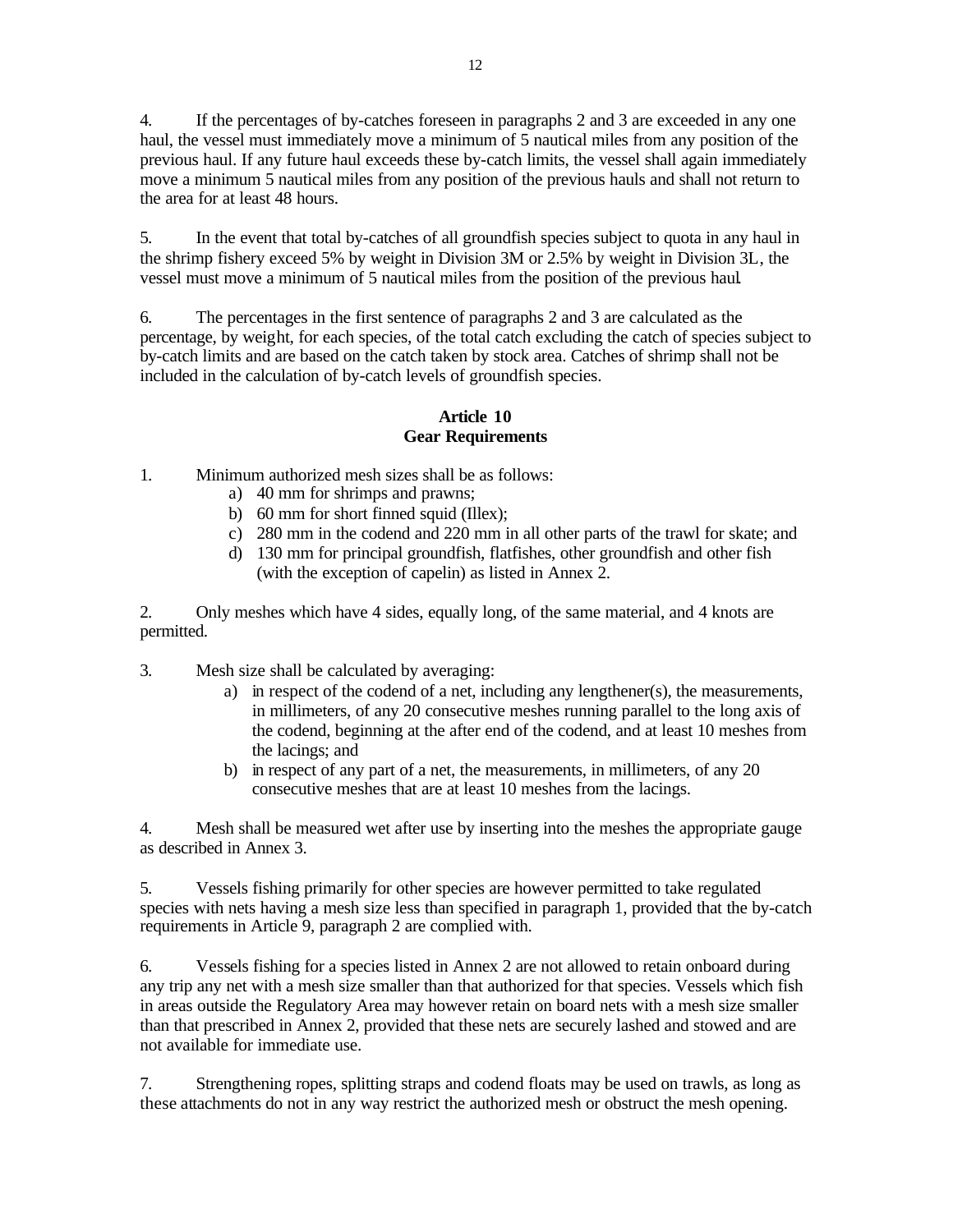8. Vessels shall not use any means or device which would obstruct the meshes or diminish the size of the meshes. However, vessels may attach devices described in Annex 4 to the upperside of the codend in such a manner that they will not obstruct the meshes of the codend inclusive of any lengthener(s). In addition, canvas, netting or other material may be attached to the underside of the codend of a net to reduce and prevent damage.

9. Vessels fishing for shrimp in Divisions 3L or 3M shall use sorting grids or grates with a maximum bar spacing of 22 mm. Vessels fishing for shrimp in Division 3L shall also be equipped with toggle chains of a minimum 72 cm in length.

## **Article 11 Minimum Fish Size Requirements**

1. Vessels shall not retain on board any fish of a species for which minimum fish size requirements apply in accordance with Annex 5. If the amount of undersized fish in any one haul exceeds 10% by number, the vessel shall immediately move a minimum 5 nautical miles from any position of the previous haul.

2. Undersized fish shall not be processed, transhipped, landed, transported, stored, displayed or offered for sale, but shall be returned immediately to the sea. Any processed fish for which minimum fish size requirements apply which is below a length equivalent in Annex 5 shall be deemed to originate from fish that is below the minimum fish size.

3. Notwithstanding paragraphs 1 and 2, Canadian vessels shall abide by their equivalent national regulations which require landing of all catches.

## **Article 12 Area and Time Restrictions**

1. Fishing for shrimp in the period from 1 June (00.01GMT) to 31 December (24.00 GMT), is prohibited in the area defined by figure 2:

*(insert figure 2)*

2. All fishing for shrimp in Division 3L shall take place in depths greater than 200 meters and shall be limited to one vessel per Contracting Party at any one time. Fishing shall only occur during the following periods: 1 January – 31 March, 1 July – 14 September, 1 December – 31 December. The fishery in the Regulatory Area shall be restricted to an area east of a line bound by the following co-ordinates:

46°00'N/47 °53'W, 46° 40'N/47 °20'W, 47 ° 19'N/47 ° 43'W.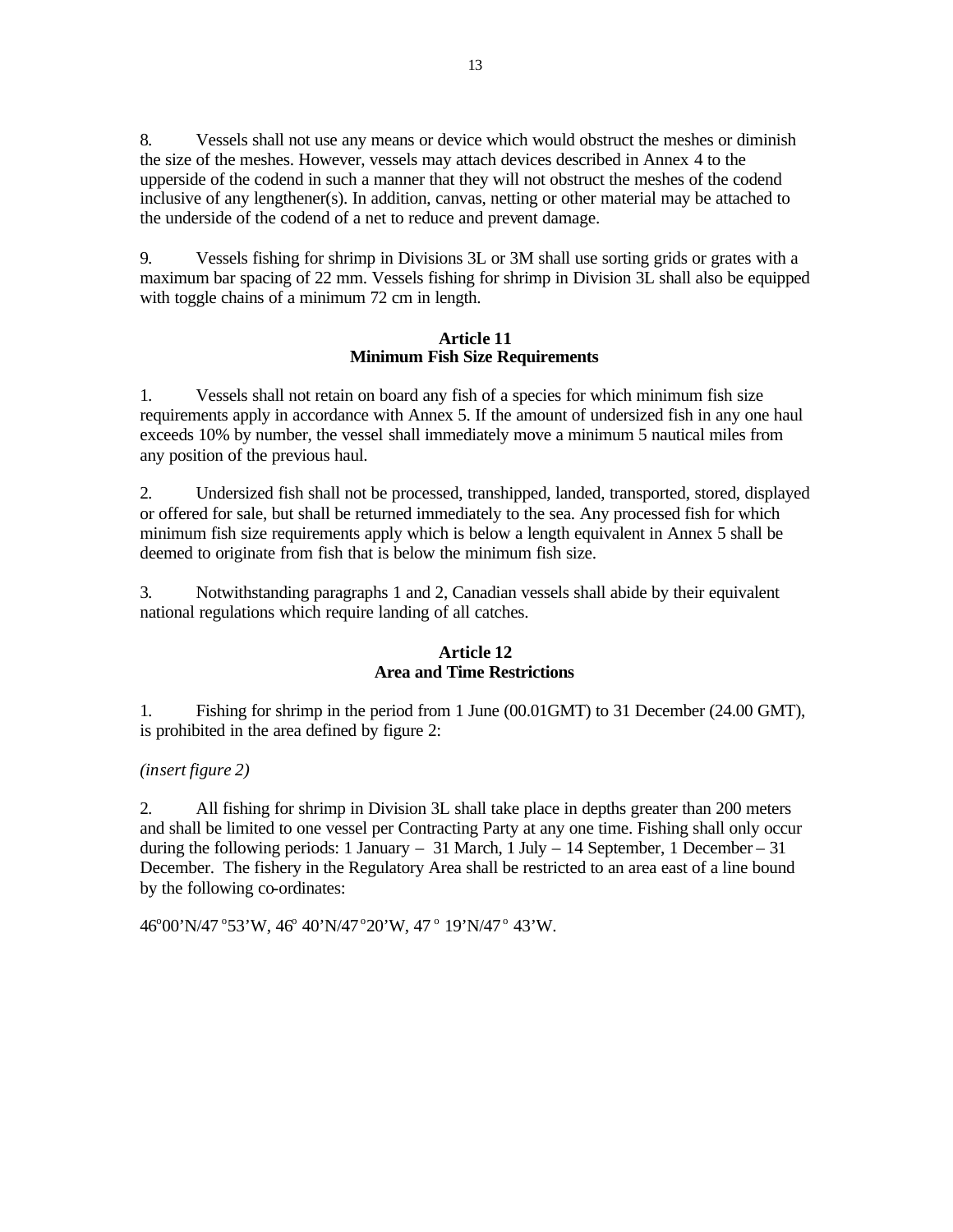## **Chapter II CONTROL MEASURES**

## **Article 13 Chartering Arrangements**

1. A Contracting Party may utilize partly or wholly quota and shrimp fishing days allocated to that Party under Articles 3 and 5 by way of charter arrangement with a fishing vessel flying the flag of another Contracting Party notified in accordance with Article 15. Any such arrangement must be subject to the consent of the flag Contracting Party and a favourable proposal adopted through a mail vote in accordance with Article XI.2 of the Convention. Contracting Parties shall limit such charter arrangements to one fishing vessel per year and for a limited duration not exceeding 6 months.

2. Contracting Parties intending to have recourse to such charter arrangements shall together with a request for a mail vote notify the following information to the Executive Secretary:

- a) the name and registration of the chartered vessel and the relevant flag Contracting Party;
- b) a copy of the charter;
- c) the fishing possibilities concerned;
- d) the date as from which the vessel is authorized to commence fishing on these fishing possibilities; and
- e) the duration of the charter.

3. The relevant flag Contracting Party shall notify in writing its consent to the Executive Secretary.

4. The Executive Secretary shall circulate the above information and the consent of the flag Contracting Party without delay to Contracting Parties.

5. The relevant flag Contracting Party is responsible for ensuring that the vessel complies with the requirements of these Conservation and Enforcement Measures. This does not nullify the obligations of the Contracting Party under Chapter I to which the quota and shrimp fishing days have been allocated.

6. All catches and by-catches from such chartering arrangements shall be recorded by the relevant flag Contracting Party separate from other national catch data recorded according to Article 20. They shall be reported to the Contracting Party to which the fishing possibilities have been allocated and to the Executive Secretary separate from other national catch data according to Article 20. The Executive Secretary shall add these catches to the catch statistics of the Contracting Party to which the fishing possibilities have originally been allocated.

7. As a pilot project, these measures shall apply until 2002.

## **Article 14 Notification Requirements**

1. Contracting Parties shall notify the Executive Secretary, in electronic form, of all fishing vessels of more than 50 gross tons authorised to fish in the Regulatory Area. This notification shall be made prior to 1 January of each year if possible, or in a timely manner following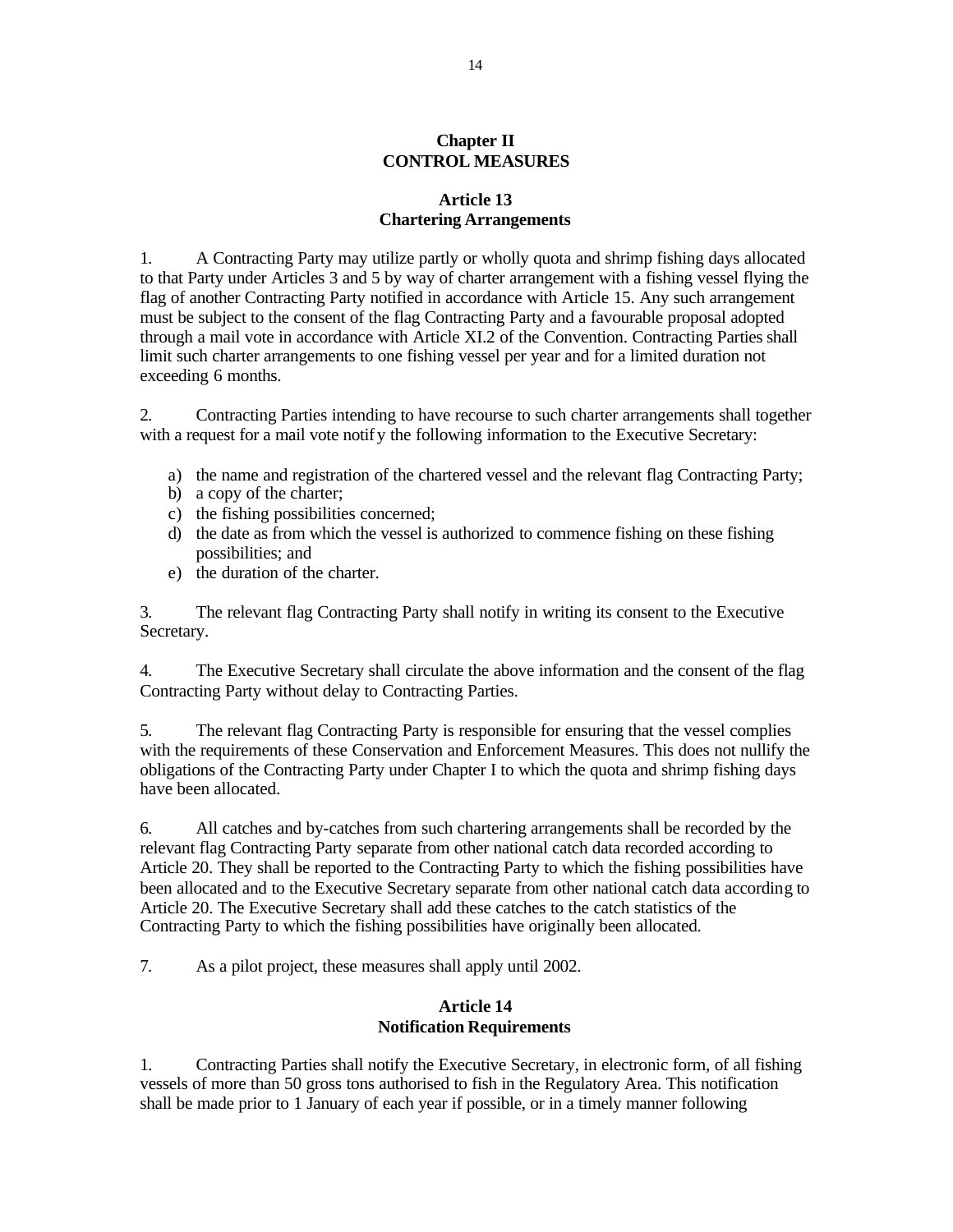departure of the vessel from its home port. Vessels subject to bare boat chartering shall be notified to the Executive Secretary by the flag Contracting Party at the latest one month prior to the departure of the vessel from its home port. The notification shall be in accordance with Annex 6. Each Contracting Party shall notify the Executive Secretary of any modification to this information within 30 days of the modification.

2. Contracting Parties shall notify the Executive Secretary, in electronic form, prior to the commencement of a fishery research period of all research vessels authorized to conduct research activities in the Regulatory Area. The notification shall be in accordance with Annex 6.

3. By 1 November each year, each Contracting Party shall communicate to the Executive Secretary the number of fishing days available to it for fishing shrimp in Division 3M in the following year.

4. The Executive Secretary shall make available to all Contracting Parties the information notified under this Article.

## **Article 15 Vessel Requirements**

1. Each Contracting Party shall ensure that its fishing vessels are marked with the port of registration and/or the registration number(s). These markings shall be displayed on both sides of the vessel in a colour contrasting with the background. The markings shall be displayed high above the water line so that they are clearly visible from the sea and air.

2. Small boats carried on board fishing vessels shall be marked with the letter(s) and/or number(s) of the vessel to which they belong.

3. Each Contracting Party shall ensure that its fishing vessels over 10 metres in length carry on board documents issued by the competent authority of the State in which it is registered showing at least the elements referred to in Annex 7.

4. Each Contracting Party shall ensure that its fishing vessels over 17 metres in length which freeze or salt fish keep on board up-to-date drawings or descriptions of their fish rooms, including an indication of their storage capacity in cubic metres.

5. Any modification to the documents referred to in paragraphs 3 and 4 shall be certified by the competent authority of the State in which the vessel is registered and the method by which any modification of engine power has been carried out and clearly explained.

## **Article 16 Marking of Gear**

Marker buoys and similar objects floating on the surface and intended to indicate the location of fixed fishing gear shall display the registration number of the fishing vessels to which they belong.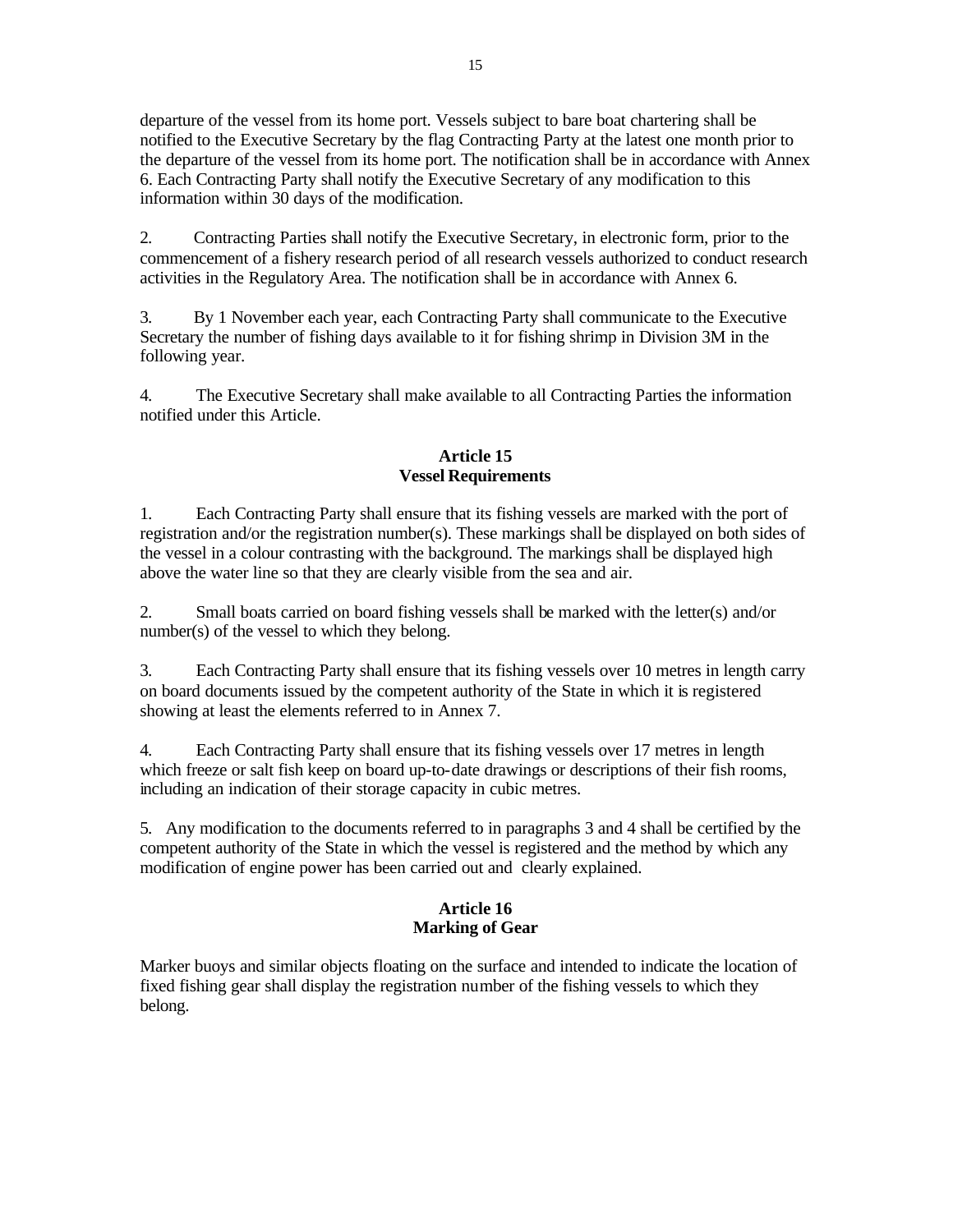#### **Article 17 Transhipment Restriction**

Contracting Parties shall ensure that their fishing vessels do not receive transhipments of fish from a Non-Contracting Party vessel which has been sighted and reported as having engaged in fishing activities in the Regulatory Area.

#### **Article 18 Product Labelling Requirements**

All shrimp harvested in Division 3L shall be packaged and labelled as harvested in this Division.

## **CHAPTER III MONITORING OF FISHERIES**

## **Article 19 Recording of Catch**

1. Each Contracting Party shall ensure that its vessels shall, on entering the Regulatory Area, have a record in its fishing logbook of the amount of each species of fish retained on board.

2. Each Contracting Party shall ensure that its vessels record their catches on a daily basis. All logbook entries listed in Annex 9 shall be completed in accordance with its instructions using the codes specified therein. Each Contracting Party shall also ensure that its vessels record their estimated cumulative catch of all species on a daily basis in the form prescribed in Annex 10.

3. The records referred to in paragraphs 1 and 2 shall correspond to the smallest geographical area for which a quota has been allocated, show the disposition of the catch and include any fish off-loaded while the vessel is operating in the Regulatory Area. The records shall be retained aboard the vessel for the duration of the quota period.

4. Each Contracting Party shall ensure that its fishing vessels shall either record their cumulative production by species and product form in a production logbook or stow in the hold all processed catch in such a way that each species is stowed separately. A stowage plan shall be maintained showing the location of the products in the hold.

## **Article 20 Reporting of Catch and Fishing Effort**

1. Each Contracting Party shall report its provisional monthly catches by species and stock area, as well as provisional monthly fishing days in the shrimp fishery, whether or not that Party has quota allocations for the stocks from which catches were obtained. These reports shall be sent to the Executive Secretary within 30 days of the end of the calendar month in which the catches were made.

2. The Executive Secretary shall, within 10 days following the monthly deadlines for receipt of the provisional catch statistics, collate the information received and circulate it to Contracting Parties. The Executive Secretary shall also collate the logbook catch summaries from inspection forms and, on a monthly basis, circulate the cumulative year-to-date information to Contracting Parties.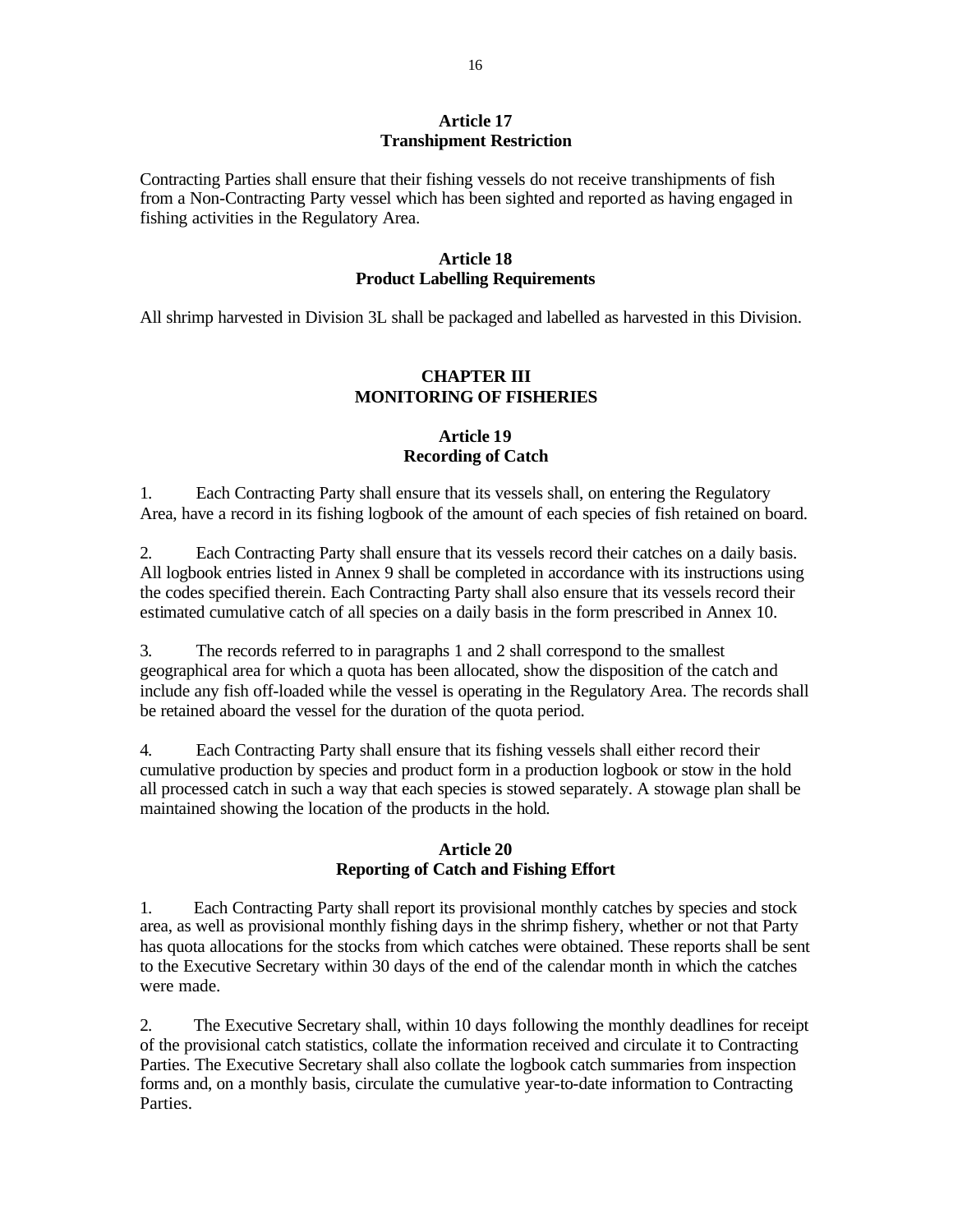3. Contracting Parties shall daily notify the Executive Secretary of shrimp catches taken by its vessels in Division 3L. The Executive Secretary shall forward this information to Contracting Parties with an inspection presence.

4. Contracting Parties shall also report statistics on discards of cod taken in the redfish and flatfish fisheries on the Flemish Cap. This information shall include length samplings, with depth information accompanying each sample. These length samplings shall be collected separately for the two components.

5. Contracting Parties shall also provide nominal catch and discard statistics on American plaice and Yellowtail flounder in Division 3LNO. This information shall also include separate length samplings for nominal catches and discards. The statistics shall be broken down on as fine a scale as possible, preferably by unit areas no larger than 1° latitude and 1° longitude and shall be summarized on a monthly basis.

# **Article 21 Hail System**

1. Each Contracting Party shall ensure that its vessels shall report to their competent authorities or to the Executive Secretary:

- a) the catch on board on entering the Regulatory Area. This report shall be made at least 6 hours in advance of the vessel's entry to the Regulatory Area and shall include the total live weight of catch on board by species (3 alpha codes) in kilograms (rounded to the nearest 100 kilograms);
- b) the catch on board on exiting the Regulatory Area. This report shall be made 6 hours in advance of the vessel's exit from the Regulatory Area and shall include the catch taken and retained in the Regulatory Area by species (3 alpha codes) in live weight in kilograms (rounded to the nearest 100 kilograms); and
- c) each transhipment of fish while the vessel is operating in the Regulatory Area. This report shall be made at least 24 hours in advance of transhipment and shall include the date, the time, the geographical position of the vessel and total live weight by species (3 alpha codes) in kilograms (rounded to the nearest 100 kilograms) to be transhipped.

2. Within 24 hours of receipt of these reports, whenever possible, competent authorities of each Contracting Party shall transmit the information contained therein to the Executive Secretary. The Executive Secretary shall transmit the information to other Contracting Parties with an inspection presence in the Regulatory Area as soon as possible and shall ensure that all such transmissions are numbered sequentially for each Contracting Party. These reports are to be treated in a confidential manner.

3. For vessels that fish shrimp in Division 3L, each entry and exit from Division 3L shall require 24-hour prior notification to the Executive Secretary. All shrimp on board shall be reported to the Executive Secretary on entry and exit.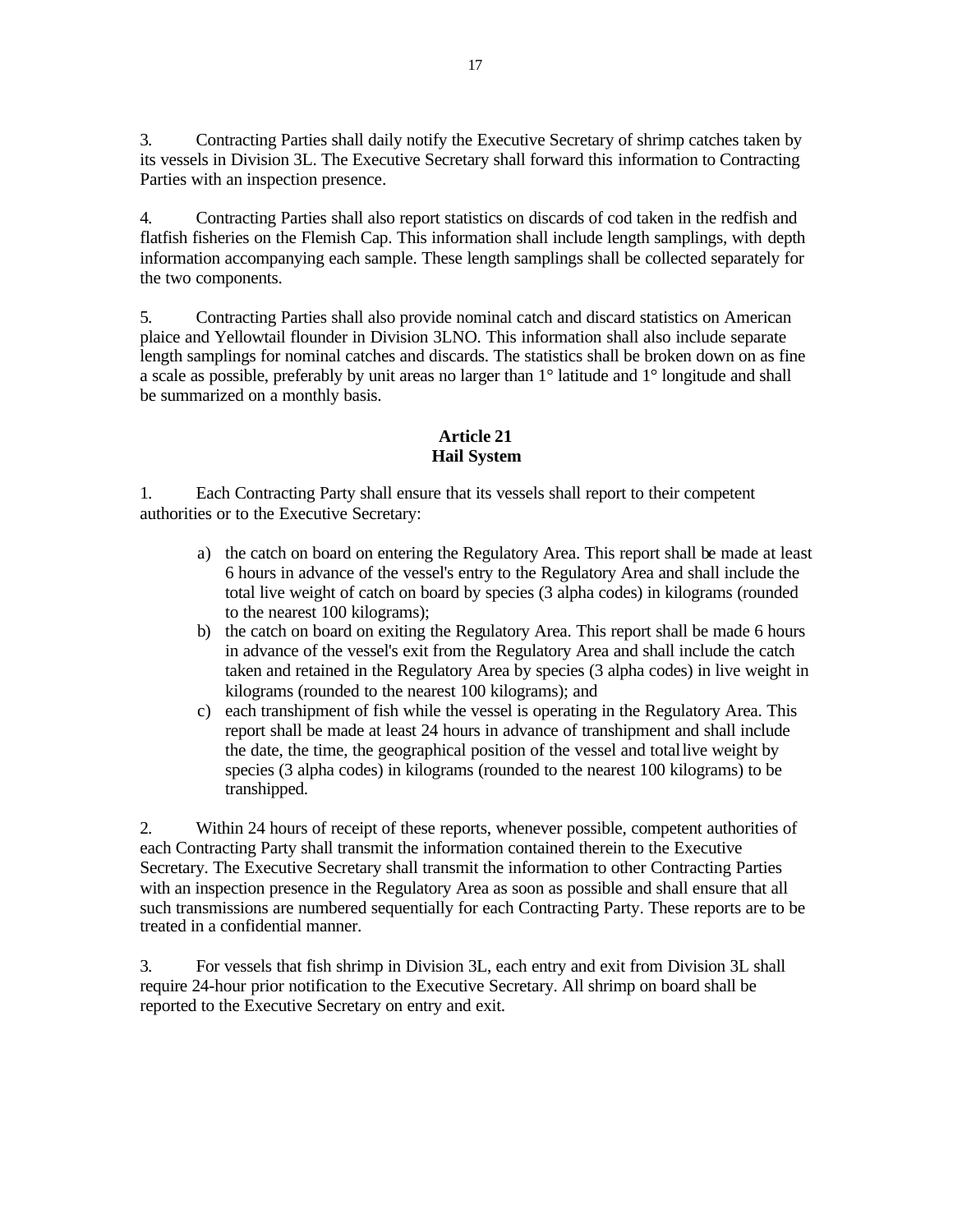## **Article 22 Observer Program**

1. Each Contracting Party shall require all its vessels to carry at least one observer at all times while fishing in the Regulatory Area. Contracting Parties shall have the primary responsibility to obtain independent and impartial observers and shall take all necessary measures to ensure that observers are able to carry out their duties. Observers are not to perform duties, other than those described in paragraphs 4, 5 and 6 below. Subject to any other arrangements between the relevant Contracting Parties, the salary of an observer shall be covered by the sending Contracting Party.

2. In cases where a Contracting Party has not placed an observer on a vessel, any other Contracting Party may, subject to the consent of the Contracting Party of the vessel, place an observer on board until that Contracting Party provides a replacement in accordance with paragraph 1.

3. Contracting Parties shall provide to the Executive Secretary a list of the observers they will be placing on their vessels.

- 4. Observers shall:
	- a) monitor a vessel's compliance with the relevant Conservation and Enforcement Measures. In particular they shall:
		- (i) record and report upon the fishing activities of the vessel and verify the position of the vessel when engaged in fishing;
		- (ii) observe and estimate catches with a view to identifying catch composition and monitoring discards, by-catches and the taking of undersized fish;
		- (iii) record the gear type, mesh size and attachments employed by the master; and
		- (iv) verify entries made to the logbooks (species composition and quantities, live and processed weight, hail and VMS reports).
	- b) collect catch and effort data for each haul. This data shall include location (latitude/longitude), depth, time of net on the bottom, catch composition and discards; in particular the observer shall collect the data on discards and retained undersized fish as outlined in the protocol developed by the Scientific Council;
	- c) carry out such scientific work (for example, collecting samples) as requested by the Fisheries Commission based on the advice of the Scientific Council; and
	- d) monitor the functioning of and report upon any interference with the satellite tracking system. In order to better distinguish fishing operations from steaming and to contribute to an *a posteriori* calibration of the signals registered by the receiving station, the observer shall maintain detailed reports on the daily activity of the vessel.

5. When an infringement of the Conservation and Enforcement Measures is identified by an observer, the observer shall, within 24 hours, report it to an inspection vessel using an established code, which shall report it to the Executive Secretary.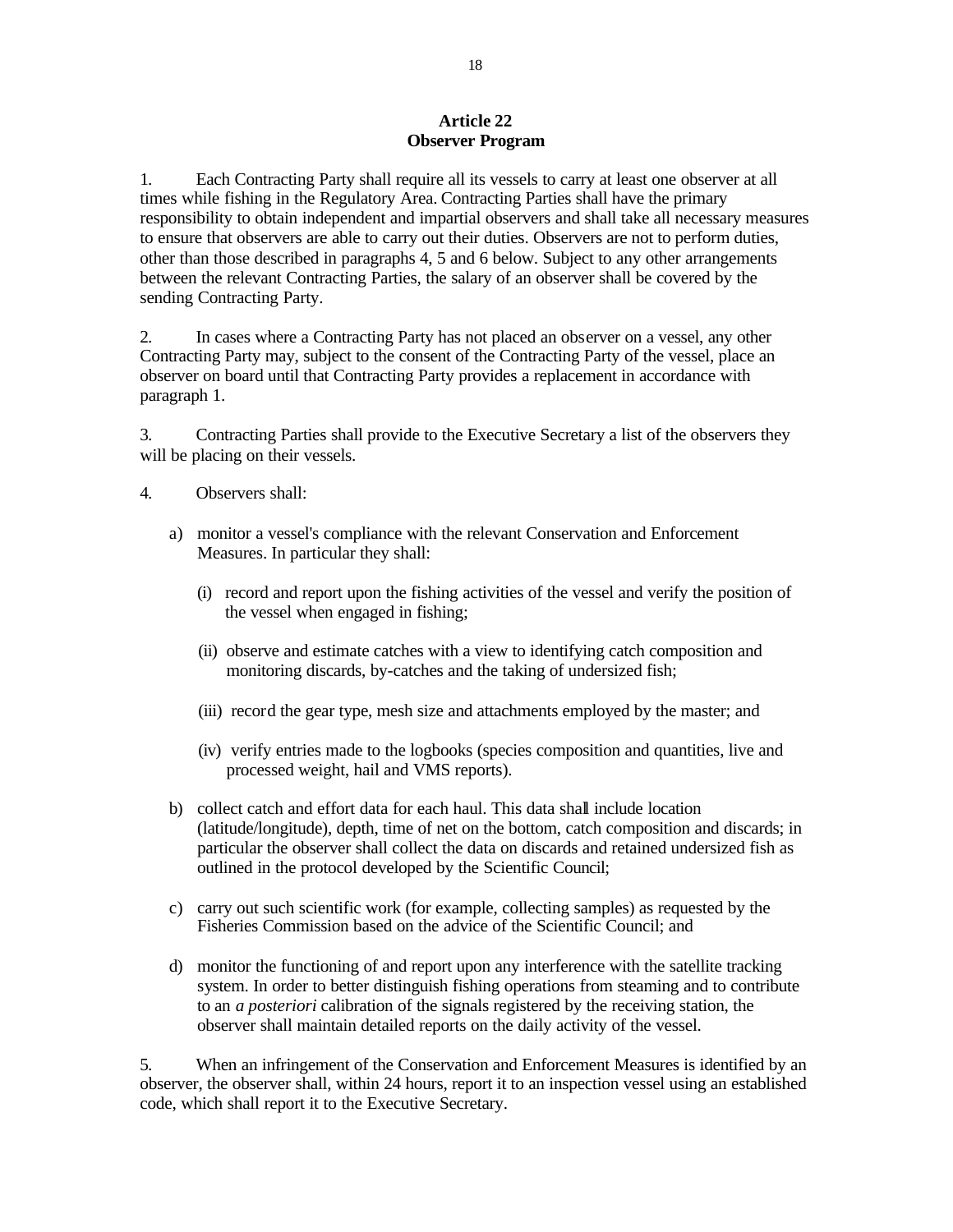6. The observer shall within 30 days following completion of an assignment provide a report to the Contracting Party of the vessel and to the Executive Secretary, who shall make the report available to any Contracting Party that so requests. Copies of reports made available to other Contracting Parties shall not include location of catch in latitude and longitude as required under paragraph 4 b), but shall include daily totals of catch by species and division.

7. The vessel on which an observer is placed shall provide suitable food and lodging during the observer's deployment. Vessel masters shall ensure that all necessary co-operation is extended to observers in order for them to carry out their duties including providing access, as required, to the retained catch, and catch which is intended to be discarded.

8. The elements of the observer program are subject to review and revision, as appropriate, for application in 2003 and subsequent years.

## **Article 23 Vessel Monitoring System (VMS)**

1. Each Contracting Party shall ensure that its fishing vessels operating in the Regulatory Area are equipped with a satellite monitoring device allowing the continuous reporting of their position by the Contracting Party. The satellite monitoring device shall ensure the automatic communication at least once every six hours to a land-based fisheries monitoring centre (hereafter referred to as FMC) of data relating to:

- a) the vessel identification;
- b) the most recent geographical position of the vessel (longitude, latitude) with a position error which shall be less than 500 metres, with a confidence interval of 99%; and
- c) the date and time of the fixing of the said position of the vessel.

2. Each Contracting Party shall take the necessary measures to ensure that its FMC receives these data. The FMC of each Contracting Party shall be equipped with computer hardware and software enabling automatic data processing and electronic data transmission. Each Contracting Party shall provide for back-up and recovery procedures in case of system failures and shall take the necessary measures to ensure that the data received from its fishing vessels are recorded in computer readable form for a period of three years.

3. The masters of fishing vessels shall ensure that the satellite monitoring devices are at all times fully operational and that the information in paragraph 1 is transmitted to the FMC. In the event of a technical failure or non-operation of the satellite monitoring device fitted on board a fishing vessel, the device shall be repaired or replaced within one month. After this period, the master of a fishing vessel shall not be authorized to commence a fishing trip with a defective satellite monitoring device. Where a device stops functioning and a fishing trip lasts more than one month, the repair or the replacement has to take place as soon as the vessel enters a port and the fishing vessel shall not be authorized to continue or commence a fishing trip without the satellite monitoring device having been repaired or replaced.

4. Contracting Parties shall ensure that a fishing vessel with a defective satellite monitoring device shall communicate, at least daily, reports containing the information in paragraph 1 to the FMC, by other means of communication (email, radio, facsimile or telex).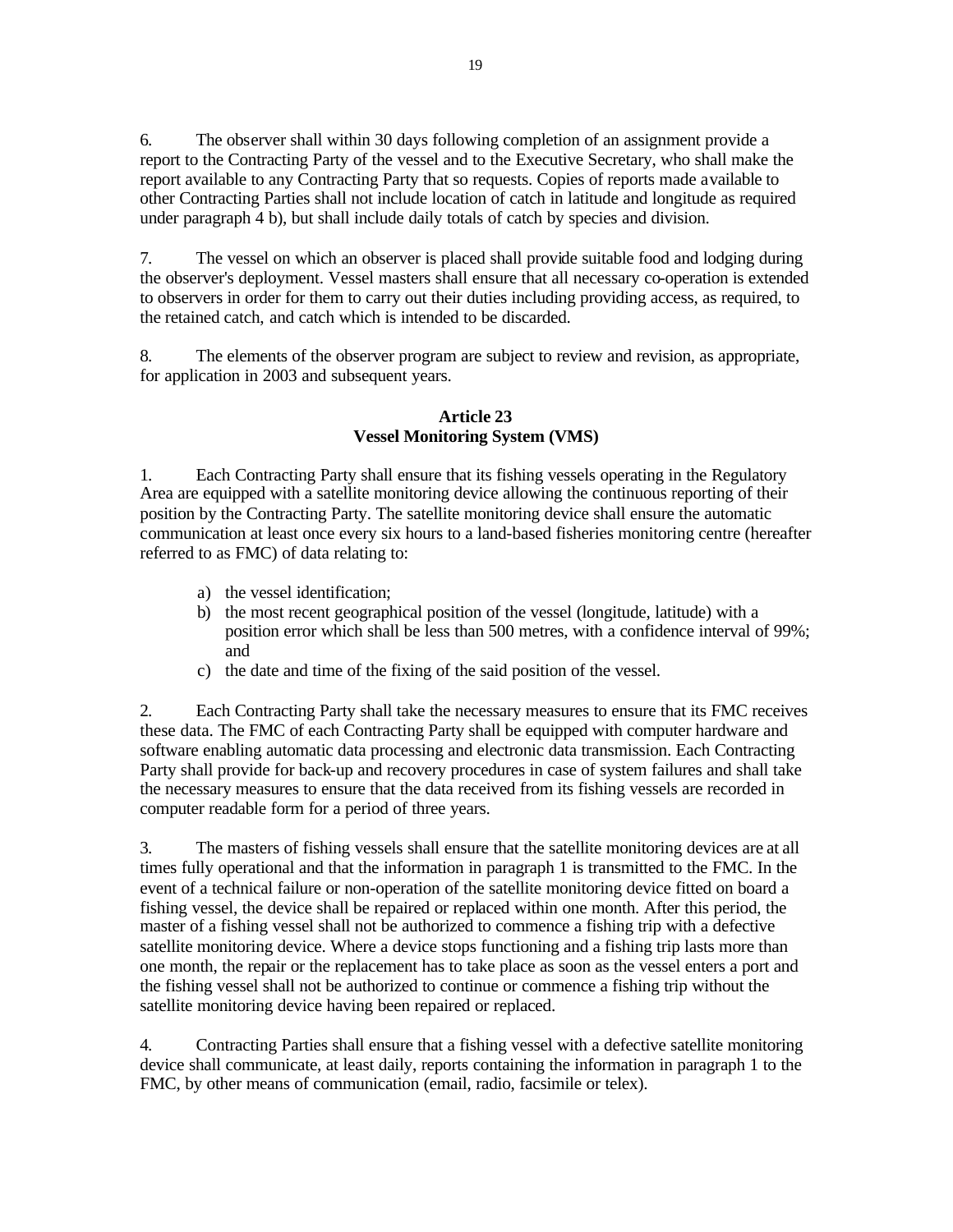5. Contracting Parties shall communicate reports and messages pursuant to paragraphs 1 and 4 to the Executive Secretary as soon as possible, but not later than 24 hours after receipt of those reports and messages. If the Contracting Party so desires, it shall ensure that each of its fishing vessels shall communicate reports (by satellite, email, radio, facsimile or telex) to the Executive Secretary.

6. Contracting Parties shall ensure that the reports and messages transmitted between the Contracting Party and the Executive Secretary or between its fishing vessels and the Executive Secretary, shall be in accordance with the data exchange format set out in Annex 12.

7. The Executive Secretary shall make available as soon as possible the information received under paragraph 6 to other Contracting Parties with an inspection presence in the Regulatory Area. All reports and messages shall be treated in a confidential manner.

8. Contracting Parties shall notify any changes of the name, address, telephone, telex, email and facsimile numbers of their competent authorities to the Executive Secretary without delay.

9. Subject to any other arrangements between Contracting Parties, each Contracting Party shall pay all costs associated with this system.

10. The elements of the vessel monitoring system are subject to review and revision, as appropriate, for application in 2003 and subsequent years

## **CHAPTER IV JOINT INSPECTION AND SURVEILLANCE SCHEME**

## **Article 24 General Provisions**

1. Inspection and surveillance shall be carried out by inspectors of the fishery control services of Contracting Parties following their assignment to the Joint Inspection and Surveillance Scheme (hereinafter "Scheme") and in accordance with the guidelines laid down in Annex 13. An inspector visiting a vessel engaged in research shall note the status of the vessel, and shall limit any inspection procedures to those procedures necessary to ascertain that the vessel is not conducting a commercial fishing operation.

2. Following notification to the Executive Secretary, and in the case of mutual agreement between the respective Contracting Parties, inspectors assigned by one Party may be placed on board inspection vessels or aircraft of another Party assigned to the scheme.

3. Contracting Parties shall aim at ensuring equal treatment between all Contracting Parties with vessels operating in the Regulatory Area through an equitable distribution of inspections. The number of inspections carried out by a Contracting Party on vessels of any other Contracting Party shall, as far as possible, reflect the ratio of the inspected Party's fishing activity to the total fishing activity in the Regulatory Area per quarter. This ratio shall be measured on the basis of, inter alia, the level of catches and vessel days on ground and shall also take into account compliance records. The Executive Secretary shall draw up an annual report on the objectivity in the realization and distribution of inspections between the Contracting Parties.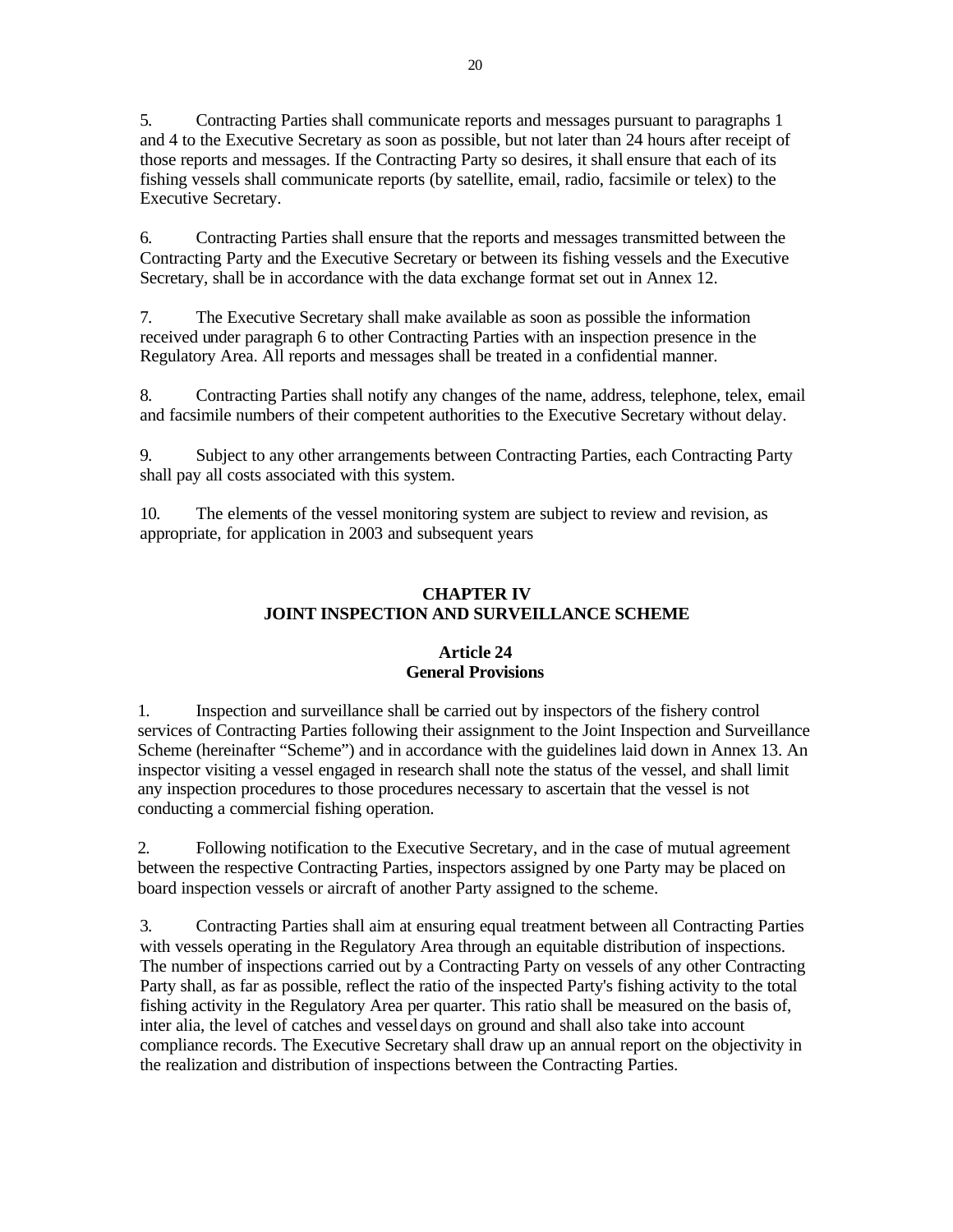4. For the purposes of receiving and responding to, without delay, notice of infringements, a Contracting Party with more than 15 fishing vessels operating at any one time in the Regulatory Area shall, during that time:

- a) have an inspector or other competent authority present in the Regulatory Area; or
- b) have a competent authority present in a country of a Contracting Party adjacent to the Convention Area.

5. The use of arms in relation to the inspection is prohibited and, in particular, the inspectors shall not carry arms. However, the prohibition on carrying or using arms shall not apply to inspections by a Contracting Party of vessels flying its own flag.

6. Without compromising their ability to conduct inspections, inspectors shall minimize the interference and inconvenience to the vessel, its activities and catch. Inspectors shall take all appropriate precautions to avoid causing damage to packaging, wrapping, cartons or other containers and to the contents of same in order to ensure, to the extent practicable, that the quality of the catch on board is maintained. Cartons and other containers shall be opened in such a way that will facilitate their prompt resealing, repacking and eventual restorage.

# **Article 25 Notification Requirements**

1. Contracting Parties shall notify the Executive Secretary by 1 November each year of the names of the inspectors, inspector trainees and inspection vessels, and the type and call sign of the helicopters or other aircraft which they are assigning to this Scheme in accordance with this Article. Modifications to such notifications shall be communicated to the Executive Secretary with two months notice whenever possible.

2. Inspection vessels and aircraft shall immediately notify the Executive Secretary, by the most rapid electronic means available , of the date and time of commencing and terminating their duties under the scheme. In each case, these times shall be entered in the aircraft's or ship's log or its equivalent. In cases where notification is not possible or practicable, these entries shall constitute fulfillment this requirement.

3. Contracting Parties shall inform the Executive Secretary by 1 November each year of the provisional plans for participation by its inspectors, vessels, helicopters and other aircraft in inspection and surveillance activities for the following calendar year. The Executive Secretary may make suggestions to Contracting Parties for the co-ordination of their operations, including the number of inspectors and the number of vessels, helicopters and other aircraft carrying inspectors.

4. The Executive Secretary shall circulate the substance of the notifications received from any Contracting Party to all Contracting Parties within 15 days of receipt.

5. Contracting Parties shall notify the Executive Secretary of the names of the authorities competent to receive immediate notice of infringements and the means by which they may receive and respond to communications.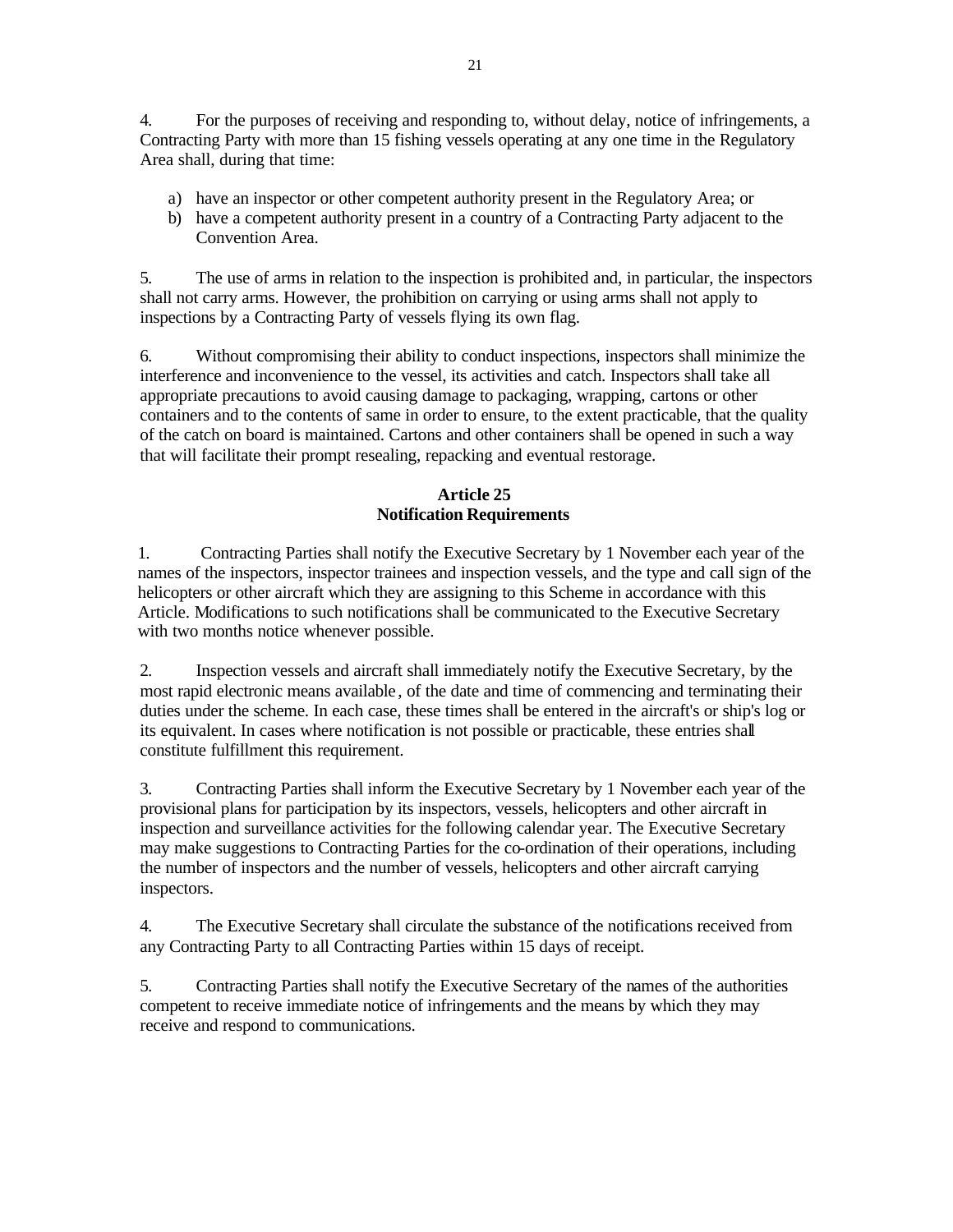## **Article 26 Inspectors**

1. Each inspector or inspector trainee shall carry a document of identity issued by the Executive Secretary in accordance with Annex 14 and produce this document upon boarding a vessel.

2. When carrying our their duties under this Scheme, inspectors may not, with respect to vessels under the jurisdiction of other Contracting Parties, enforce laws and regulations related to the zone of the Contracting Party which has assigned them. Inspectors shall carry out their duties in accordance with the rules set out in this Scheme, but they shall remain under the operational control of the authorities of their Contracting Parties and shall be responsible to them.

## **Article 27 Surveillance Procedure**

1. Surveillance reports shall be based on sightings made by an inspector from an inspection vessel or aircraft assigned to this Scheme.

2. Aircraft assigned to this Scheme shall have their international radio call sign clearly displayed.

3. When an inspector observes a vessel of a Contracting Party, and where such observation does not correspond with the latest information available to the inspector in accordance with Articles 21 and 23, the inspector shall complete the Surveillance Report Form in Annex 15. The inspector shall take photographs of the vessel which should record the position, date and time the photograph was taken.

4. The original of each Surveillance Report and any photographs shall without delay be forwarded by electronic transmission to the Contracting Party of the vessel concerned. A copy of every Surveillance Report and photographs shall also be forwarded to the Executive Secretary.

5. Contracting Parties shall, on receipt of a Surveillance Report concerning its vessels, take prompt action to consider the Report and shall, whenever possible, board the vessel concerned and conduct any further investigation necessary to allow it to determine appropriate follow-up action.

6. Each Contracting Party shall report the action taken with regard to Surveillance Reports involving its vessels to the Executive Secretary by 1 March each year for the previous calendar year. The Surveillance Reports shall be listed annually until follow-up action is concluded by the Flag State of the vessel concerned. In cases where the follow-up action results in penal action, any penalties imposed shall be described in specific terms.

7. Contracting Parties shall report to the Executive Secretary all sightings of Non-Contracting Party fishing vessels sighted engaged in fishing activities in the Regulatory Area. Such reports shall include all information resulting from these observations and be made using the Surveillance Report provided in Annex 15.

8. An attempt shall be made to inform the Non-Contracting Party fishing vessel that it has been sighted engaged in fishing activities in the Regulatory Area, that a surveillance report has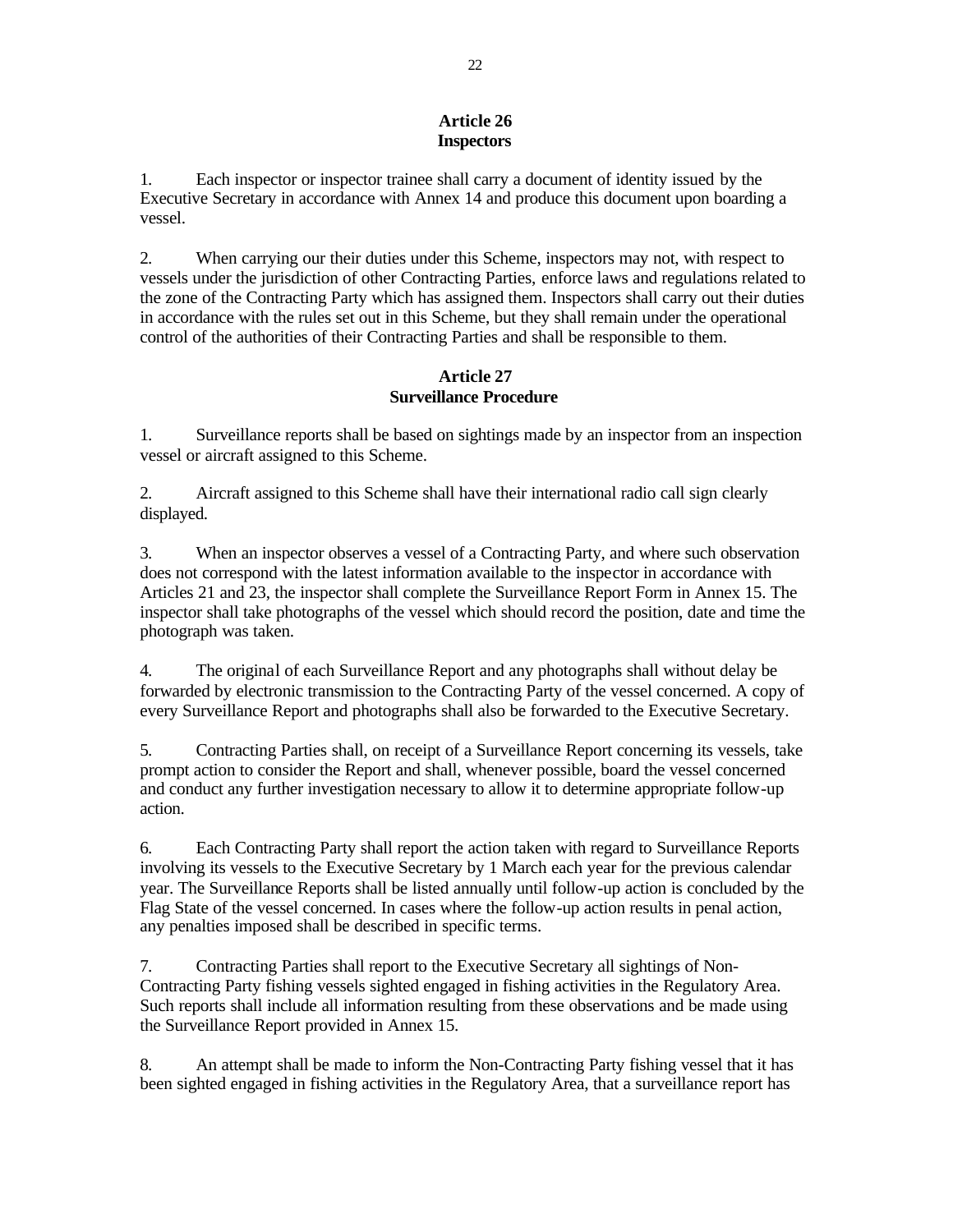been completed, that there may be consequences for the vessel, and that this information will be distributed to all Contracting Parties and the Flag State of the vessel.

## **Article 28 Inspection Procedure**

1. No boarding shall be conducted without prior notice being sent to the vessel, including the identity of the inspection platform, whether or not such notice is acknowledged as received. The inspection shall be carried out using the inspection report prescribed in Annex 16.

2. When conducting an inspection during daylight hours in conditions of normal visibility, an inspection vessel shall display the pennants depicted in Annex 18. Boarding vessels shall display one pennant, which may be half-scale.

3. The fishing vessel to be boarded shall not be required to stop or manoeuvre when fishing, shooting or hauling. Where an inspection vessel has signalled that an inspection party is about to commence boarding a fishing vessel which has begun or is about to begin hauling its nets, the master of that fishing vessel shall ensure that the net is not retrieved for a period of 30 minutes after receiving the signal from the inspection vessel.

4. An inspection party shall consist of at maximum two inspectors. Vessel conditions permitting, an inspection trainee may accompany the inspection party for training purposes only. In such circumstances, the inspection party shall, upon arrival on board, identify the trainee to the master of the fishing vessel. This trainee shall simply observe the inspection operation conducted by the authorized inspectors and shall in no way interfere with the activities of the fishing vessel.

5. Inspectors have the authority to examine all relevant areas, decks and rooms of the fishing vessels, processed and unprocessed catches, nets or other gear, equipment, and any relevant documents which inspectors deem necessary to verify compliance with the Conservation and Enforcement Measures.

6. Inspectors shall limit their inquiries to the verification of the facts in relation to measures to which the Contracting Party of the inspected vessel has not objected in accordance with Article XII of the Convention.

7. Inspectors shall summarize from logbook records, for the current voyage, the vessel's catch in the Regulatory Area by species and by division and shall record this summary in section 15 of the inspection form. The current voyage shall be defined for this purpose as beginning when the vessel enters the Regulatory Area and ending when the vessel leaves the Convention Area, including the ports bordering the Convention Area, for a period greater than 20 consecutive days. The current voyage shall not be considered to have ended as long as the vessel has catch on board from the Regulatory Area.

8. Contracting Parties may exercise, by letter to the Executive Secretary, the option to have inspectors summarize from logbook records for the quota period, instead of the current voyage, their vessel's catch in the Regulatory Area by species and by division and record this summary in section 15 of the inspection form.

9. Inspectors shall convert production weight recordings in the production logbooks into live weight so that the latter can be verified against the logbook entries which are made in live weight. Inspectors shall be guided by conversion factors established by the master of the vessel.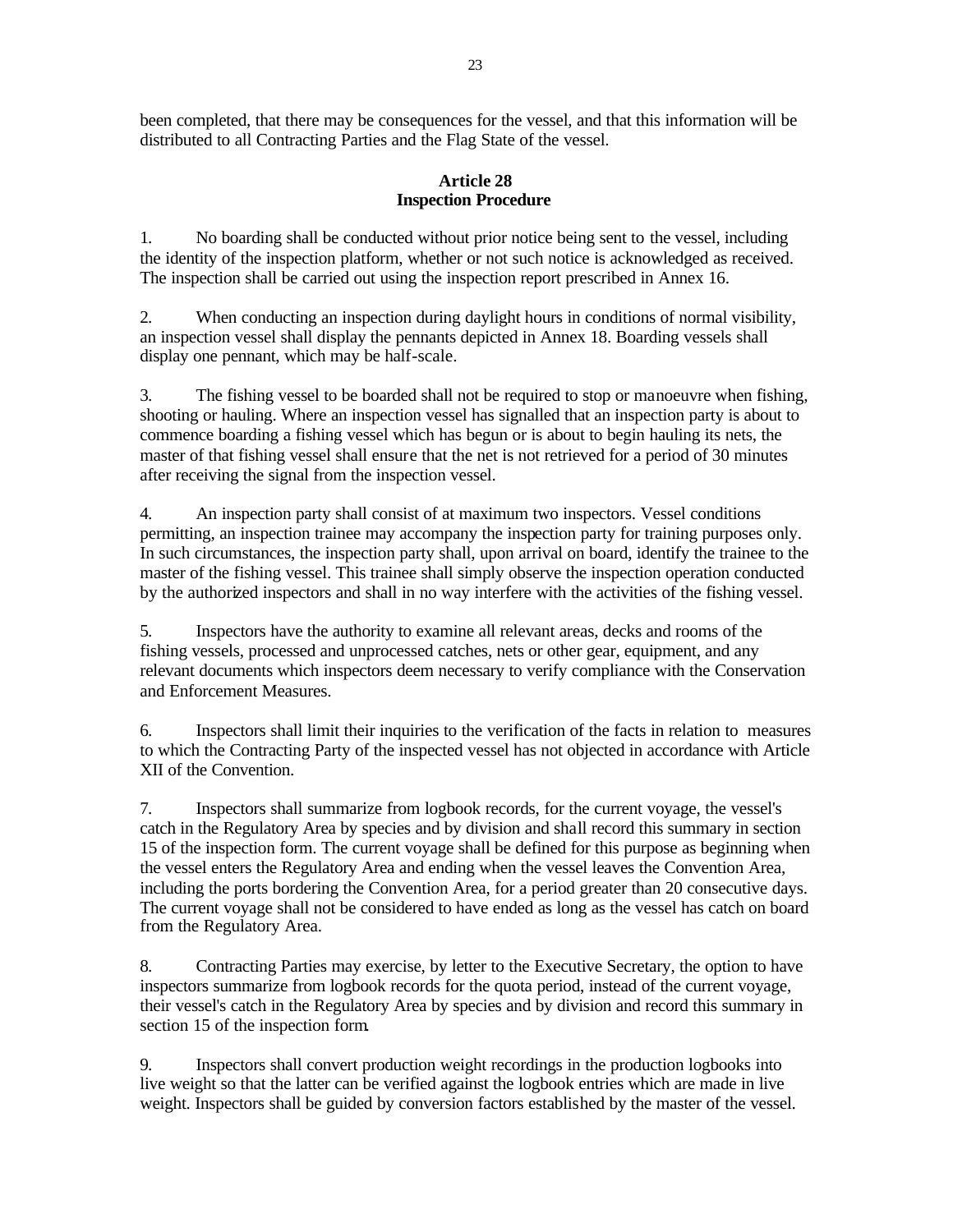10. The duration of an inspection shall not exceed three hours, or until the net is hauled in and the net and catch are inspected, whichever is longer. This time limitation shall not apply in the case of an infringement.

11.In the case of a difference between the recorded catches and the estimates of the inspector of the catch on board the vessel, the inspector may re-check calculations, procedures, the relevant documentation used to determine the catch summaries from the Regulatory Area and the catch on board the vessel. Any such differences shall be duly noted in section 18 of the inspection report. The inspector shall leave the vessel within one hour following the completion of the original inspection.

12. In the case of a language difficulty, the inspector or the master shall use, in the appropriate language, the appropriate part of the questionnaire shown in Annex 17.

13. The inspection report may be commented upon and shall be signed by all the persons that the form requires. A copy of the report shall be given to the master of the vessel.

14. Each Contracting Party shall ensure that its inspection platforms are kept at a safe distance from fishing vessels and that its inspectors respect the provisions of this Scheme as well as any other applicable rules of international law.

## **Article 29 Obligations of Vessel Masters During Inspection**

1. The master of a fishing vessel shall:

- a) facilitate boarding as soon as possible in accordance with good seamanship when given the appropriate signal in the International Code of Signals by a vessel or helicopter carrying an inspector;
- b) facilitate the work of the inspector, in particular give access to registration documents, drawings or descriptions of their fish rooms, production logbooks or stowage plans and give such assistance as is possible and reasonable and necessary to ascertain that the stowage conforms to the stowage plan, no interference being allowed in the stowage of product or in the technological process on the vessel;
- c) provide a boarding ladder constructed and used as described in Annex 19 for vessels longer than 30 metres overall;
- d) provide such assistance to boarding's from helicopters as specified or as qualified in Annex 20; and
- e) identify his vessel as the vessel in charge of a pair trawling operation by flying a pennant or flag on the approach of an inspector.

2. The procedures established for personnel helicopter hoist transfers shall not place a higher duty of care upon the master of a fishing vessel than that required by international law.

## **Article 30 Inspection Reports**

1. The original of the inspection reports shall be transmitted within 30 days, whenever possible, to the Contracting Party for the inspected vessel.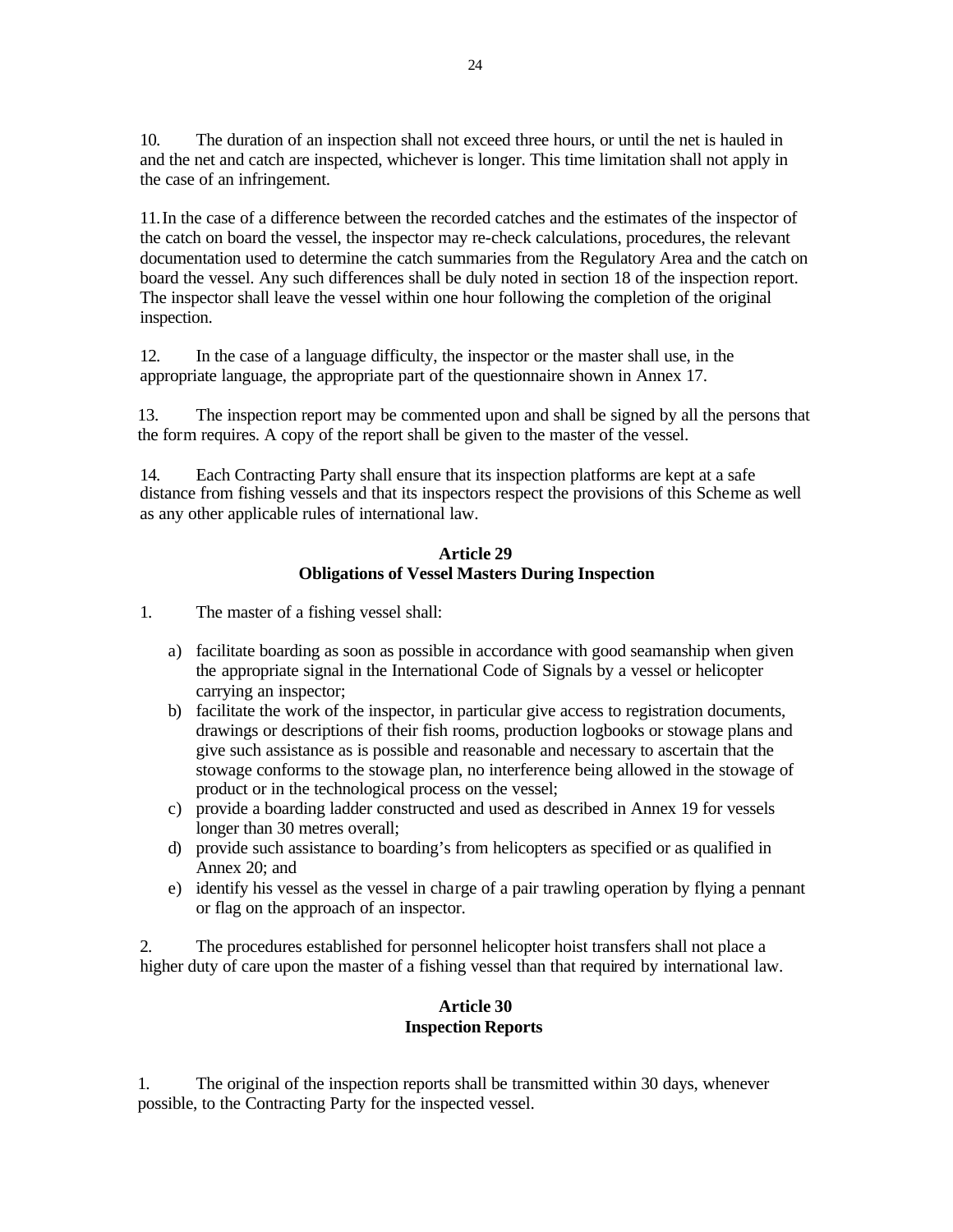2. In case of an infringement or a difference between recorded catches and the inspector's estimates of the catches on board, a copy of the inspection report with supporting documents, including second photographs taken, shall be transmitted to the Contracting Party for the inspected vessel. This documentation shall be transmitted within 10 days after the inspection vessel returns to port.

3. The inspectors shall also within 24 hours transmit to the Contracting Party of the inspected vessel a statement which shall constitute advance notification of the infringement. This statement shall quote the information entered under points 16 and 18 of the inspection report, cite the relevant measures and describe in detail the basis for issuing the citation for an infringement and the evidence in support of the citation.

4. If inspectors in the course of an inspection make comments and observations in the inspection report, in particular under point 20 thereof, the inspectors shall promptly prepare a written statement. This statements shall cite the relevant measures, describe the practices observed and substantiate the grounds for their suspicions and shall be sent within 24 hours to the Contracting Party of the inspected vessel.

5. A copy of all documents referred to in paragraphs 1-4 shall be transmitted to the Executive Secretary by the inspecting Contracting Party. The Executive Secretary and the Contracting Parties shall treat this information with the confidentiality required for the protection of individual data.

6. Contracting Parties inspecting vessels shall provide notification of a list of vessels inspected on a calendar monthly basis to the Contracting Parties of the vessels inspected. This list shall be transmitted via the Executive Secretary.

7. If a Non-Contracting Party vessel which has been sighted and reported as engaged in fishing activities in the Regulatory Area is boarded by inspectors, the findings of the inspectors shall without delay be transmitted to the Executive Secretary. The Executive Secretary will transmit this information to all Contracting Parties within 72 hours of receiving this information and as soon as possible to the Flag State of the boarded vessel.

## **Article 31 Procedures to Deal with Infringements**

1. If an inspector observes an infringement of the Conservation and Enforcement Measures, the inspector shall:

- a) note the infringement in the inspection report, sign the entry and obtain the countersignature of the master;
- b) enter and sign a notation in the fishing logbook or other relevant document stating the date, location, and type of infringement found. The inspector may make a copy of any relevant entry in such a document and require the master of the vessel to certify in writing on each page of the copy that it is a true copy of such entry;
- c) if necessary, document the infringement with photographs of the gear or catch. The inspectors shall in such case give one photograph to the master of the vessel and attach a second photograph to the report sent to the Contracting Party for the inspected vessel.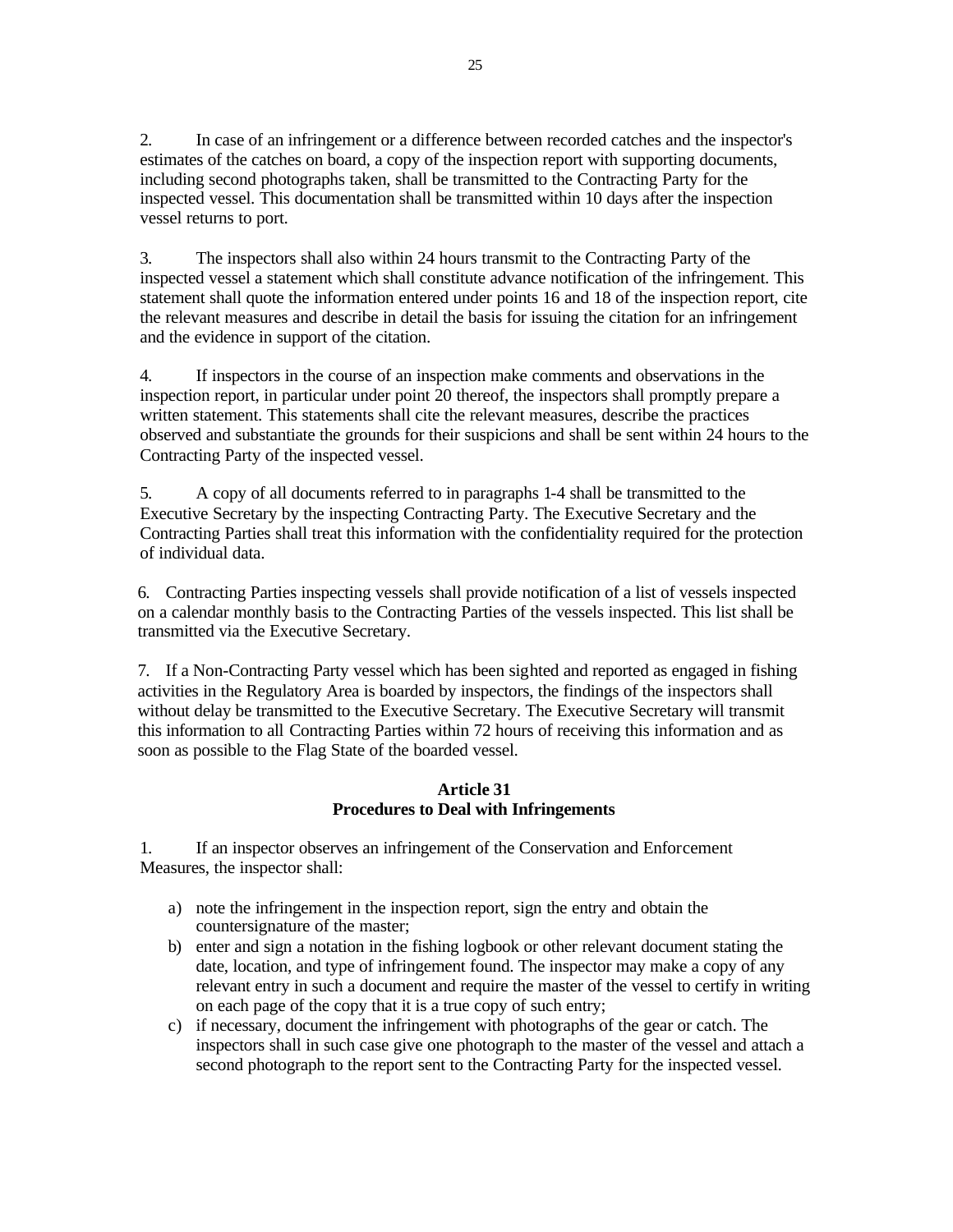2. The inspector shall immediately attempt to communicate with an inspector of the Contracting Party for the inspected vessel, known to be in the vicinity, or the authority designated in accordance with Article 24(4) when an inspector finds an infringement of measures prohibiting activities described in subparagraphs  $a$ ) – c). The master of the inspected vessel shall provide the use of the vessel's communication equipment and operator for messages to be sent out and received for this purpose.

- a) fishing in a closed area or with gear prohibited in a specific area;
- b) fishing for stocks or species after the date on which the Contracting Party for the inspected vessel has notified the Executive Secretary that vessels of that party will cease a directed fishery for those stocks or species; or
- c) fishing on an "Others" quota without prior notification to the Executive Secretary, or more than seven working days after the Contracting Party for the inspected vessel has been notified by the Executive Secretary that fishing under an "Others" quota for that stock or species was closed.

3. At the request of the inspector, a master shall cease all fishing which appears to the inspector to contravene the measures referred to in paragraph 2 (a) to (c). During this time, the inspector shall complete the inspection and, if unable within a reasonable period of time to communicate with an inspector or competent authority of the Contracting Party for the inspected vessel, he shall leave the inspected vessel and communicate as soon as possible with one of them. However, the inspector may remain aboard the inspected vessel provided that he succeeds in establishing communications and that the inspector or competent authority of the Contracting Party for the inspected vessel agrees. As long as the inspector remains aboard, the master may not resume fishing until the inspector is reasonably satisfied, as a result of either the action taken by the vessel's master or the inspector's communication with an inspector or competent authority of the Contracting Party for the inspected vessel, that the infringement will not be repeated.

4. The inspector may request that the master remove any part of the fishing gear which appears to the inspector to be contrary to the Conservation and Enforcement Measures. The inspection seal depicted in Annex 21 shall be affixed securely to any part of the fishing gear which appears to the inspector to have been in contravention, and the inspector shall record the fact in the report. The gear shall be preserved with the seal attached until examined by an inspector or competent authority of the Contracting Party for the inspected vessel who shall determine the subsequent disposition of the gear.

5. An inspector may photograph the fishing gear in such a way that the identification mark and measurements of the fishing gear are visible. Objects photographed should be listed in the report. A second photograph shall be given to the master of the vessel.

6. An inspector observing a failure of a vessel to enable an inspection party to board after being properly signaled shall report the infringement as soon as possible to an inspector, known to be in the vicinity, or designated authority of the Contracting Party of the vessel concerned. A report shall be sent to the Executive Secretary giving as much information as possible, including the nature of the signal, the distance from which the signal was given, the visibility at the time, sea state, wind and icing conditions.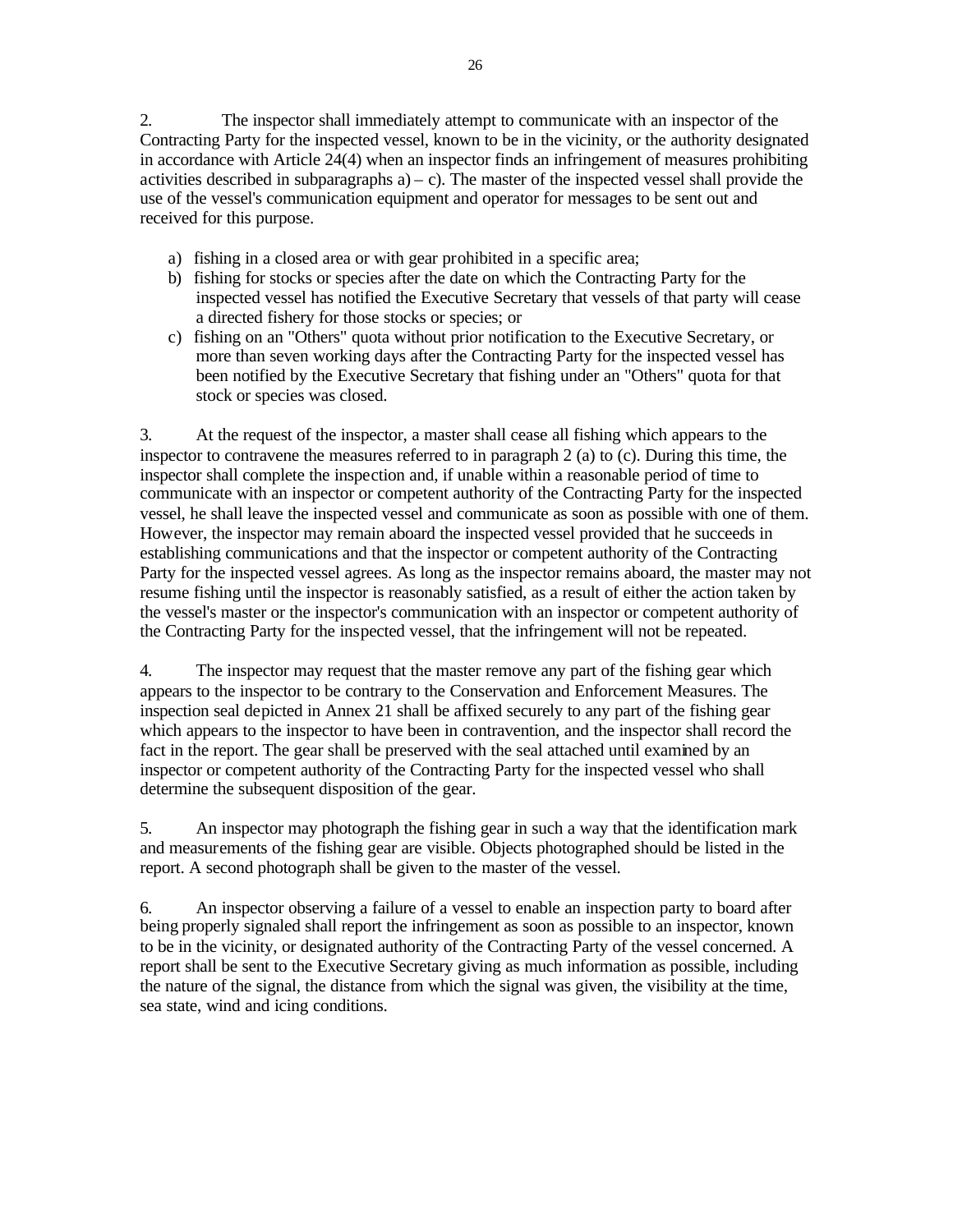## **Article 32 Serious Infringements**

1. The following infringements shall be considered serious:

- a) misreporting of catches;
- b) mesh size violations;
- c) hail system violations;
- d) interference with the satellite monitoring system;
- e) preventing inspectors or observers from carrying out their duties; and
- f) directed fishing for a stock which is subject to a moratorium or for which fishing is prohibited.

2. If an inspector cites a vessel for having committed a serious infringement as listed in paragraph 1, the Contracting Party of the vessel shall ensure that the vessel concerned is inspected within 72 hours by an inspector authorized by that Contracting Party. The inspector shall take all necessary measures to ensure security and continuity of the evidence, including, as appropriate, sealing the vessel's hold for eventual port inspection. The inspector may remain on board the vessel for the period necessary to provide information to the authorized inspector concerning the infringement.

3. Where justified, the competent authorities of the Contracting Party of the vessel concerned shall, where authorized to do so, require the vessel to proceed immediately to a port for a thorough inspection under the authority of the Flag State and in the presence of an inspector from any other Contracting Party which wishes to participate. This port, chosen by the master, should be either St. John's or Halifax, Canada, the home port of the vessel or a port designated by the Flag State. If the vessel is not called to port, the Contracting Party must provide due justification in a timely manner to the Executive Secretary who shall make it available on request to any Contracting Party.

4. When a vessel is required to proceed to port pursuant to paragraph 3, an inspector from another Contracting Party may, subject to the consent of the Contracting Party of the vessel, board and remain on board the vessel as it is proceeding to port.

5. When an inspector cites a vessel for having committed a serious infringement as listed in paragraph 1, the inspector shall immediately report this to the Executive Secretary, who shall in turn immediately inform other Contracting Parties with an inspection vessel in the Convention Area.

## **Article 33 Follow up to Infringements**

1. The competent authorities of a Contracting Party notified of an infringement committed by one of its vessels shall take prompt action to conduct the investigations necessary to obtain the evidence required and, whenever possible, inspect the vessel involved. The authorities shall take immediate judicial or administrative action in the same manner as would have been the case when dealing with infringements of fisheries regulations in national waters.

2. The competent authorities of the Contracting Party for the vessel concerned shall cooperate fully with those of the Contracting Party which carried out an inspection to ensure that all evidence of the infringement is prepared and preserved in a form which facilitates judicial action.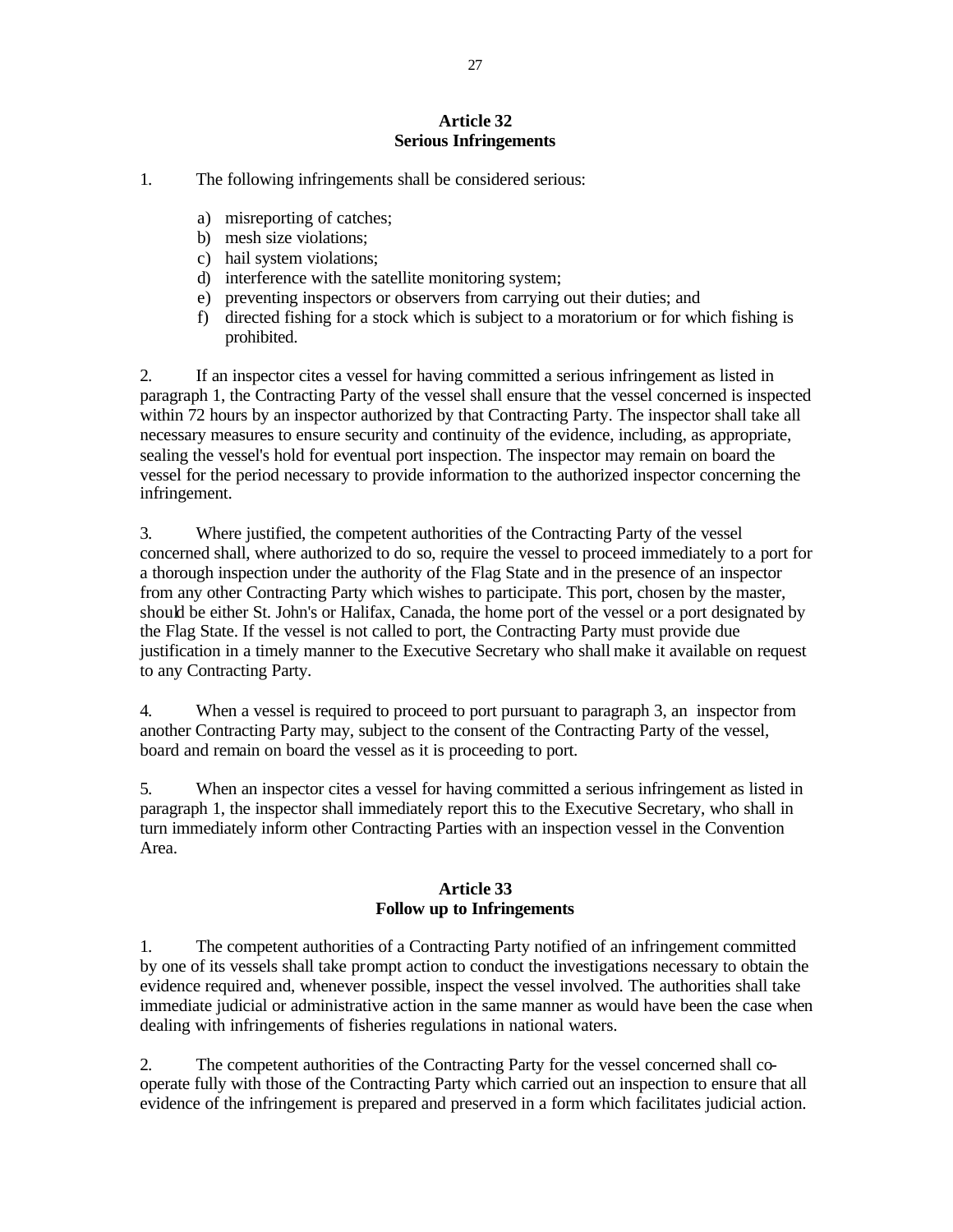3. The provisions in this Chapter shall not impose any obligation on the competent authorities of a Contracting Party to give the report from a foreign inspector a higher evidentiary value than it would possess in the inspector's own country.

4. Resistance to an inspector or failure to comply with his directions shall be treated by the Flag State of the vessel as if the inspector were an inspector of that State.

## **Article 34 Treatment of Reports from Inspectors**

Contracting Parties shall consider and act on reports from inspectors of other Contracting Parties under this Scheme on the same basis as reports from its own inspectors. Contracting Parties shall collaborate in order to facilitate judicial or other proceedings arising from a report submitted by the inspector under the scheme, subject to the rules governing the admissibility of evidence in domestic courts.

## **Article 35 Report on Infringements**

1. Contracting Parties shall report to the Executive Secretary by 1 February (for the period 1 July – 31 December of the previous year) and 1 September (for the period 1 January – 30 June of the current year) each year:

- a) action taken concerning infringements notified to it by a Contracting Party. The infringements shall continue to be listed on each subsequent report until the action is concluded under the laws of the Flag State; and
- b) differences that they consider significant between records of catches in the logbooks of vessels of the Contracting Party and inspectors' estimates of catches on board the vessels.

2. The report referred to in paragraph 1 shall indicate the current status of the case (e.g. case pending, under appeal, still under investigation) and describe in specific terms any penalties imposed (e.g. level of fines, value of forfeited fish and/or gear, written warning given). The report shall include an explanation if no action has been taken.

## **Article 36 Reports on Inspection and Surveillance Activities**

Contracting Parties shall report to the Executive Secretary by 1 March each year for the previous calendar year:

- a) the number of inspections conducted by it under this Scheme. The report shall specify the number of inspections on the vessels of each Contracting Party and, in the case of infringement, the date and position of the inspection of the named vessel and the nature of the infringement; and
- b) the number of air hours flown on patrol, the number of sightings and the number of surveillance reports established with the date, time and position of the sightings in respect of these surveillance reports.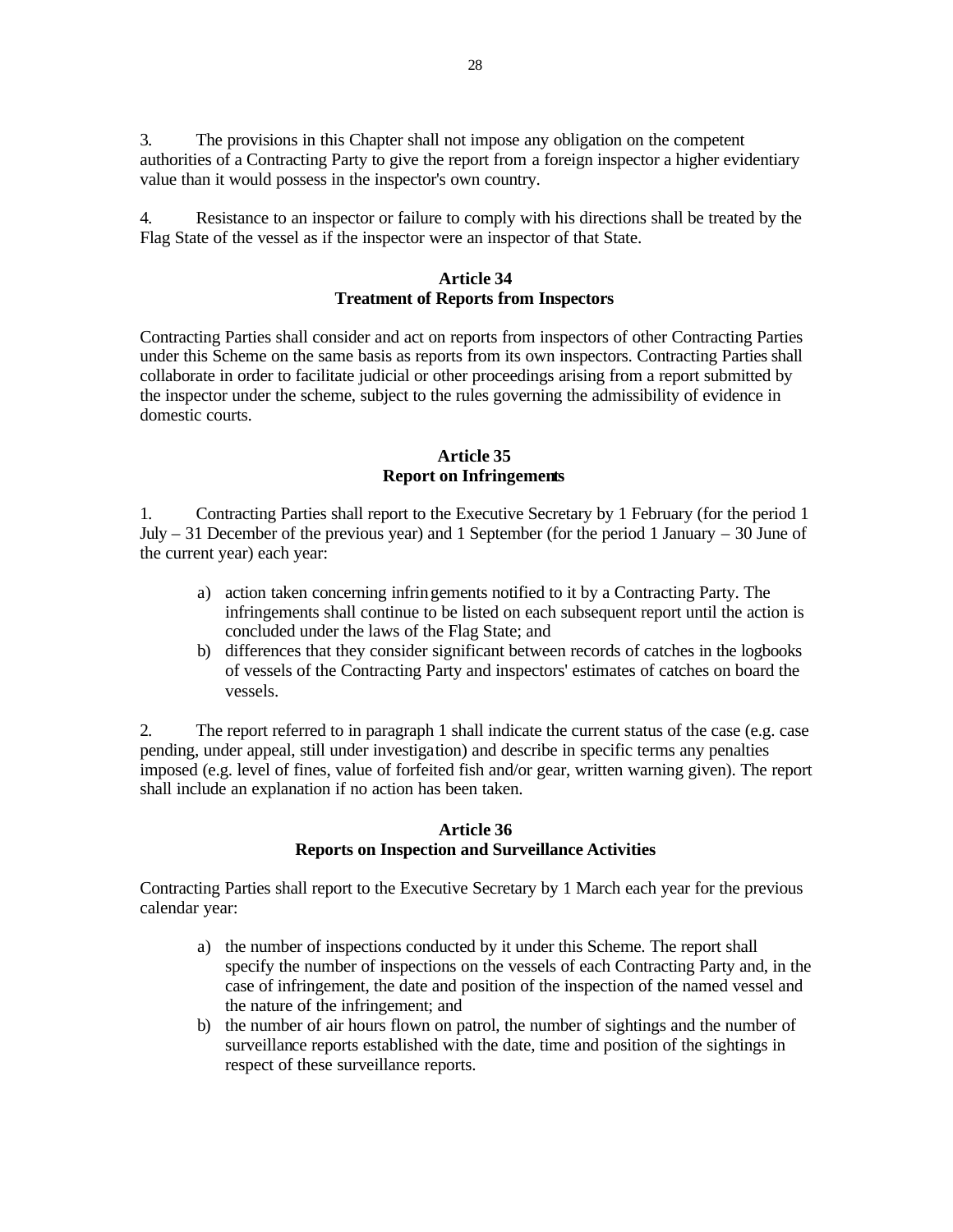## **Article 37 Interpretation or Application**

1. In the event of a disagreement concerning the interpretation or application of the provisions of this Scheme, the concerned Contracting Parties shall consult in an attempt to resolve the disagreement.

2. If the disagreement remains unresolved following the consultations, the Executive Secretary shall at the request of a Contracting Party refer the disagreement to a special meeting of the Standing Committee on International Control (STACTIC).

3. A report on the disagreement shall be drawn up by STACTIC and transferred to the Fisheries Commission within two months of the STACTIC meeting.

4. Upon receipt of the STACTIC report, a Contracting Party may within a further period of two months request a special meeting of the Fisheries Commission to consider the report and to take appropriate action.

## **CHAPTER V INSPECTIONS IN PORT**

## **Article 38 Port Inspection Procedures**

1. When, in the port of a Contracting Party, a port call is made by a vessel which has been engaged in fishing for stocks subject to the Conservation and Enforcement Measures, that Contracting Party shall ensure that its inspector is present and that, on each occasion when catch is offloaded, an inspection takes place to verify the species and quantities caught. The port inspection report in Annex 22 shall be used. The Contracting Party shall ensure that the interference in the offloading activity is minimized and that the quality of the catch is not adversely affected.

2. The quantities landed by species and the quantities retained on board, if any, shall be cross-checked with the quantities recorded in logbooks, catch reports on exit from the Regulatory Area, and reports of any inspections carried out under the Scheme.

3. Any information from inspections under Chapter IV shall be verified.

4. Inspections shall include verification of mesh size of nets on board and size of fish retained on board.

5. Results of port inspections shall include at least the information listed in section I–B of Annex 22.

6. The competent authorities of Contracting Parties shall, every two years, check each of their vessels, notified in accordance with Article 14, to certify the correctness of the vessel's plans for fish rooms and other fish storage places. The master shall ensure that a copy of such certification remains on board to be shown to a NAFO inspector if requested.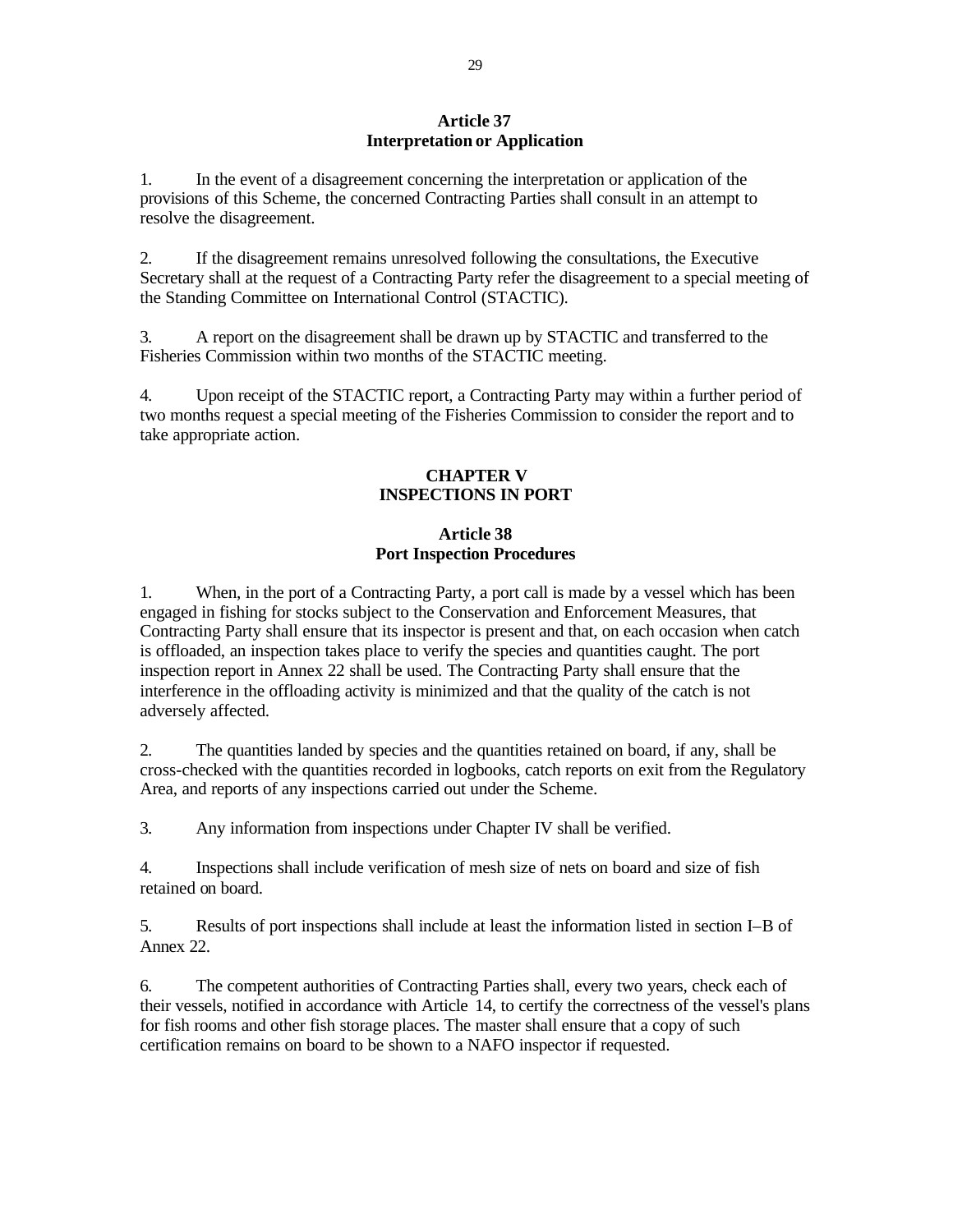## **Article 39 Transmission of Port Inspection Reports**

1. The competent authorities of the Port State shall, on request, transmit the results of the port inspection to the Flag State of the vessel within 14 working days of the date on which the port inspection was completed.

2. A copy of the results of the port inspection shall be transmitted to the Executive Secretary within 30 days as from the date on which the landing was completed and shall be provided to other Contracting Party on request.

3. Where possible, Contracting Parties should transmit the results of the port inspection in accordance with this paragraph in the format defined in Part A of Annex 22.

## **Annexes and Attachments to the Conservation and Enforcement Measures**

## **Annex 1 Annual Quota Table**

[To be included]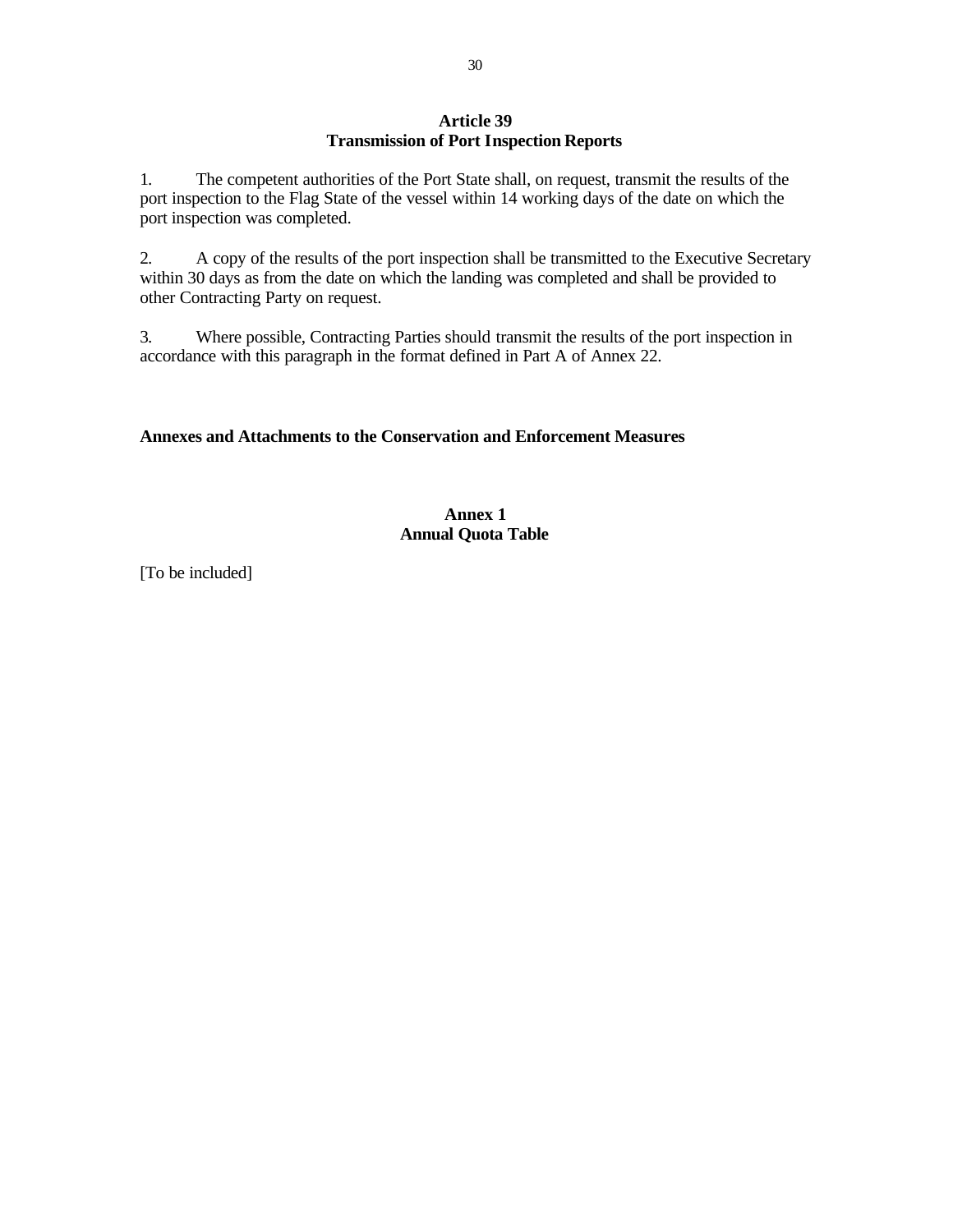## **Annex 2 List of Species**

#### **SPECIES NAME CODE**

|                              |                                          | 3-alpha    |
|------------------------------|------------------------------------------|------------|
| Common English Name          | Scientific Name                          | Code       |
|                              | PRINCIPAL GROUNDFISH (EXCEPT FLATFISHES) |            |
|                              |                                          | <b>COD</b> |
|                              | Melanogrammus aeglefinus                 | <b>HAD</b> |
|                              |                                          | <b>RED</b> |
|                              |                                          | <b>REG</b> |
| Beaked redfish (deep-water)  |                                          | <b>REB</b> |
|                              |                                          | <b>REN</b> |
|                              |                                          | <b>HKS</b> |
|                              |                                          | <b>HKR</b> |
|                              |                                          | <b>POK</b> |
|                              | <b>FLATFISHES</b>                        |            |
|                              | Hippoglossoides platessoides             | <b>PLA</b> |
|                              | Glyptocephalus cynoglossus               | <b>WIT</b> |
| Yellowtail flounder          |                                          | YEL        |
|                              | Reinhardtius hippoglossoides             | <b>GHL</b> |
|                              | Hippoglossus hippoglossus                | <b>HAL</b> |
|                              | Pseudopleuronectes americanus            | <b>FLW</b> |
|                              |                                          | <b>FLS</b> |
| Windowpane flounder          |                                          | FLD        |
|                              |                                          | <b>FLX</b> |
|                              | <b>OTHER GROUNDFISH</b>                  |            |
| American angler (=Goosefish) |                                          | ANG        |
|                              |                                          | <b>SRA</b> |
|                              |                                          | <b>TOM</b> |
|                              |                                          | <b>ANT</b> |
|                              | Micromesistius poutassou                 | <b>WHB</b> |
|                              | Tautogolabrus adspersus                  | <b>CUN</b> |
|                              |                                          | USK        |
|                              |                                          | <b>GRC</b> |
|                              |                                          | BLI        |
|                              |                                          | LIN        |
| Lumpfish (=Lumpsucker)       |                                          | LUM        |
|                              |                                          | <b>KGF</b> |
|                              | Sphoeroides maculatus                    | PUF        |
|                              |                                          | ELZ        |
|                              | Macrozoarces americanus                  | <b>OPT</b> |
|                              |                                          | POC        |
|                              | Coryphaenoides rupestris                 | <b>RNG</b> |
|                              |                                          | <b>RHG</b> |
|                              |                                          | <b>SAN</b> |
|                              |                                          | <b>SCU</b> |
|                              |                                          | <b>SCP</b> |

\*In accordance with a recommendation adopted by STACRES at the 1970 Annual Meeting (ICNAF Redbook 1970, Part I, Page 67), hakes of the Genus *Urophycis* are designated as follows for statistical reporting: (a) hake reported from Subareas 1,2 and 3, and Divisions 4R, S, T and V be designated as white hake, *Urophycis tenuis*; (b) hake taken by line gears or any hake greater than 55 cm standard length, regardless of how caught, from Divisions 4W and X, Subarea 5 and Statistical Area 6 be designated as white hake, *Urophycis tenuis*; (c) Except as noted in (b), other hake of the Genus *Urophycis* taken in Divisions 4W and X, Subarea 5 and Statistical Area 6 be designated as red hake, *Urophycis chuss*.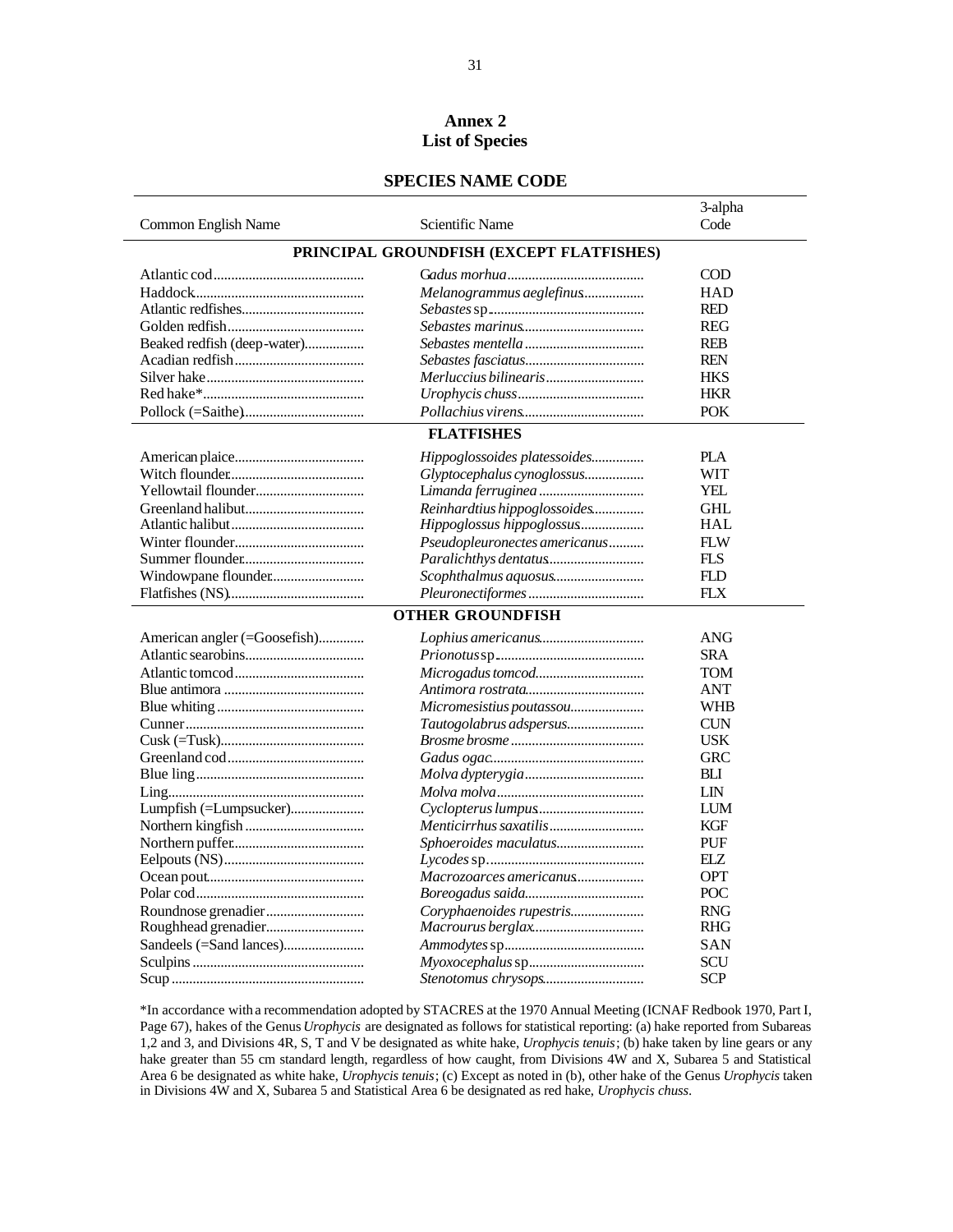| Common English Name              | Scientific Name               | 3-Alpha<br>Code |  |
|----------------------------------|-------------------------------|-----------------|--|
|                                  |                               |                 |  |
| <b>OTHER GROUNDFISH (cont'd)</b> |                               |                 |  |
|                                  |                               |                 |  |
|                                  |                               | <b>TAU</b>      |  |
|                                  | Lopholatilus chamaeleonticeps | TIL.            |  |
|                                  |                               | <b>HKW</b>      |  |
|                                  |                               | <b>CAT</b>      |  |
|                                  |                               | <b>CAA</b>      |  |
|                                  |                               | CAS             |  |
|                                  |                               | <b>GRO</b>      |  |
| PRINCIPAL PELAGICS               |                               |                 |  |
|                                  |                               | <b>HER</b>      |  |
|                                  |                               | <b>MAC</b>      |  |
|                                  |                               |                 |  |
| <b>OTHER PELAGIC FISH</b>        |                               |                 |  |
|                                  |                               | <b>BUT</b>      |  |
|                                  |                               | <b>MHA</b>      |  |
|                                  |                               | SAU             |  |
|                                  |                               | <b>ANB</b>      |  |
|                                  |                               | <b>BLU</b>      |  |
|                                  |                               | <b>CVJ</b>      |  |
|                                  |                               | <b>FRI</b>      |  |
|                                  | Scomb eromorus cavalla        | <b>KGM</b>      |  |
| Atlantic Spanish mackerel        | Scomberomorus maculatus       | <b>SSM</b>      |  |
|                                  |                               | SAI             |  |
|                                  |                               | <b>WHM</b>      |  |
|                                  |                               | <b>BUM</b>      |  |
|                                  |                               | <b>SWO</b>      |  |
|                                  |                               | <b>ALB</b>      |  |
|                                  |                               | <b>BON</b>      |  |
|                                  |                               | <b>LTA</b>      |  |
| $\lim_{\Omega}$ tunny            | $Thumuse choose \alpha$       | RFT             |  |

|  | ALB.       |
|--|------------|
|  | <b>BON</b> |
|  | LTA.       |
|  | <b>BET</b> |
|  | <b>BFT</b> |
|  | <b>SKJ</b> |
|  | YFT        |
|  | <b>TUN</b> |
|  | PEL        |
|  |            |

j

|                         | ALE        |
|-------------------------|------------|
|                         | AMX        |
|                         | COA        |
|                         | EI A       |
|                         | <b>MYG</b> |
|                         | <b>SHA</b> |
|                         | ARG        |
| Micropogonias undulatus | <b>CKA</b> |
|                         | <b>NFA</b> |
|                         | <b>SAL</b> |
|                         | SSA.       |
|                         | THA        |
|                         | ALC        |
|                         |            |

**OTHER FISH**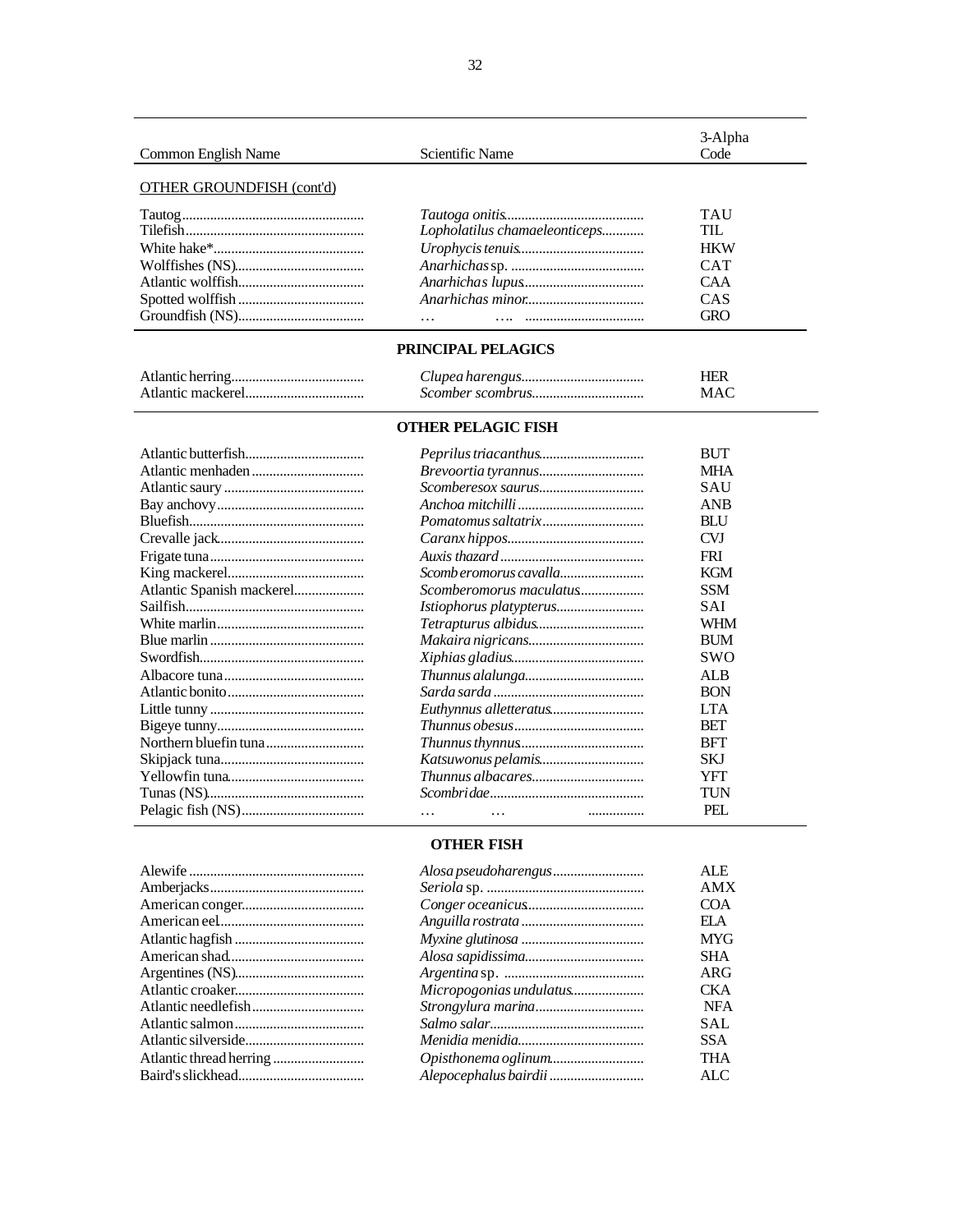| Common English Name        | Scientific Name             | 3-Alpha<br>Code |
|----------------------------|-----------------------------|-----------------|
| <b>OTHER FISH (cont'd)</b> |                             |                 |
|                            |                             | <b>BDM</b>      |
|                            |                             | <b>BSB</b>      |
|                            |                             | <b>BBH</b>      |
|                            |                             | CAP             |
|                            |                             | <b>CHR</b>      |
|                            | Rachycentron canadum        | <b>CBA</b>      |
| Common (Florida) pompano   |                             | <b>POM</b>      |
|                            | Dorosoma cepedianum         | <b>SHG</b>      |
|                            |                             | <b>GRX</b>      |
|                            |                             | <b>SHH</b>      |
|                            |                             | LAX             |
|                            |                             | MUL             |
|                            | Peprilus alepidotus (=paru) | <b>HVF</b>      |
|                            |                             | <b>PIG</b>      |
|                            |                             | <b>SMR</b>      |
|                            |                             | <b>RDM</b>      |
|                            |                             | <b>RPG</b>      |
|                            |                             | <b>RSC</b>      |
|                            |                             | <b>PES</b>      |

Sheepshead ............................................ *Archosargus probatocephalus..............* SPH Spot croaker........................................... *Leiostomus xanthurus...........................* SPT Spotted weakfish................................... *Cynoscion nebulosus.............................* SWF Squeteague (Gray weakfish).................. *Cynoscion regalis................................* STG Striped bass............................................ *Morone saxatilis....................................* STB Sturgeons (NS)...................................... *Acipenseridae........................................* STU Tarpon.................................................... *Tarpon (=megalops) atlanticus............* TAR Trouts (NS)............................................ *Salmo* sp. ............................................... TRO White perch ........................................... *Morone americana................................* PEW Alfonsinos (NS)..................................... *Beryx* sp. ............................................... ALF Spiny (=picked) dogfish........................ *Squalus acanthias..................................* DGS Dogfishes (NS)...................................... *Squalidae ...............................................* DGX Sand Tiger shark.................................... *Odontaspis taurus*................................. CCT Porbeagle ............................................... *Lamna nasus..........................................* POR Shortfin Mako shark.............................. *Isurus oxyrinchus*.................................. SMA Dusky shark........................................... *Carcharhinus obscurus*......................... DUS Great Blue shark.................................... *Prionace glauca* .................................... BSH Large sharks (NS)................................. *Squaliformes..........................................* SHX Atlantic Sharpnose shark...................... *Rhizoprionodon terraenova*.................. RHT Black Dogfish........................................ *Centroscyllium fabricii*......................... CFB Boreal (Greenland) shark...................... *Somniousus microcephalus*................... GSK Basking shark........................................ *Cetorhinus maximus*.............................. BSK Skates (NS)............................................ *Raja* sp. ................................................. SKA Little skate ............................................. *Leucoraja erinacea* ............................... RJD Arctic skate............................................ *Amblyraja hyperborea* .......................... RJG Barndoor s kate....................................... *Dipturus laevis*...................................... RJL Winter skate........................................... *Leucoraja ocellata*................................ RJT Thorny skate (Starry Ray)..................... *Amblyraja radiata*................................. RJR Smooth skate ......................................... *Malacoraja senta*.................................. RJS Spinytail skate (Spinetail Ray)............. *Bathyraja spinicauda*............................ RJQ Finfishes (NS)........................................ … … .................. FIN

l

| ٧<br>٠ | ٠      |
|--------|--------|
|        |        |
|        |        |
|        |        |
|        |        |
| I      | I      |
| ٠      | ٠      |
| $\sim$ | $\sim$ |
| v      | v      |
|        |        |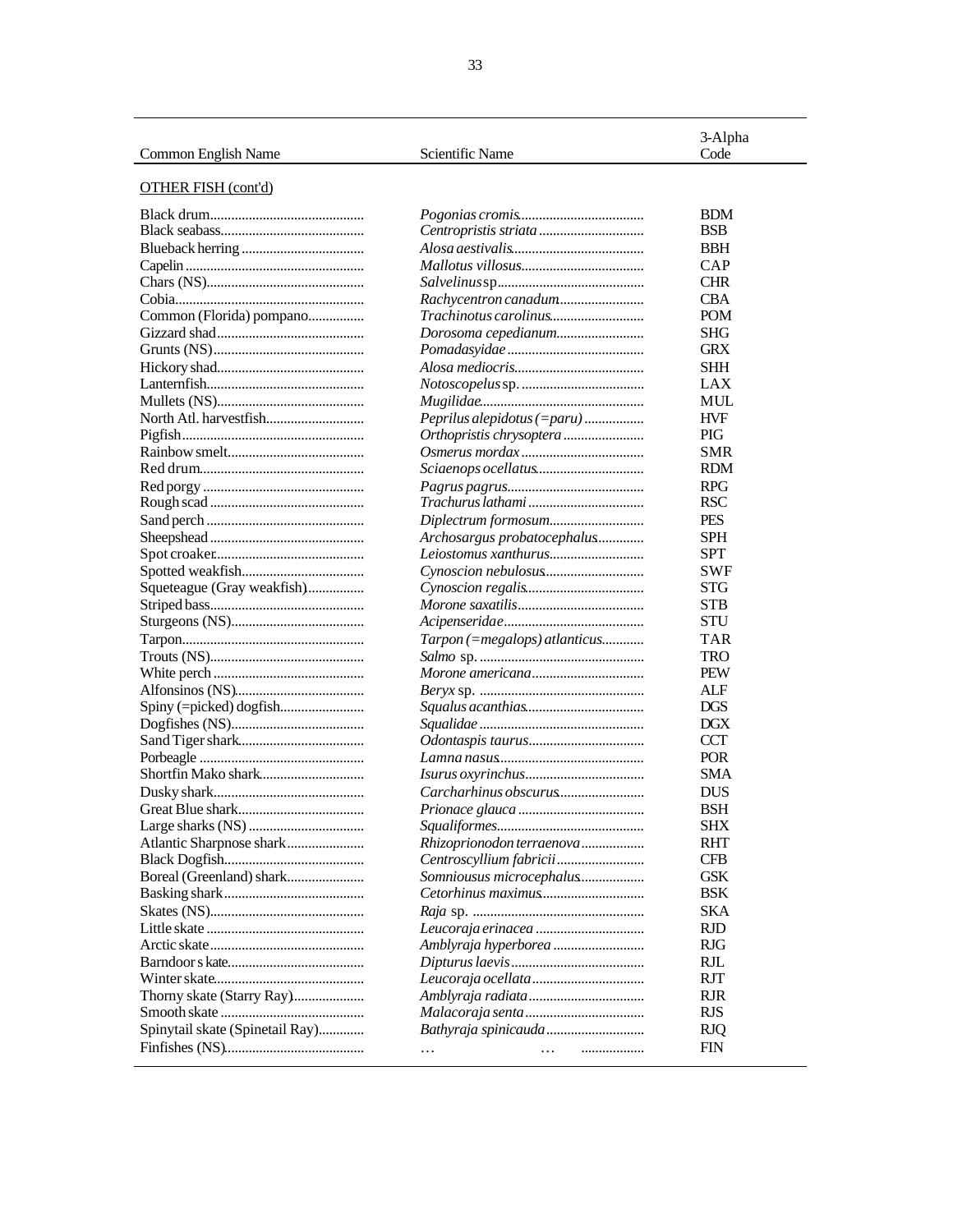# **INVERTEBRATES**

| Long-finned squid(Loligo)  |
|----------------------------|
| Short-finned squid (Illex) |
|                            |
|                            |
|                            |
|                            |
|                            |
|                            |
|                            |
|                            |
|                            |
|                            |
|                            |
|                            |
|                            |
| American cupped oyster     |
|                            |
|                            |
|                            |
|                            |
|                            |
|                            |
|                            |
|                            |
|                            |
|                            |
|                            |
|                            |
|                            |
|                            |
|                            |
| Penaeus shrimps (NS)       |
| Pink (=Pandalid) shrimps   |
| Marine crustaceans (NS)    |
|                            |
|                            |
|                            |
| Marine invertebrates (NS)  |
|                            |

|                               | SQL        |
|-------------------------------|------------|
|                               | SQI        |
| Loliginidae, Ommastrephidae   | SQU        |
|                               | <b>CLR</b> |
| Mercenaria mercenaria         | <b>CLH</b> |
|                               | CLQ        |
|                               | CLS        |
| Spisula solidissima           | <b>CLB</b> |
|                               | <b>CLT</b> |
| Prionodesmacea, Teleodesmacea | СLХ        |
|                               | <b>SCB</b> |
|                               | SCC        |
|                               | ISC        |
| Placopecten magellanicus      | <b>SCA</b> |
|                               | <b>SCX</b> |
|                               | <b>OYA</b> |
|                               | <b>MUS</b> |
|                               | WHX        |
|                               | <b>PER</b> |
|                               | <b>MOL</b> |
|                               | <b>CRK</b> |
|                               | <b>CRB</b> |
|                               | <b>CRG</b> |
|                               | <b>CRJ</b> |
|                               | <b>CRQ</b> |
| Geryon quinquedens            | <b>CRR</b> |
|                               | <b>KCT</b> |
|                               | <b>CRA</b> |
| Homarus americanus            | LBA        |
|                               | <b>PRA</b> |
|                               | <b>AES</b> |
|                               | PEN        |
|                               | PAN        |
|                               | <b>CRU</b> |
|                               | URC        |
|                               | WOR        |
| Limulus polyphemus            | <b>HSC</b> |
|                               | <b>INV</b> |
|                               |            |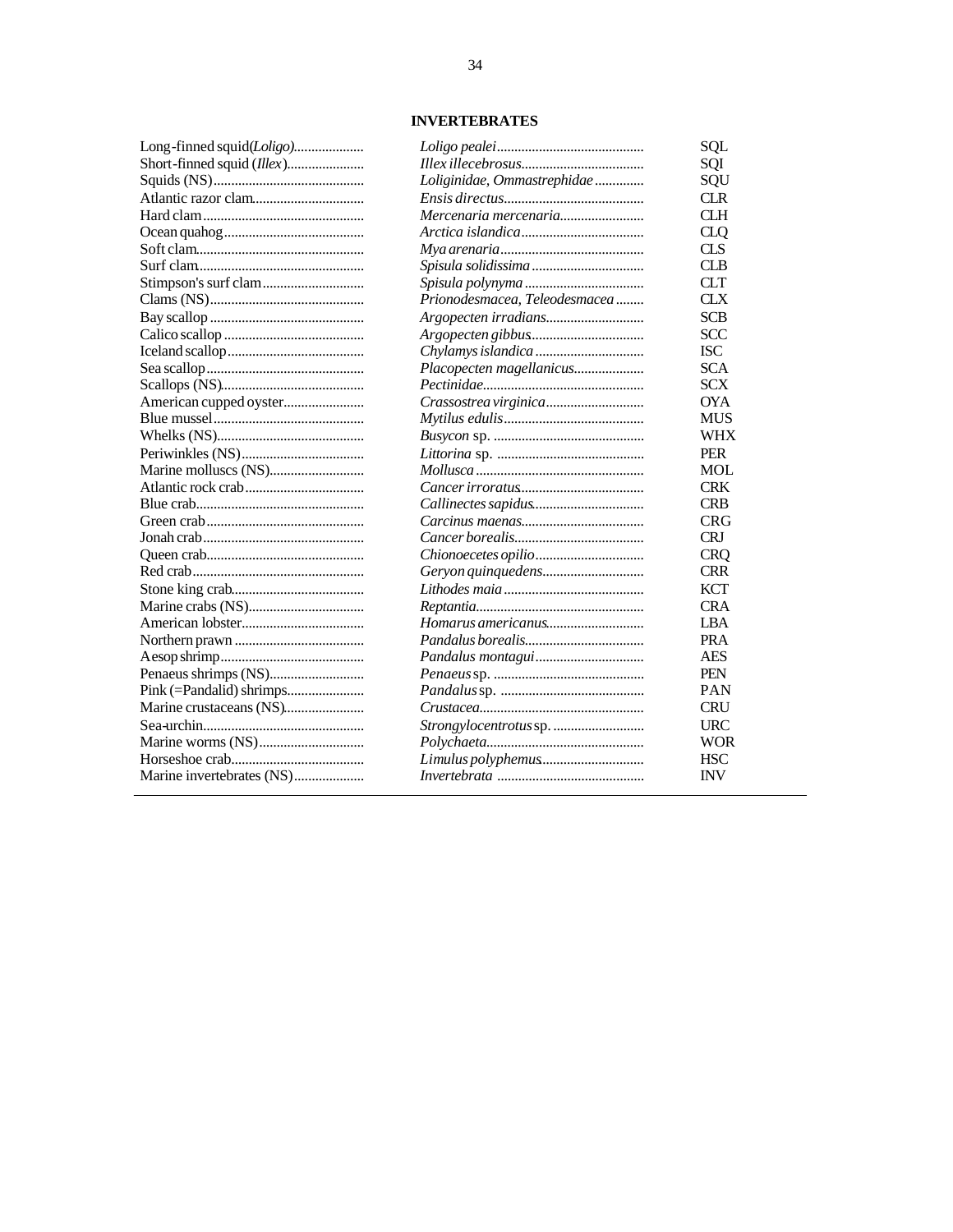## **Annex 3 Gauges**

## **Certified Mesh Measuring Gauges**

Each gauge is a flat wedge-shaped gauge having a constant taper in width of 1 in 4 (reducing the width 1unit for every 4 units of length) and a constant thickness not less than 2 millimeters and not more than 2.4 millimeters  $(2 \text{ mm} <$  thickness  $\leq 2.4 \text{ mm}$ ), inserted into the meshes with a force of 5 kilograms.

Since it is not practical to have one gauge for measuring all the mesh sizes authorized in the Regulatory Area, each Contracting Party will issue a series of certified mesh measuring gauges as it deems adequate to cover the range of authorized mesh sizes of nets.

All certified mesh measuring gauges are to be graduated in increments of 1 millimeter and the material used should be rigid, durable and considered suitable by the fisheries authorities of the Contracting Party which certifies them.

The drawings shown in this Annex should serve only as a guide to the construction of the gauges and not as a blueprint for that construction. It is to be understood that such details as the number of gauges to cover the complete series, corner radii, certification marks or numbers, the existence or not of handles and lightening or handling holes, and all other details and dimensions are not part of the Rules.

# **1. Example of Large Size Gauge**

**[to be included]**

**2. Example of Small Size Gauge**

**[to be included]**

## **Annex 4 Chafers**

## **Authorized Topside Chafers**

1. ICNAF-type topside chafer

The ICNAF-type topside chafer is a rectangular piece of netting to be attached to the upper side of the codend of the trawl net to reduce and prevent damage so long as such netting conforms to the following conditions:

- (a) this netting shall have a mesh size not less than that specified for the codend in sub-paragraph 1(a) of Section B of PART II. For the purposes of this sub-paragraph, the mesh size when measured wet after use shall be taken to be the average of the measurements of 20 consecutive meshes in a series across the netting, such measurements to be made with the gauge described in Schedule V;
- (b) this netting may be fastened to the codend only along the forward and lateral edges of the netting and at no other place in it, and shall be fastened in such a manner that it extends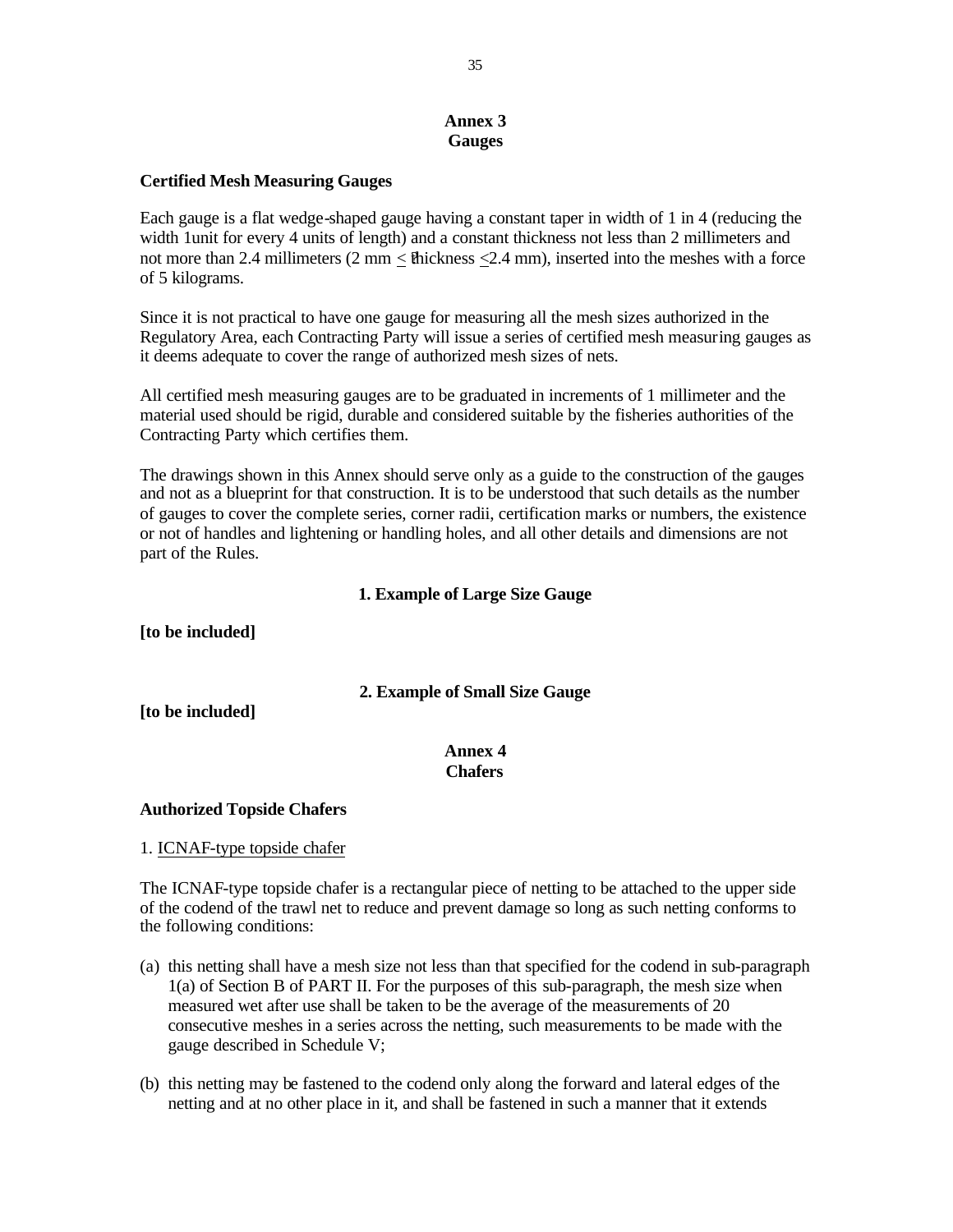forward of the splitting strap no more than four meshes and ends not less than four meshes in front of the cod line mesh; where a splitting strap is not used, the netting shall not extend to more than one-third of the codend measured from not less than four meshes in front of the cod line mesh;

(c) the width of this netting shall be at least one and a half times the width of the area of the codend which is covered, such widths to be measured at right angles to the long axis of the codend.

## **Refer to page 70 of NAFO/FC Doc. 00/1**

2. Multiple flap-type topside chafer

The multiple flap-type topside chafer is defined as pieces of netting having in all their parts meshes the size of which, whether the pieces of netting are wet or dry, is not less than that of the codend, provided that:

- (a) each piece of netting
	- (a) is fastened by its forward edge only across the codened at right angles to its long axis;
	- (b) is of a width of at least the width of the codend (such width being measured at right angles to the long axis of the codend at the point of attachment); and
	- (c) is not more than ten meshes long; and

(ii) the aggregate length of all the pieces of netting so attached does not exceed two-thirds of the length of the codend.

## **Refer to page 71 of NAFO/FC Doc. 00/1**

1. Large-mesh (modified Polish-type) topside chafer

The large-mesh topside chafer consists of a rectangular piece of netting made of the same twine material as the codend, or of a single, thick, knotless twine material, attached to the rear portion of the upper side of the codend and extending over all or any part of the upper side of the codend and having in all its parts a mesh size twice that of the codend when measured wet and fastened to the codend along the forward, lateral and rear edges only of the netting in such a way that each mesh of the netting coincides with four meshes of the codend.

Although not exhaustive, the following examples are included because they are the most common.

# **EXAMPLE 1 - CHAFER COVERING THREE FIFTHS OF THE LENGTH OF THE CODEND; METHOD OF RIGGING.**

## **Refer to page 72 of NAFO/FC Doc.00/1**

## **EXAMPLE 2 - CHAFER COVERING THE WHOLE LENGTH OF THE CODEND: MANNER IN WHICH THE CHAFER IS FITTED TO THE CODEND.**

**Refer to page 73 of NAFO/FC Doc.00/1**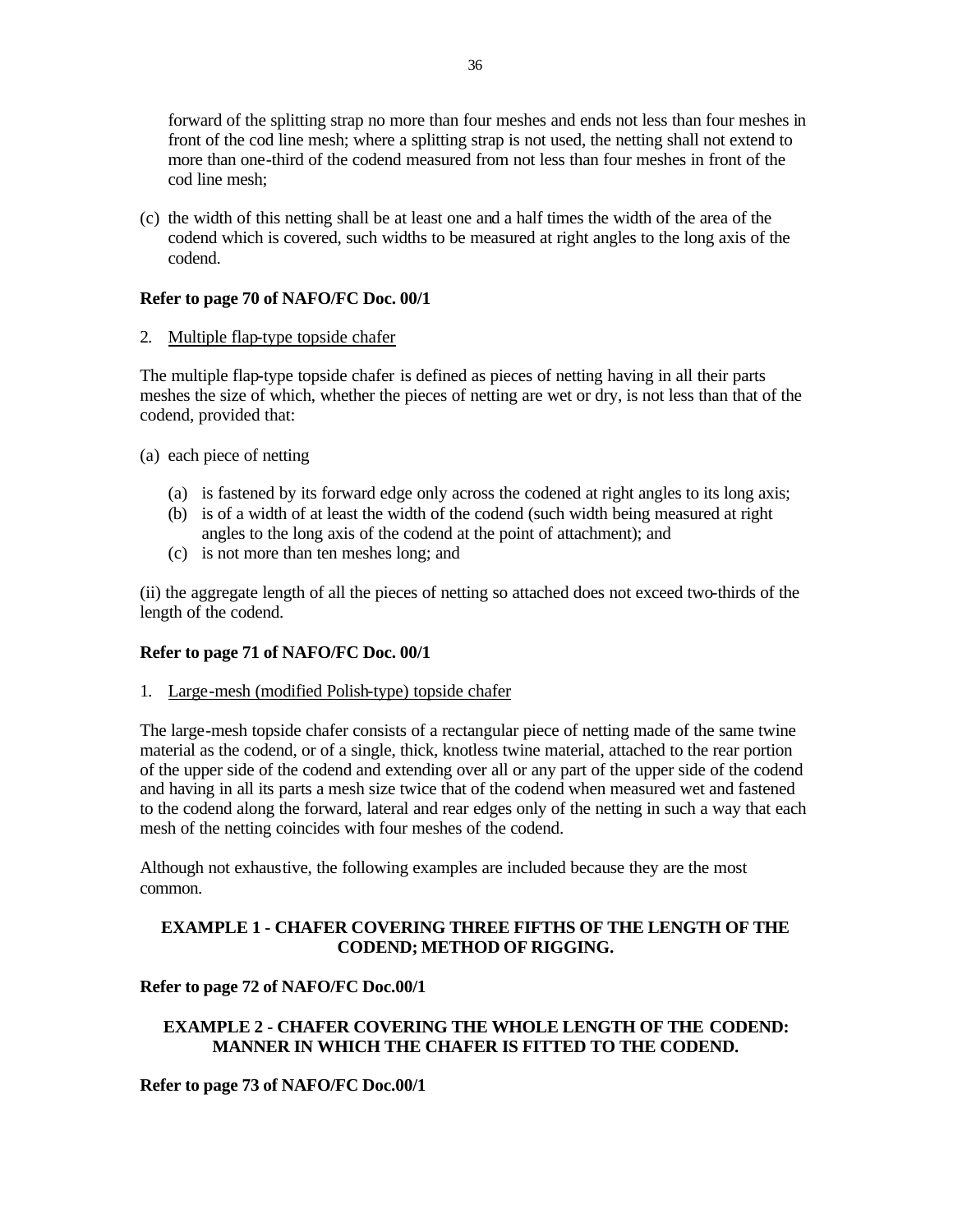## **EXAMPLE 3 - CHAFER OF SINGLE-BRAIDED, THICK, KNOTLESS TWINE MATERIAL: MANNER IN WHICH THE CHAFER IS FITTED TO THE CODEND.**

#### **Refer to page 74 of NAFO/FC Doc.00/1**

### **Annex 5 Minimum Fish Size**

#### **1. Minimum Fish Size**

| Species                                                    | Minimum Size    |
|------------------------------------------------------------|-----------------|
| Atlantic cod, Gadus morhua L.                              | 41 cm           |
| American plaice, <i>Hippoglossoides platessoides</i> (Fab) | $25 \text{ cm}$ |
| Yellowtail flounder, <i>Limanda ferruginea</i> (Storer)    | $25 \text{ cm}$ |
| Greenland Halibut, Reinhardtius Hippoglossoides            | $30 \text{ cm}$ |

NOTE: Fish size for Atlantic cod refers to fork length and for other species it is total length.

#### **2. Length Equivalents for Processed Fish**

| <b>Species</b>         | Gilled and gutted fish whether or not skinned;<br>fresh or chilled, frozen, or salted |                 |                 |                                      |
|------------------------|---------------------------------------------------------------------------------------|-----------------|-----------------|--------------------------------------|
|                        | whole                                                                                 | head off        |                 | head and tail off head off and split |
| Atlantic Cod           | 41 cm                                                                                 | 27 cm           | $22 \text{ cm}$ | $27/25*$ cm                          |
| <b>American Plaice</b> | 25 cm                                                                                 | $19 \text{ cm}$ | $15 \text{ cm}$ | <b>NA</b>                            |
| Yellowtail flounder    | 25 cm                                                                                 | 19 cm           | $15 \text{ cm}$ | <b>NA</b>                            |

\*Lower size for green salted fish.

## **Annex 6 Notification of Vessels**

#### Fishing vessels:

1. Vessels registered in a Contracting Party.

- (a) name of vessel in both native and Latin alphabet;
- (b) official numbers;
- (c) home port and nationality;
- (d) owner and charterer, if any;
- (e) certification that its master has been provided with the extent Commission's measures;
- (f) principle target species while engaged in fishing in the Regulatory Area.
- 2. Vessels temporarily flying the flag of a Contracting Party (bare boat charter)
- (a) date as from which the vessel has been authorized to fly its flag
- (b) date as from which the vessel has been authorized by the Contracting Party to engage fishing in the Regulatory Area
- (c) the name of the State where the vessel is registered or was previously registered and the date as from which it ceased flying the flag of that State;
- (d) name of vessel in both native and Latin alphabet;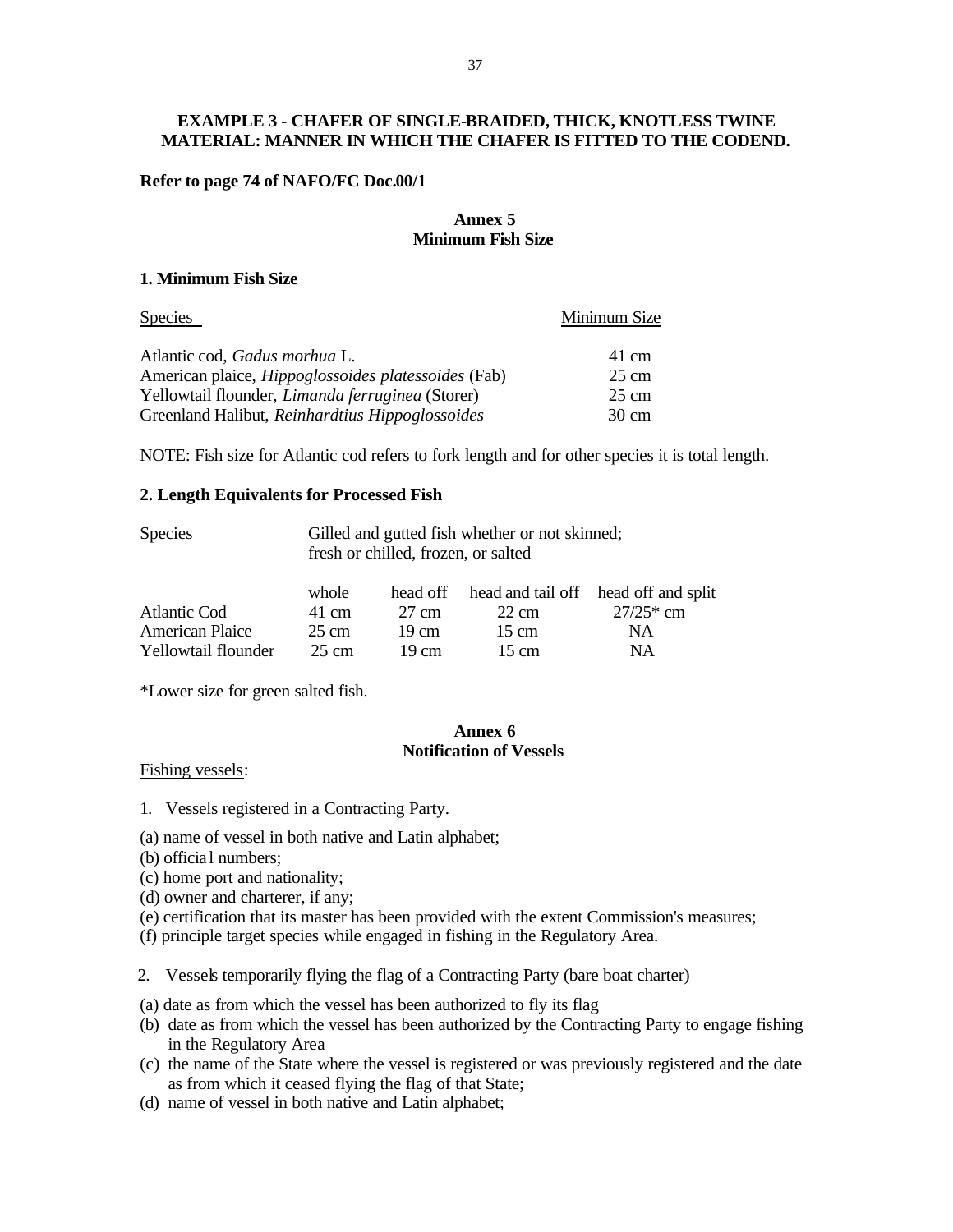- (e) official numbers;
- (f) home port and nationality after the transfer;
- (g) owner and charterer, if any;
- (h) certification that its master has been provided with the extant NAFO measures;
- (i) principle target species while engaged in fishing in the Regulatory Area.

#### Research Vessels

- 1. Information on the vessel
- (a) name of vessel owner and address;
- (b) type and name of vessel;
- (c) length, beam and draft of vessel;
- (d) port of registration, registration number, and radio call sign;

(e) a note whether the vessel is a permanent research vessel or the period for which the vessel will be employed as a research vessel; and

(f) for vessels which are temporarily employed in research only, purpose and area of research and plan of research program.

- 2. In the case of vessels described in sub-paragraph 1(f), a Contracting Party immediately upon the conclusion of the research activities shall so inform the Executive Secretary.
- 3. The information transmitted to the Executive Secretary shall be available in the English language aboard the vessel, either in the form of a plan of research or as a copy of the communication to the Executive Secretary. In the event that changes are made to the plan or period of research vessels described in sub-paragraph 3(f), **revised information** shall be given to the Executive Secretary **not less than seven days** before the effective date of the changes. A record of any changes shall be kept aboard the vessel.

## **Annex 7 Vessel Documents**

**Vessels over 10 metres** in length shall carry on board documents showing at least the following elements:

-its name, if any

-the letter(s) of the port or district in which it is registered, and the number(s) under which it is registered

-its international radio call sign, if any

-the names and addresses of the owner(s) and, where applicable, the charterers its length and engine power

## **Annex 8 Definitions of Mesh**

The following definitions apply for various components and attachments of a trawl:

1. Topside or upperside component is (a), in a 2-seam trawl, that portion of the net, between the two seams or lacings, which is nearer to the sea surface while the trawl is in tow, and (b), in a 4-seam trawl, that portion of the net between those two seams or lacings which are nearest to the sea surface while the trawl is in tow.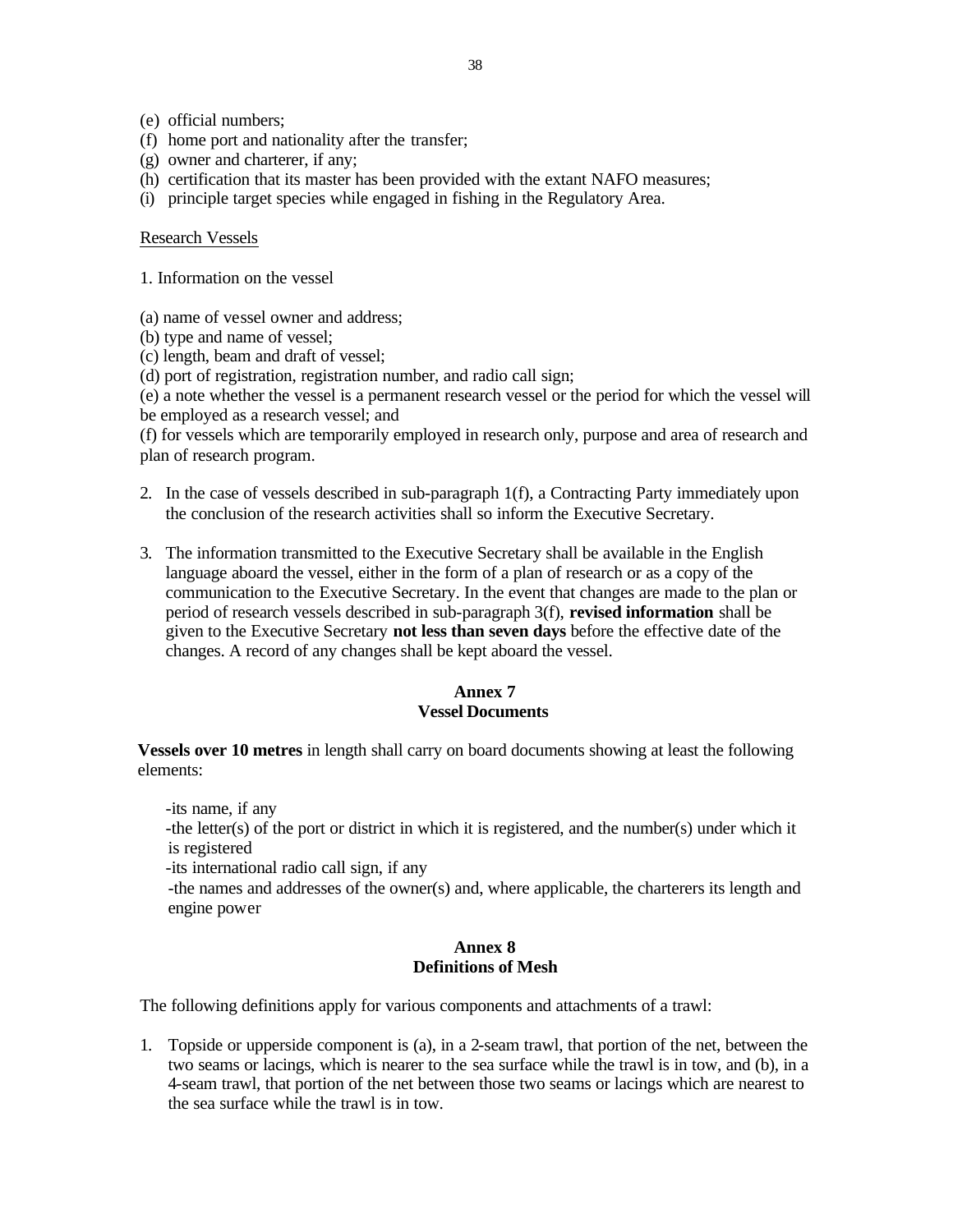- 2. Bottomside or underside component is (a), in a 2-seam trawl, that portion of the net, between the two seams or lacings, which is nearer to the sea-bed while the trawl is in tow, and (b), in a 4-seam trawl, that portion of the net, opposite the topside or upperside component, between those two seams or lacings which are nearest to the sea-bed while the trawl is in tow.
- 3. Side components, in a 4-seam trawl, are the two other portions of the net, between seams or lacings, while the trawl is in tow.
- 4. Square is that part of the topside or upperside component, without a counterpart in the bottomside or underside component, which is connected aft to the belly and forward (a) to the beam in a beam trawl and (b) to the headrope or headline in any other trawl net.
- 5. Bellies are panels of the bottom trawl net (a), in a trawl with a square, starting from the square on the topside or upperside component and from the lower wings or from the footrope on the bottomside or underside component and joining aft either to the belly extension or to a lengthener or to the codend; or (b), in a trawl with no square, starting from the wings and joining aft either to the belly extension or to a lengthener or to the codend. Side bellies are panels of the 4-seam bottom trawl net side components, starting from the bunt, if there is a square, and from the bunt wings, if there is not, and joining aft either to the belly extension or to a lengthener or to the codend.
- 6. Belly extension is a tapered piece of netting which may be attached to the after end of the belly so that the effective length of the belly is extended.
- 7. Lengthener or lengthening piece is a piece of net, untapered at least in the plan view of the net,which may be inserted between the belly, or belly extension, if any, and the codend to increase catch capacity.
- 8. Codend is the after portion of the trawl net, untapered at least in the plan view of the net, attached to the after end of the belly (or belly extension or lengthener, if present), or the panels in a midwater trawl, secured to form a bag by means of a codline or codend clip reaved through the after meshes, or rings attached thereto, in order to retain the catch until released on board the trawler.
- 9. Chafing gear or chafers are attachments to the trawl net designed to protect or reinforce the codend.

Two distinct types may be considered, according to the part of the codend they protect or reinforce: (a) topside chafing gear or topside chafer is an attachment to the topside or upperside of the codend, in a 2-seam trawl, and to the topside or upperside and sides of the codend in a 4-seam trawl; and (b) bottom chafing gear or bottom chafer is an attachment designed to reduce or prevent damage due to friction against the sea bottom or the vessel's deck, affixed only to the bottomside or underside of the codend.

10. Panel is: (a) in the case of midwater trawls, the total area of netting, irrespective of mesh size,between each pair of adjacent seams or lacings of the trawl, forward of the codend; and consequently, in a 4-seam trawl, there will be the top or upper panel, the bottom or lower panel and two side panels; and (b) in the case of bottom trawls, each area of netting limited transversally by successive joins or joinings and longitudinally by adjacent seams or lacings.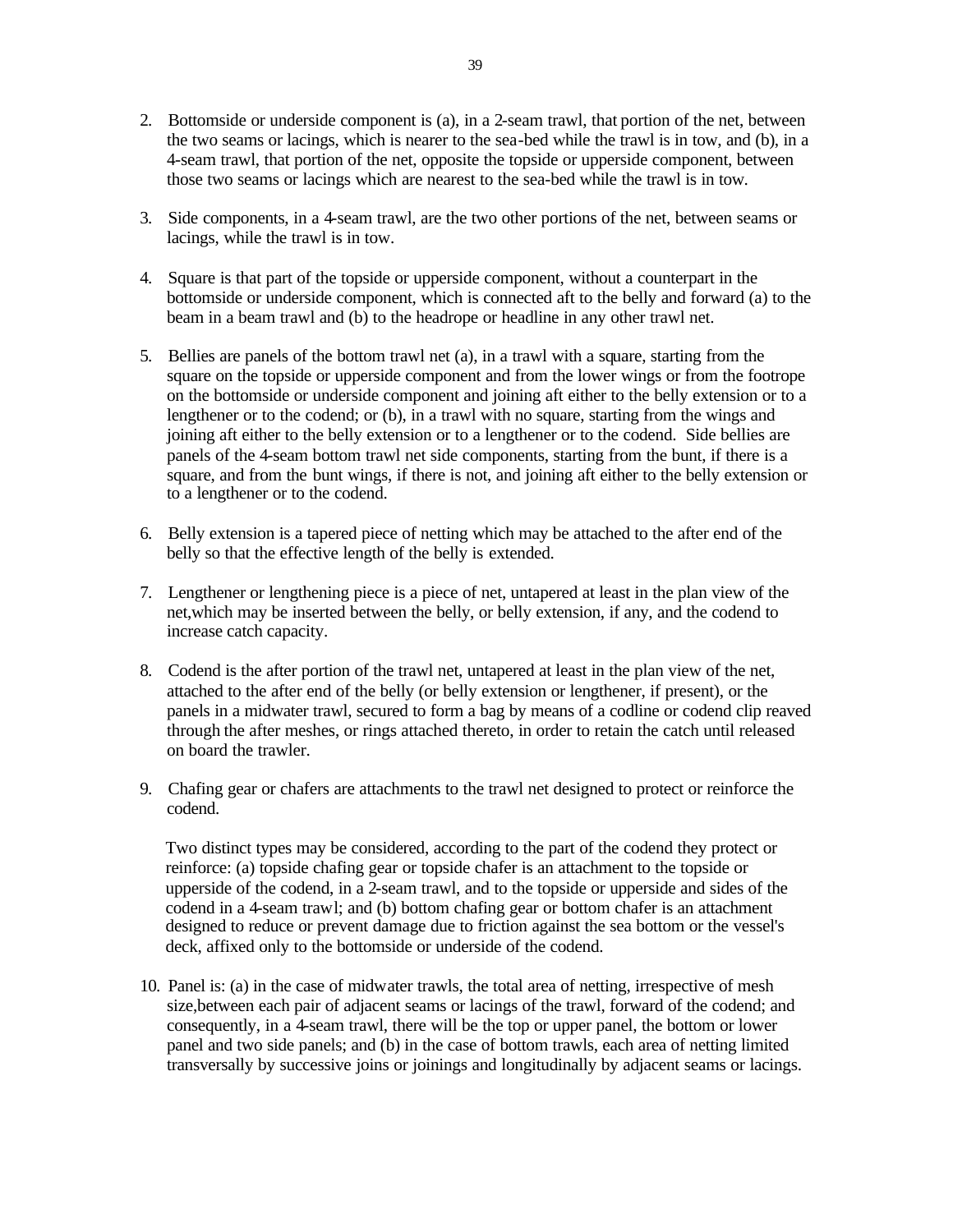## **Annex 9 Recording of Catch (Logbook Entries)**

# **FISHING LOGBOOK ENTRIES**

| Item of Information                                               | <b>Standard Code</b> |
|-------------------------------------------------------------------|----------------------|
| Vessel name                                                       | 01                   |
| Vessel nationality                                                | 02                   |
| Vessel registration number                                        | 03                   |
| Registration port                                                 | 04                   |
| Types of gear used (daily)                                        | 10                   |
| Type of gear                                                      | $*2$                 |
| Date - day                                                        | 20                   |
| - month                                                           | 21                   |
| - year                                                            | 22                   |
| Position – latitude                                               | 31                   |
| - longitude                                                       | 32                   |
| - statistical area                                                | 33                   |
| <sup>*1</sup> No. of hauls during the 24-hour period              | 40                   |
| * <sup>1</sup> No. of hours gear fished during the 24-hour period | 41                   |
| Species names                                                     | $*2$                 |
| Daily catch of each species (metric tons round fresh weight)      | 50                   |
| Daily catch of each species for human consumption in the          |                      |
| form of fish                                                      | 61                   |
| Daily catch of each species for reduction                         | 62                   |
| Daily discard of each species                                     | 63                   |
| Place(s) of transhipment                                          | 70                   |
| Date(s) of transhipment                                           | 71                   |
| Master's signature                                                | 80                   |

Instructions:

\*<sup>1</sup>When two or more types of gear are used in the same 24-hour period, records should be separate for the different types.

\*<sup>2</sup>Please see attached sheets showing the applicable codes:

Type of Gear - Attachment I

Species Names - Attachment II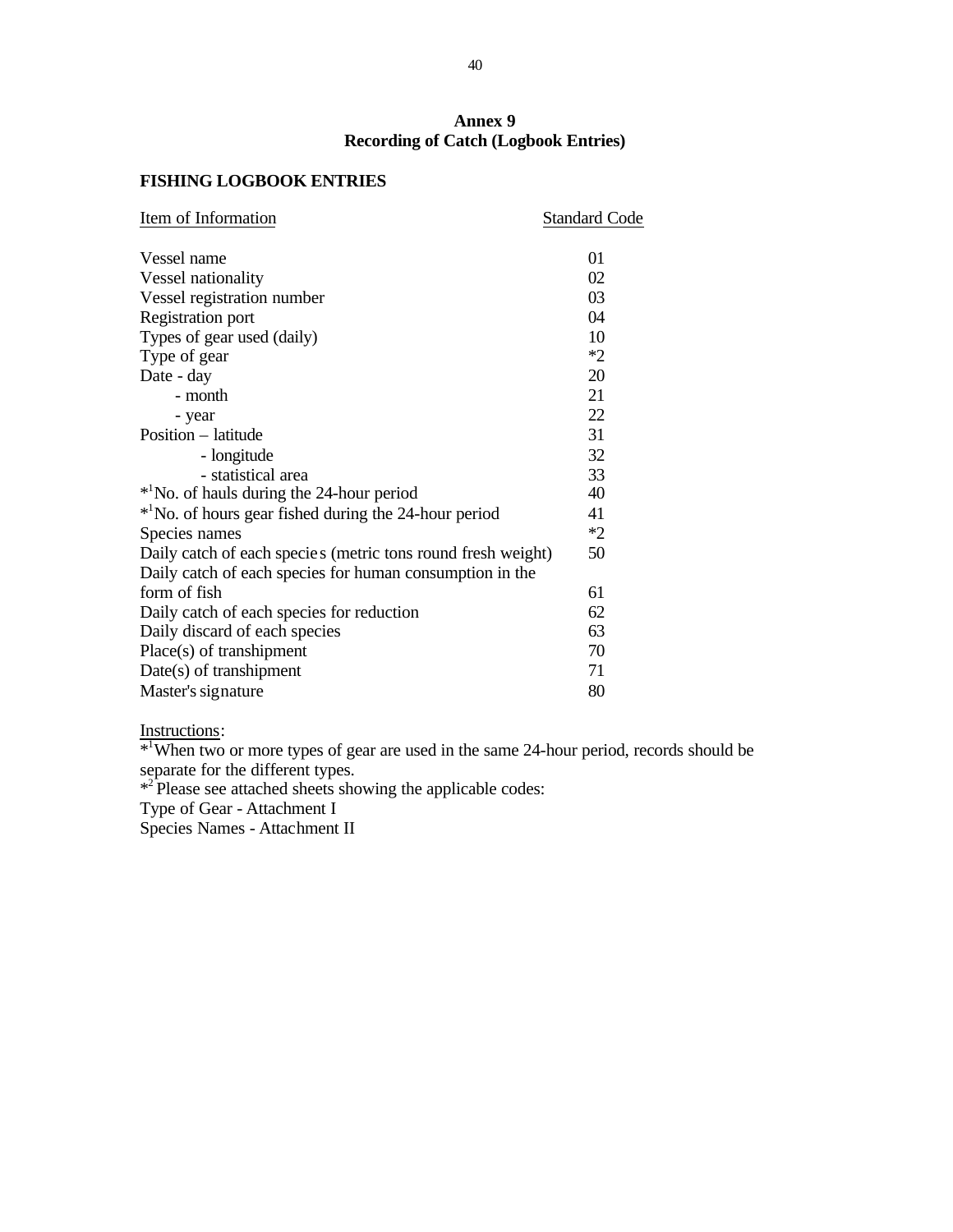# **ATTACHMENT I**

# **TYPE OF GEAR CODE**

| <b>Gear Categories</b>                                                                                                                                                                                                         | <b>Standard Abbreviation</b><br>Code                                                |  |
|--------------------------------------------------------------------------------------------------------------------------------------------------------------------------------------------------------------------------------|-------------------------------------------------------------------------------------|--|
|                                                                                                                                                                                                                                | <b>SURROUNDING NETS</b>                                                             |  |
| With purse lines (purse seines)<br>- one boat operated purse seines<br>- two boats operated purse seines<br>Without purse lines (lampara)                                                                                      | <b>PS</b><br>PS <sub>1</sub><br>PS <sub>2</sub><br>LA                               |  |
|                                                                                                                                                                                                                                | <b>SEINE NETS</b>                                                                   |  |
| Beach seines<br>Boat or vessel seines<br>- Danish seines<br>- Scottish seines<br>- Pair seines<br>Seine nets (not specified)                                                                                                   | <b>SB</b><br>SV<br><b>SDN</b><br><b>SSC</b><br><b>SPR</b><br><b>SX</b>              |  |
|                                                                                                                                                                                                                                | <b>TRAWLS</b>                                                                       |  |
| <b>Bottom</b> trawls<br>- beam trawls<br>- otter trawls 1/<br>- pair trawls<br>- nephrops trawls<br>- shrimp trawls<br>- bottom trawls (not specified)                                                                         | <b>TBB</b><br><b>OTB</b><br><b>PTB</b><br><b>TBN</b><br><b>TBS</b><br>TB            |  |
| Midwater trawls<br>- otter trawls<br>- pair trawls<br>- shrimp trawls<br>- midwater trawls (not specified)<br>Otter twin trawls<br>Otter trawls (not specified)<br>Pair trawls (not specified)<br>Other trawls (not specified) | <b>OTM</b><br><b>PTM</b><br><b>TMS</b><br>TM<br><b>OTT</b><br><b>OT</b><br>PT<br>TX |  |
|                                                                                                                                                                                                                                | <b>DREDGES</b>                                                                      |  |
| Boat dredges<br>Hand dredges                                                                                                                                                                                                   | <b>DRB</b><br><b>DRH</b>                                                            |  |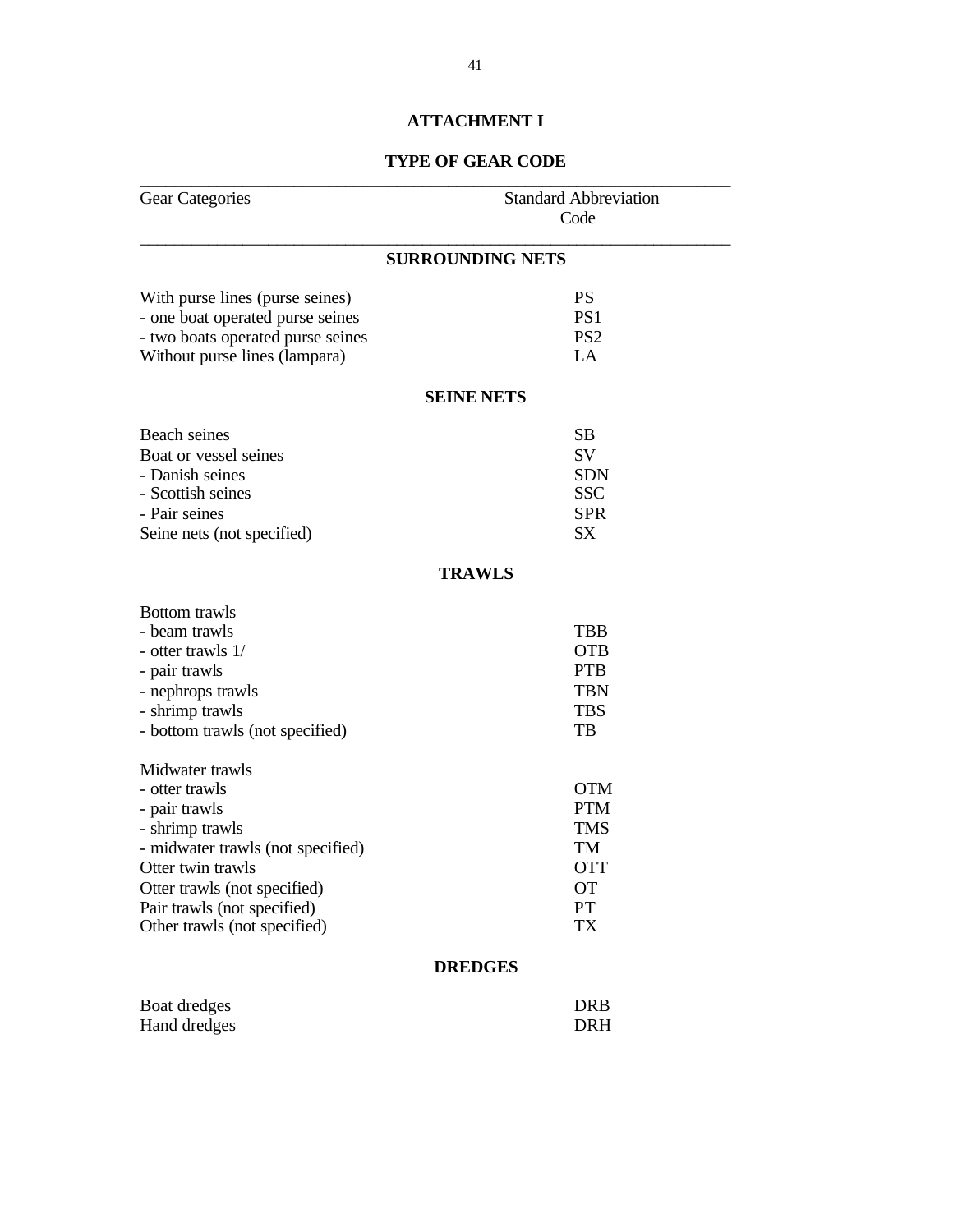# **LIFT NETS**

| Portable lift nets                  | LNP        |
|-------------------------------------|------------|
| Boat operated lift nets             | LNB        |
| Shore operated stationary lift nets | <b>LNS</b> |
| Lift nets (not specified)           | LN.        |

# **FALLING GEAR**

| Cast nets                    | <b>FCN</b> |
|------------------------------|------------|
| Falling gear (not specified) | FG         |

# **GILLNETS AND ENTANGLING NETS**

| Set gillnets (anchored)                      | <b>GNS</b> |
|----------------------------------------------|------------|
| Drift nets                                   | <b>GND</b> |
| Encircling gillnets                          | <b>GNC</b> |
| Fixed gillnets (on stakes)                   | <b>GNF</b> |
| Trammel nets                                 | <b>GTR</b> |
| Combined gillnets-Trammel nets               | <b>GTN</b> |
| Gillnets and entangling nets (not specified) | <b>GEN</b> |
| Gillnets (not specified)                     | GN         |

## **TRAPS**

| <b>FPN</b> |
|------------|
| <b>FPO</b> |
| <b>FYK</b> |
| <b>FSN</b> |
| <b>FWR</b> |
| FAR        |
| <b>FIX</b> |
|            |

## **HOOKS AND LINES**

| Hand-lines and pole-lines (hand operated) 2/ | L <sub>HP</sub> |
|----------------------------------------------|-----------------|
| Hand-lines and pole-lines (mechanized) 2/    | <b>LHM</b>      |
| Set lines (longlines set)                    | <b>LLS</b>      |
| Drifting longlines                           | LLD             |
| Longlines (not specified)                    | LL              |
| Trolling lines                               | LTL.            |
| Hooks and lines (not specified) 3/           | LX.             |

# **GRAPPLING AND WOUNDING**

| <b>Harpoons</b> | <b>HAR</b> |
|-----------------|------------|
|                 |            |

## **HARVESTING MACHINES**

| <b>Pumps</b>                        | <b>HMP</b> |
|-------------------------------------|------------|
| Mechanized dredges                  | <b>HMD</b> |
| Harvesting machines (not specified) | <b>HMX</b> |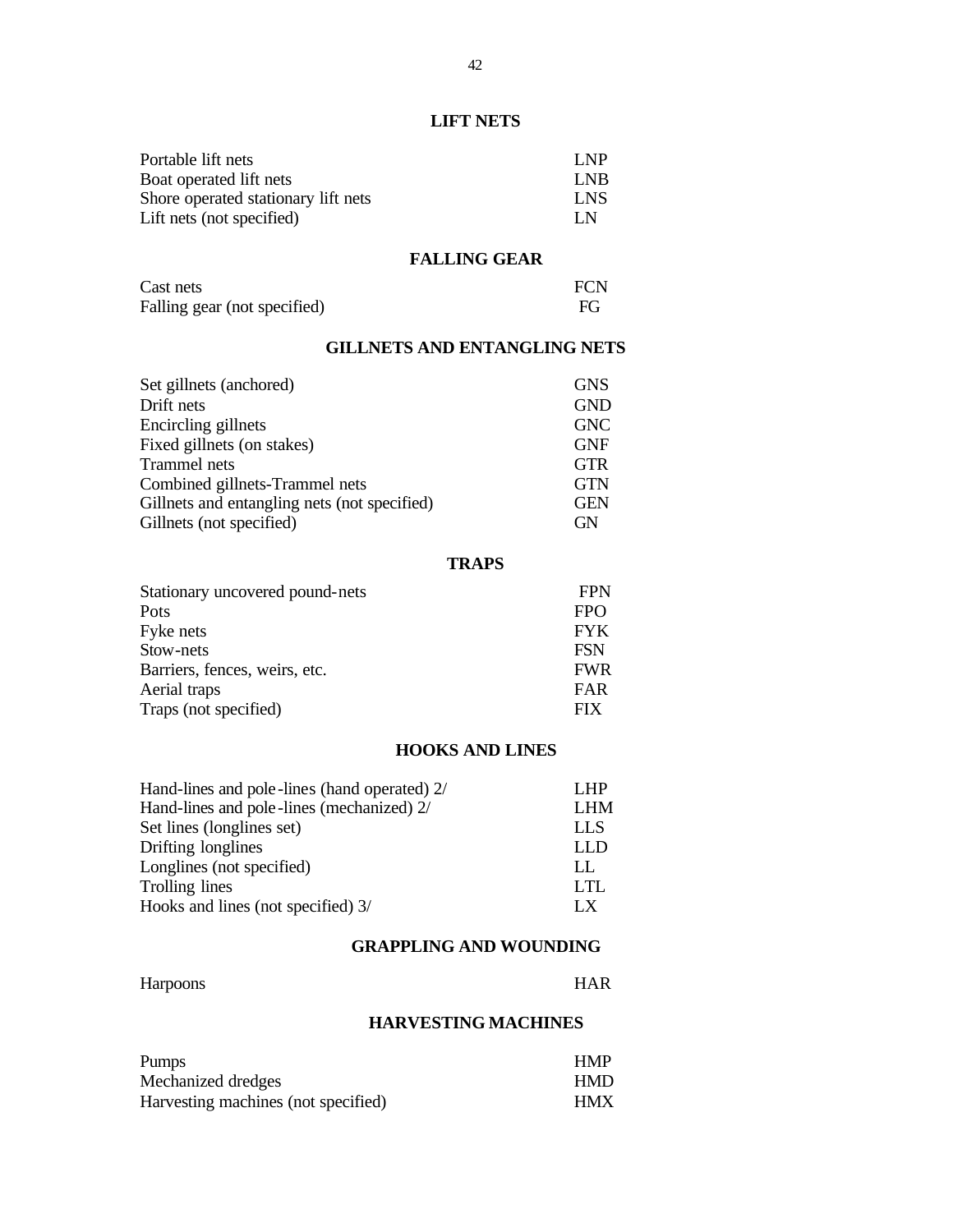| MISCELLANEOUS GEAR 4/                  | <b>MIS</b> |
|----------------------------------------|------------|
| RECREATIONAL FISHING GEAR              | -RG        |
| <b>GEAR NOT KNOWN OR NOT SPECIFIED</b> | NK.        |

1/ Fisheries agencies may indicate side and stern bottom and side and stern midwater trawls, as OTB-1 and OTB-2, and OTM-1 and OTM-2, respectively.

2/ Including jigging lines.

3/ Code LDV for dory operated line gears will be maintained for historical data purposes.

4/ This item includes: hand and landing nets, drive-in-nets, gathering by hand with simple hand implements with or without diving equipment, poisons and explosives, trained animals, electrical fishing.

# **Annex 10 Cumulative Catches**

**Record of Cumulative Catch**

 $(in$  metric tons round fresh<sup>1</sup> weight)

## **Refer to page 65 of NAFO/FC Doc.00/1**

## **Annex 11 Hail System Format**

## **Formats for the Electronic Transmission of NAFO Hails from Contracting Parties to the NAFO Secretariat**

#### EXPLANATORY NOTES

a) The formats herein conform with the requirements for the NAFO Hails System as set out in FC Document 00/1, the NAFO Conservation and Enforcement Measures Part III and Part III Annex I Hail System Message Format.

b) The formats consist of variable length delimited records, and are based on systems currently in use in NEAFC.

c) The variable length record is preferred over a fixed length record as some Contracting Parties collect more information from their vessels than is required by NAFO, and are forwarding the entire record to NAFO. The format is conducive to extraction of the required data fields by the receiving parties.

d) The following convention is used in this paper: //FIELD NAME/field value//, where the field name is shown in uppercase, followed by the character "/", followed by the field value in lowercase. Fields are separated by "//".

e) Each record begins with the string //SR// to indicate the Start of the Record.

f) Each record ends with the string //ER// to indicate the End of the Record.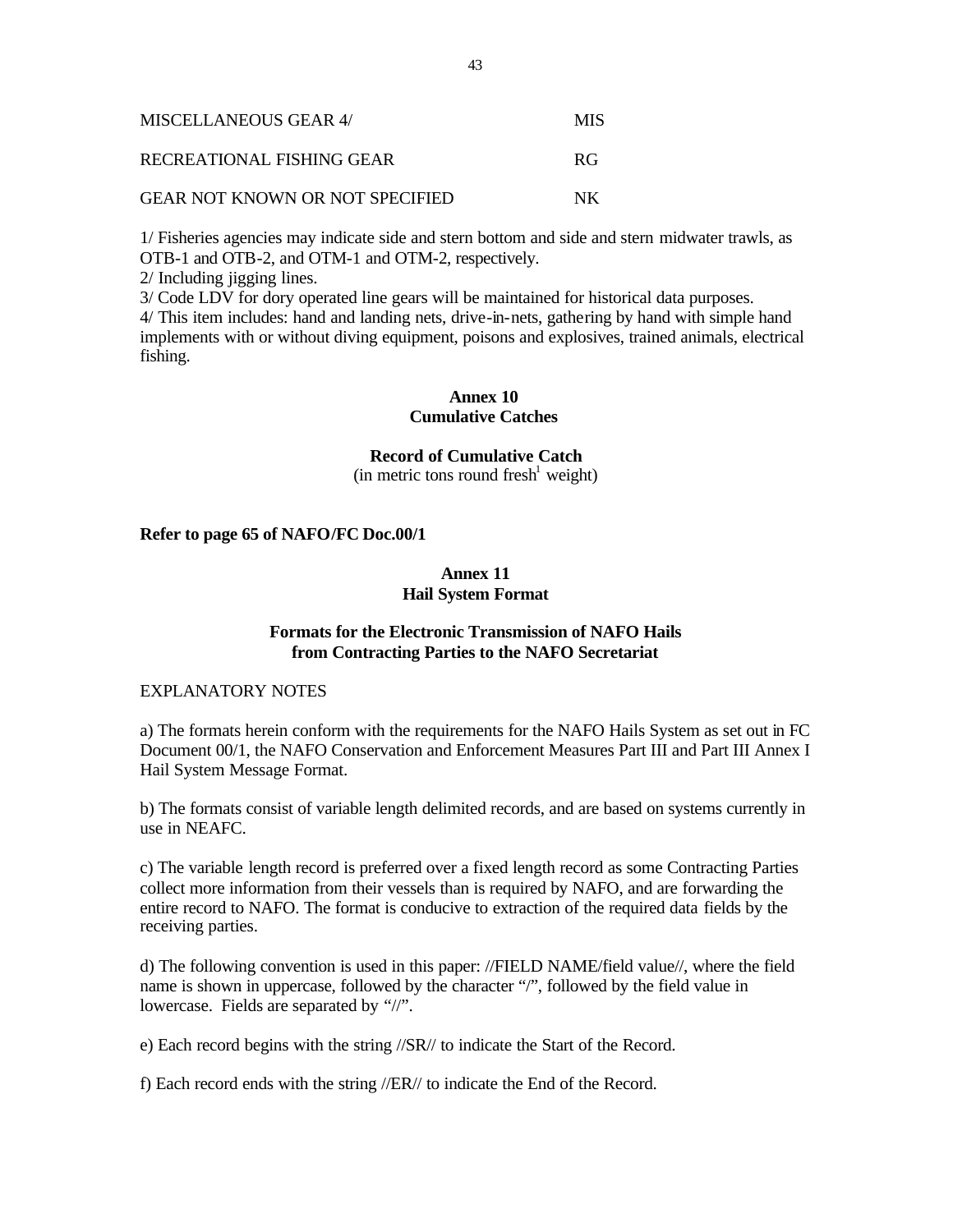g) Character fields (CHAR) shall conform with the ISO 8859.1 character set standard.

h) Country codes used for addressee (AD) and sender (FR) shall conform with the ISO 3166 (1993) standard. E/F 7.3 states that user-assigned country codes shall start with the character "X", therefore it is proposed that the code XNW be used to designate the NAFO Secretariat, the addressee for hail messages.

> Example 1 (continued)

## NAFO HAILS SYSTEM - Part III Annex I Hail System Message Format

## 1.1 ENTRY HAIL

//SR

//FR/Name of transmitting party //AD/Destination "XNW" for NAFO //SQ/sequence number //NA/name of vessel //RC/International radio call sign //XR/external identification letters and numbers //DA/date of transmission //TI/time of transmission //LA/latitude at time of transmission //LO/longitude at time of transmission //TM/indication of type of message "ENT" //DI/NAFO Division into which the vessel is about to enter. //OB/total round weight of fish by species (3 alpha codes) on board upon entry into the Regulatory Area, in kilograms rounded to the nearest 100 kilograms. Allow several pairs of fields, consisting of species + weight, with each field separated by a space. e.g. //OB/species weight species weight species weight// //MA/name of the Master //TS/target species

Allow several species to be entered, with the values separated by spaces, e.g. //TS/species species species//

//ER//

Example 1 (continued)

# NAFO HAILS SYSTEM - Part III Annex I Hail System Message Format

## 1.2 MOVE HAIL

//SR //FR/Name of transmitting party //AD/Destination "XNW" for NAFO //SQ/sequence number //NA/name of vessel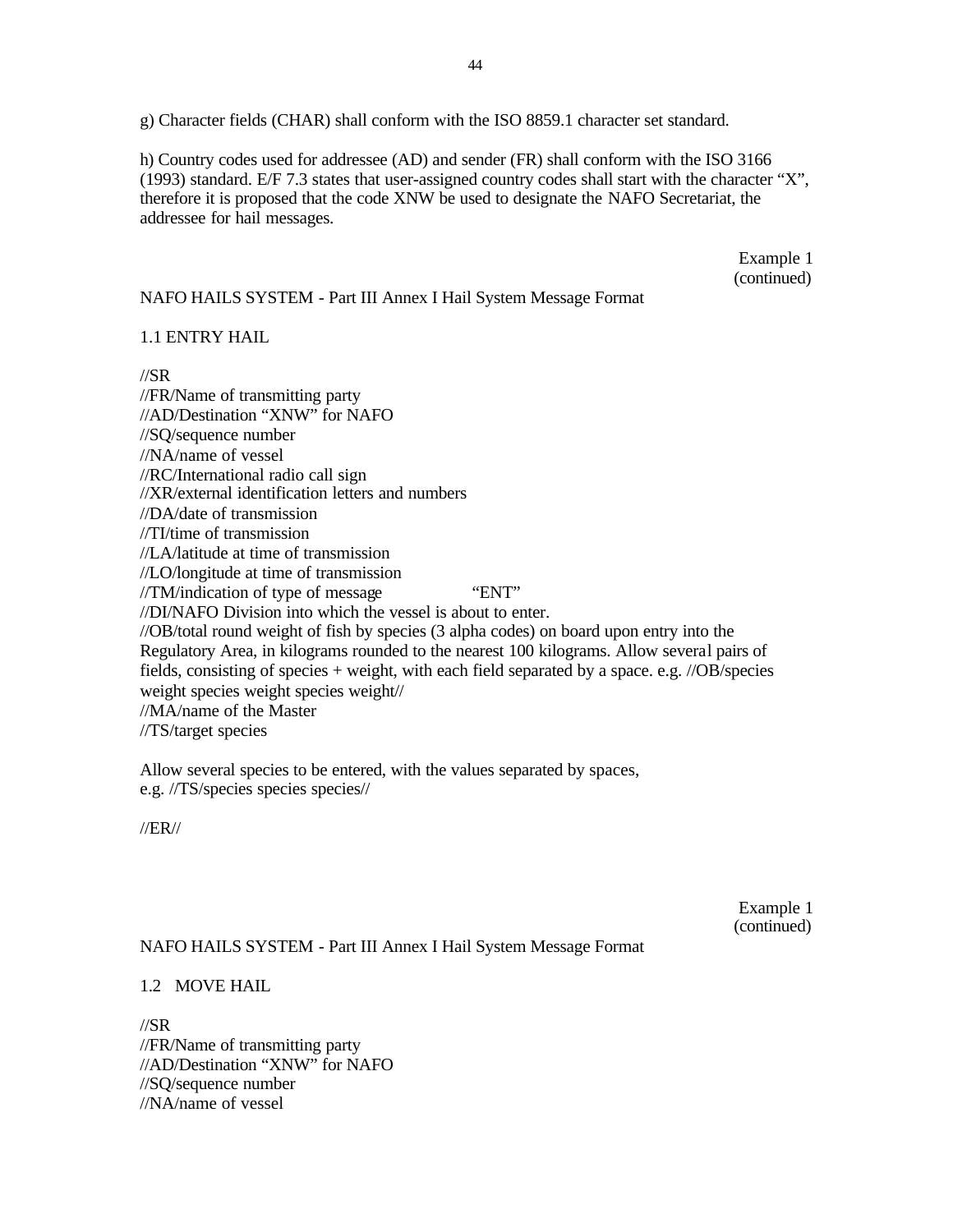//RC/International radio call sign //XR/external identification letters and numbers //DA/date of transmission //TI/time of transmission //LA/latitude at time of transmission //LO/longitude at time of transmission //TM/indication of type of message "MOV" //DI/NAFO Division into which the vessel is about to enter. //MA/name of the Master //TS/target species

Allow several species to be entered, with the values separated by spaces, e.g. //TS/species species species//

//ER//

Example 1 (continued)

## NAFO HAILS SYSTEM - Part III Annex I Hail System Message Format

## 1.3 TRANSZONAL HAIL (between NAFO Divisions )

//SR

//FR/Name of transmitting party //AD/Destination "XNW" for NAFO //SQ/sequence number //NA/name of vessel //RC/International radio call sign //XR/external identification letters and numbers //DA/date of transmission //TI/time of transmission //LA/latitude at time of transmission //LO/longitude at time of transmission //TM/indication of type of message "ZON" //MA/name of the Master //TS/target species

Allow several species to be entered, with the values separated by spaces, e.g. //TS/species species species//

//ER//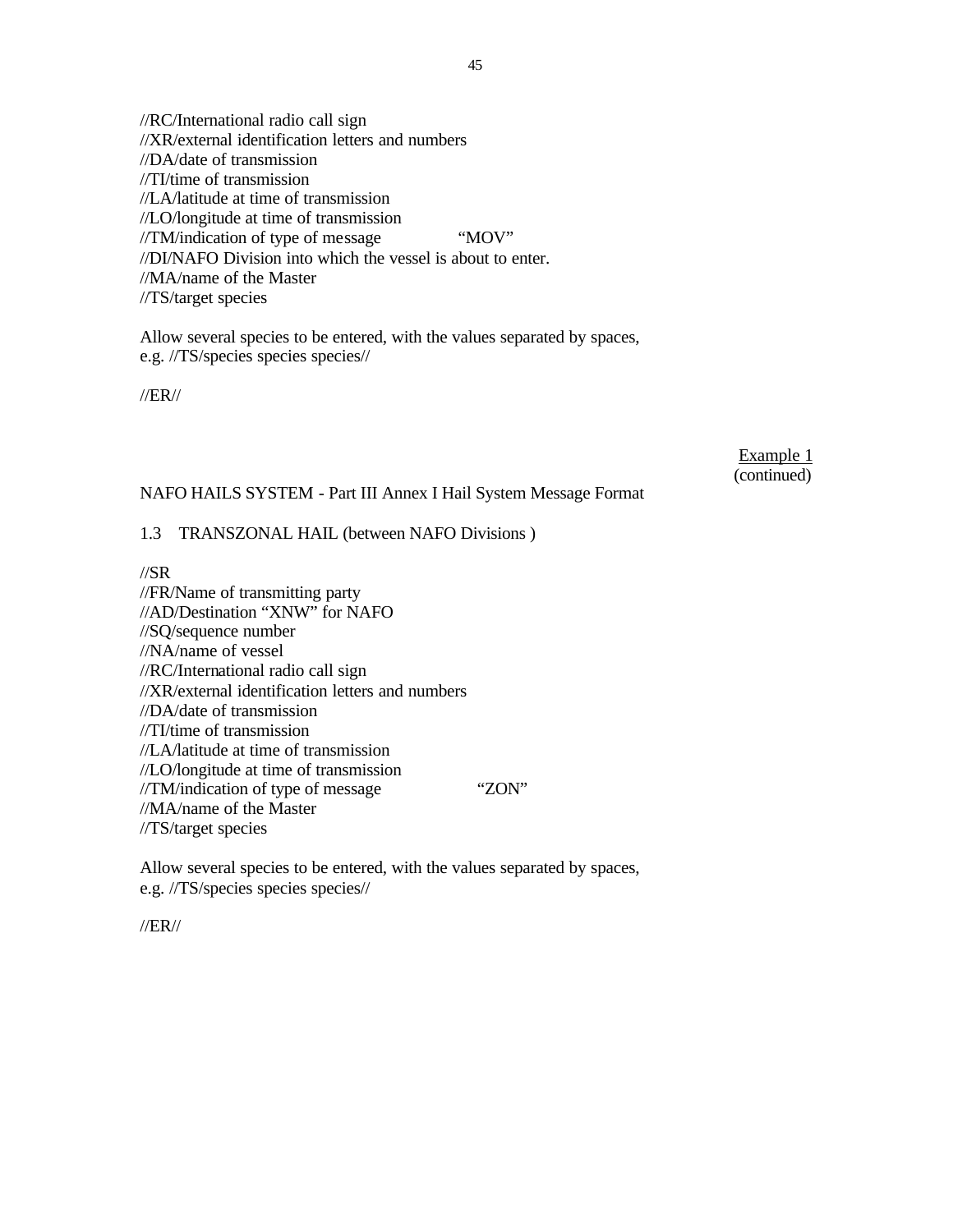## NAFO HAILS SYSTEM - Part III Annex I Hail System Message Format

#### 1.4 EXIT HAIL

#### //SR

//FR/Name of transmitting party //AD/Destination "XNW" for NAFO //SQ/sequence number //NA/name of vessel //RC/International radio call sign //XR/external identification letters and numbers //DA/date of transmission //TI/time of transmission //LA/latitude at time of transmission //LO/longitude at time of transmission //TM/indication of type of message "EXI" //DI/NAFO Division into which the vessel is about to enter. //CA/catch in round weight taken in the Regulatory Area by species (3 alpha codes) in kilograms (rounded to the nearest 100 kilograms). Allow several pairs of fields, consisting of species  $+$ weight, with each field separated by a space. e.g. //CA/species weight species weight species weight// //MA/name of the Master //ER//

> Example 1 (continued)

#### NAFO HAILS SYSTEM - Part III Annex I Hail System Message Format

#### 1.5 TRANSHIPMENT HAIL

//SR

//FR/Name of transmitting party //AD/Destination "XNW" for NAFO //SQ/sequence number //NA/name of vessel //RC/International radio call sign //XR/external identification letters and numbers //DA/date of transmission //TI/time of transmission //LA/latitude at time of transmission //LO/longitude at time of transmission //TM/indication of type of message "TRA" //KG/total round weight by species (3 alpha codes) to be transhipped in kilograms (rounded to the nearest 100 kilograms). Allow several pairs of fields, consisting of species + weight, with each field separated by a space. e.g. //KG/species weight species weight species weight// //MA/name of the Master //ER//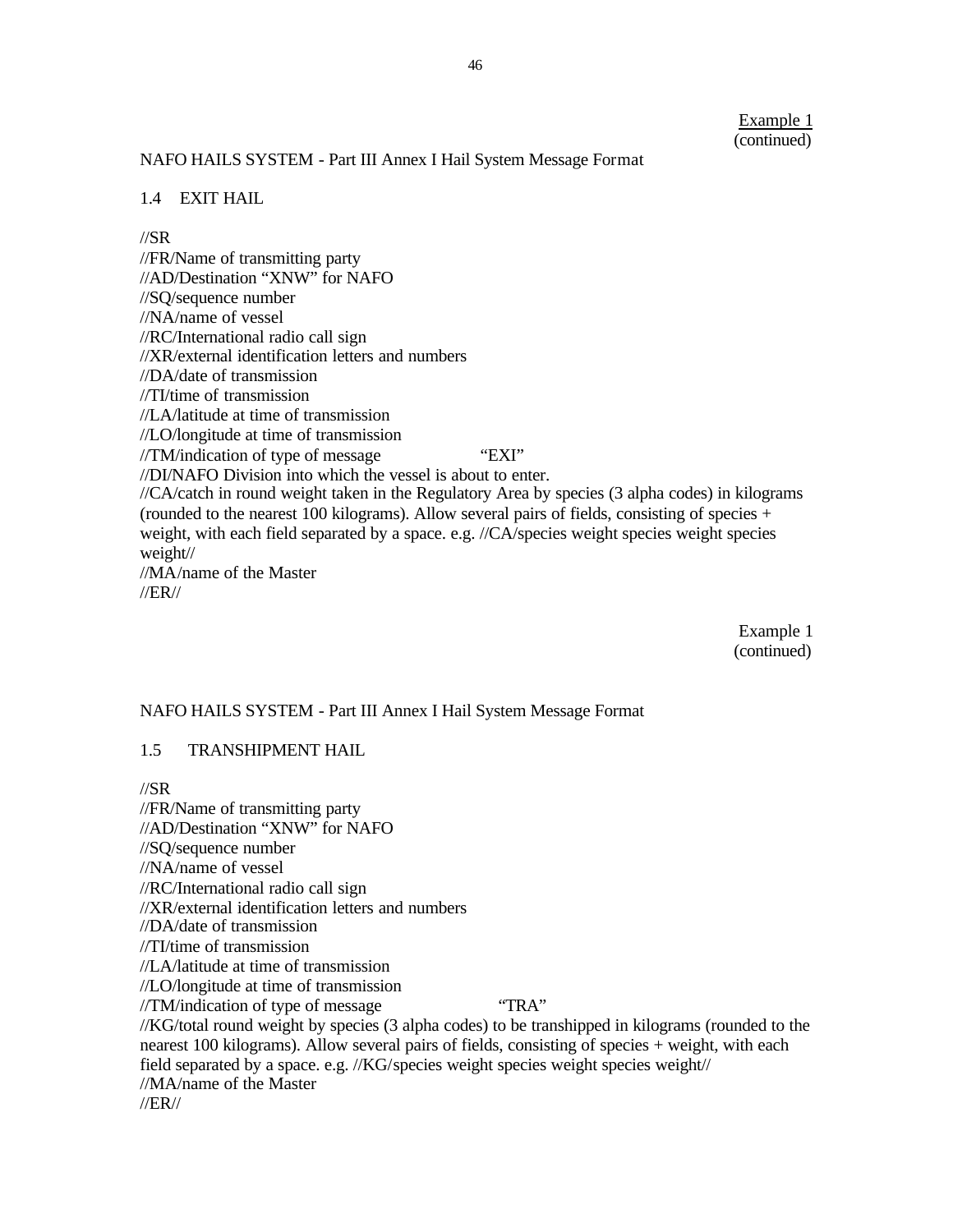### **Refer to page 14 of the Supplement of FC Doc. 00/1**

#### **Annex 12 VMS Data Format**

## **Refer to page 15 of the supplement to FC doc 00/1**

## **Annex 13 Inspection Guidelines**

(Guidelines for the Coordination and Optimization of Inspection and Control in the Regulatory Area)

- 1. Contracting Parties engaged in surveillance or inspection activities in the Regulatory Area shall, where possible, co-ordinate their efforts through an exchange of information.
- (a) Inspection vessels shall provide notification to Executive Secretary and competent authorities/inspection vessels of Contracting Parties with an inspection presence in the Regulatory Area. This notification should be completed as far in advance as is practicable and include the inspection vessel's name, radio call sign, communication capability, name(s) of NAFO inspectors and ETA/ETD Regulatory Area.
- (b) In response to the notification outlined in (a), inspection vessels operating in the Area at the time, or, where appropriate, the competent authorities of those Contracting Parties which have an inspection/surveillance presence in the Area, shall provide to the inspection vessel which is entering the Area a list of sightings/boardings (including dates/positions) which have been conducted in the previous ten-day period and other relevant information, as appropriate.
- (c) Inspection vessels operating in the Regulatory Area, once the exchange of information described in (a) and (b) has taken place and means of communication established, shall maintain contact, as far as possible on a daily basis, and with due regard to radio security, in order to exchange information on boardings/sightings or other relevant information and to coordinate their activities.
- 2. Contracting Parties engaged in inspection or surveillance activities in the Regulatory Area shall undertake to prepare reports of inspection activity, based on a calendar year, outlining details of boardings, sightings and apparent infringements (including disposition).

Contracting Parties shall, where possible, exchange inspectors to develop a consistent approach to inspection and control in the Regulatory Area.

## **Annex 14 Document of Identity**

## **INSPECTOR'S/TRAINEE'S DOCUMENT OF IDENTITY** (not smaller than 8.5 cm x 5.5 cm).

#### **Refer to page 38 of NAFO/FC Doc.00/1**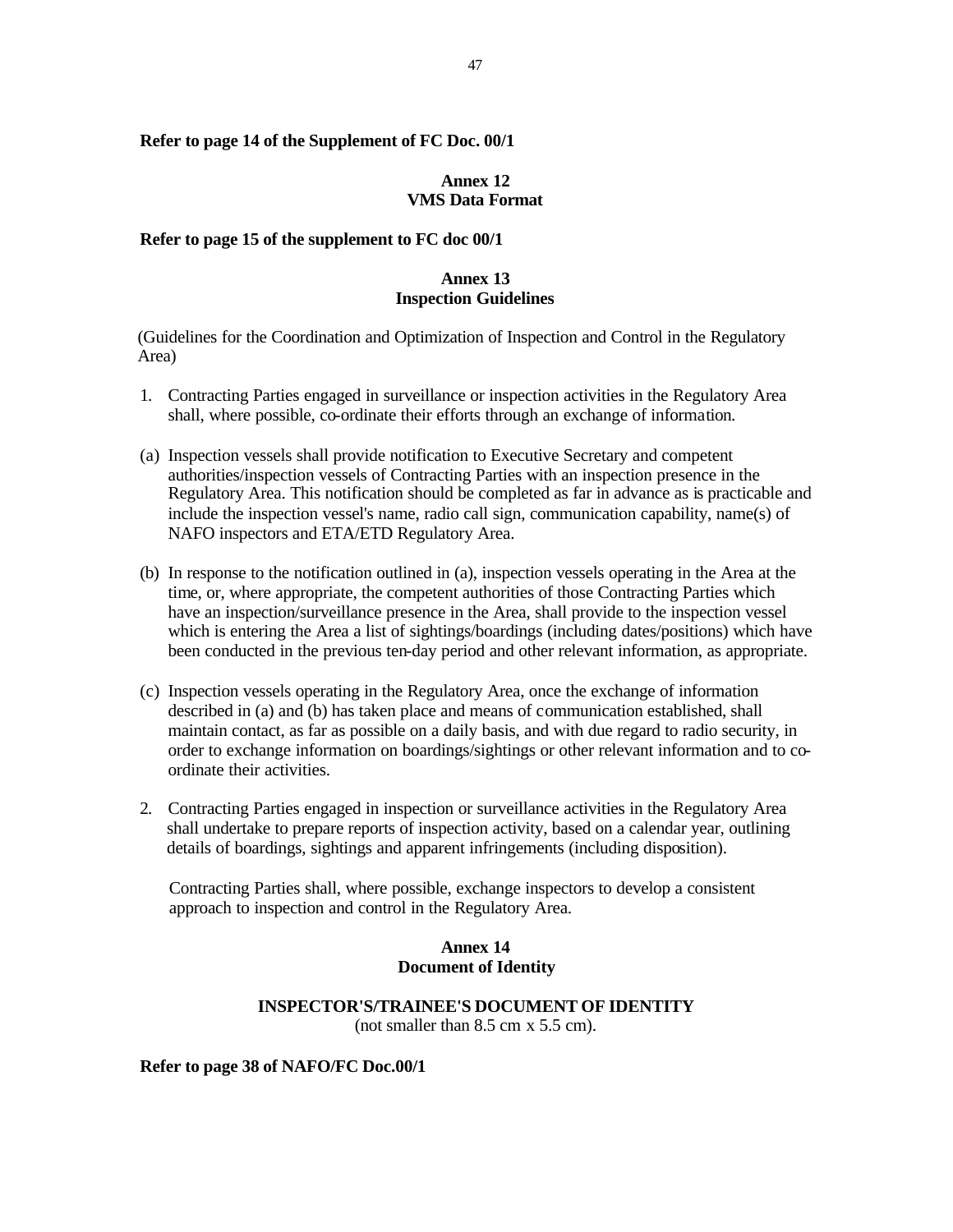## **Annex 15 Surveillance Report Form**

## **SURVEILLANCE REPORT**

- 1. The forms for the Surveillance Report shall be collated in a booklet with each page having an original and two self-carbon copies (preferably coloured and preferably 1 golden rod and 1 blue).
- 2. Page packets are to be perforated at the top and bottom of the page for easy removal.
- 3. Booklets should be bound preferably with 50 copies of the surveillance report.
- 4. The size of every page, after removal from the packet, should be 355.5 mm (14") in length by 216 mm (8 1/2") in width.

## FISHERIES COMMISSION OF THE NORTHWEST ATLANTIC FISHERIES **ORGANIZATION**

## SURVEILLANCE REPORT

## PART I

### AUTHORIZED INSPECTORS

| 1. |                                                                                   |  |
|----|-----------------------------------------------------------------------------------|--|
|    |                                                                                   |  |
|    |                                                                                   |  |
|    |                                                                                   |  |
| 2. |                                                                                   |  |
|    |                                                                                   |  |
|    |                                                                                   |  |
|    |                                                                                   |  |
|    | DETAILS OF VESSEL OBSERVED                                                        |  |
| 3. |                                                                                   |  |
| 4. |                                                                                   |  |
| 5. | Other Identifying Features (Type of vessel, colour of hull, superstructure, etc.) |  |
|    |                                                                                   |  |
|    |                                                                                   |  |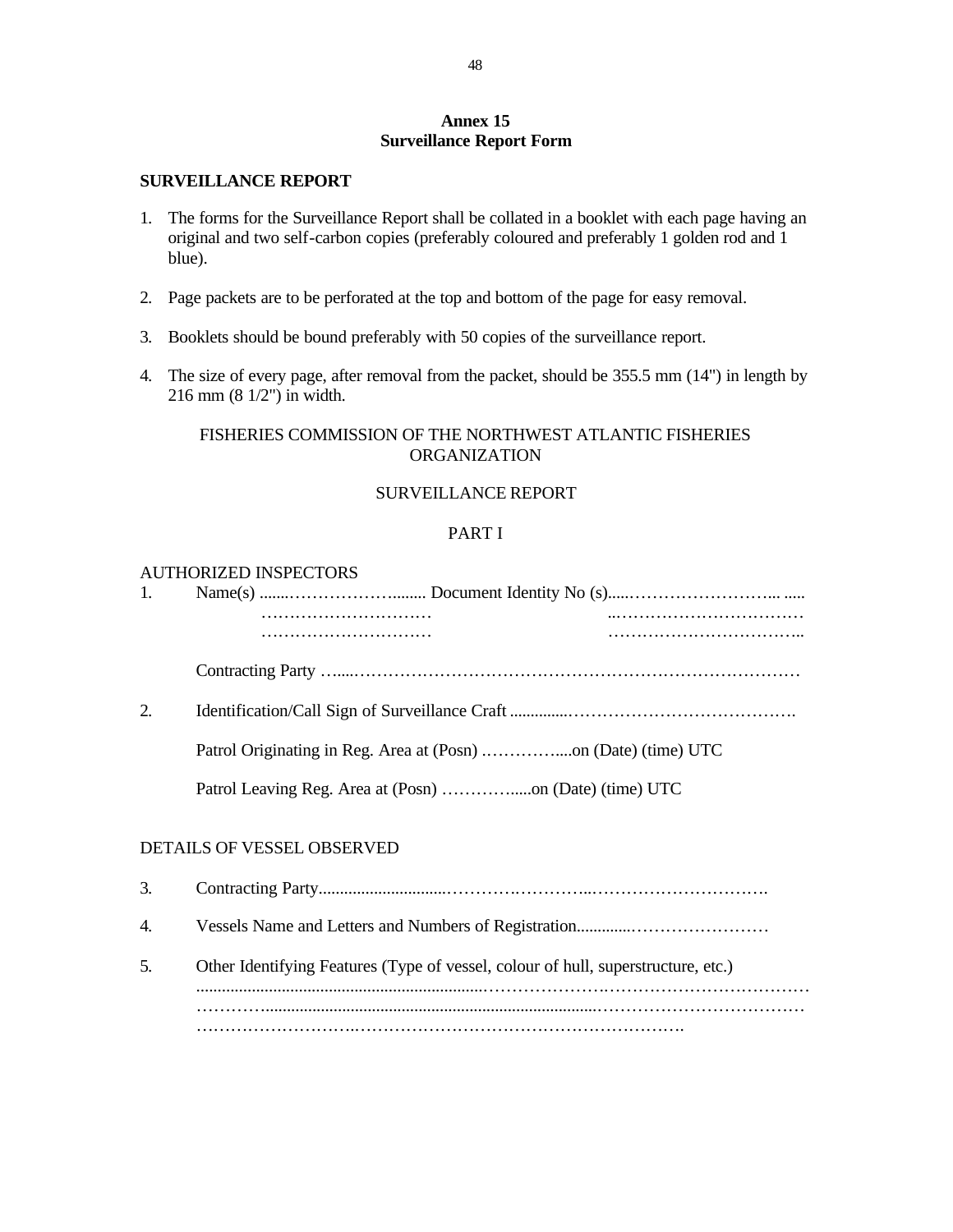| 6. |                              |                                      |
|----|------------------------------|--------------------------------------|
|    |                              |                                      |
|    |                              |                                      |
| 7. | <b>WEATHER CONDITIONS</b>    |                                      |
|    |                              |                                      |
| 8. | DETAILS OF PHOTOGRAPHS TAKEN |                                      |
|    | $\Gamma$                     | Altitude in case of air quantillance |

| Date/Time Posn. | Altitude in case of air surveillance |  |
|-----------------|--------------------------------------|--|
|                 |                                      |  |
|                 |                                      |  |
|                 |                                      |  |
|                 |                                      |  |

# PART II

(to be completed by the inspector not less than 72 hours following the observation recorded in Part I) (NOT APPLICABLE TO NON-CONTRACTING PARTIES)

I hereby certify that to date, in respect of the fishing vessel ............…………………..., information received by the ................…………………………... authorities from the competent authorities of the Contracting Party …………………………..................... pursuant to paragraph 2 of Part ……... Section ……... of the Conservation and Enforcement Measures (Hail System), does not correspond with the observation recorded in Part I of this report.

Authorized Inspector: ................................…………………………………………. Signature: ...........................................……………………………………………..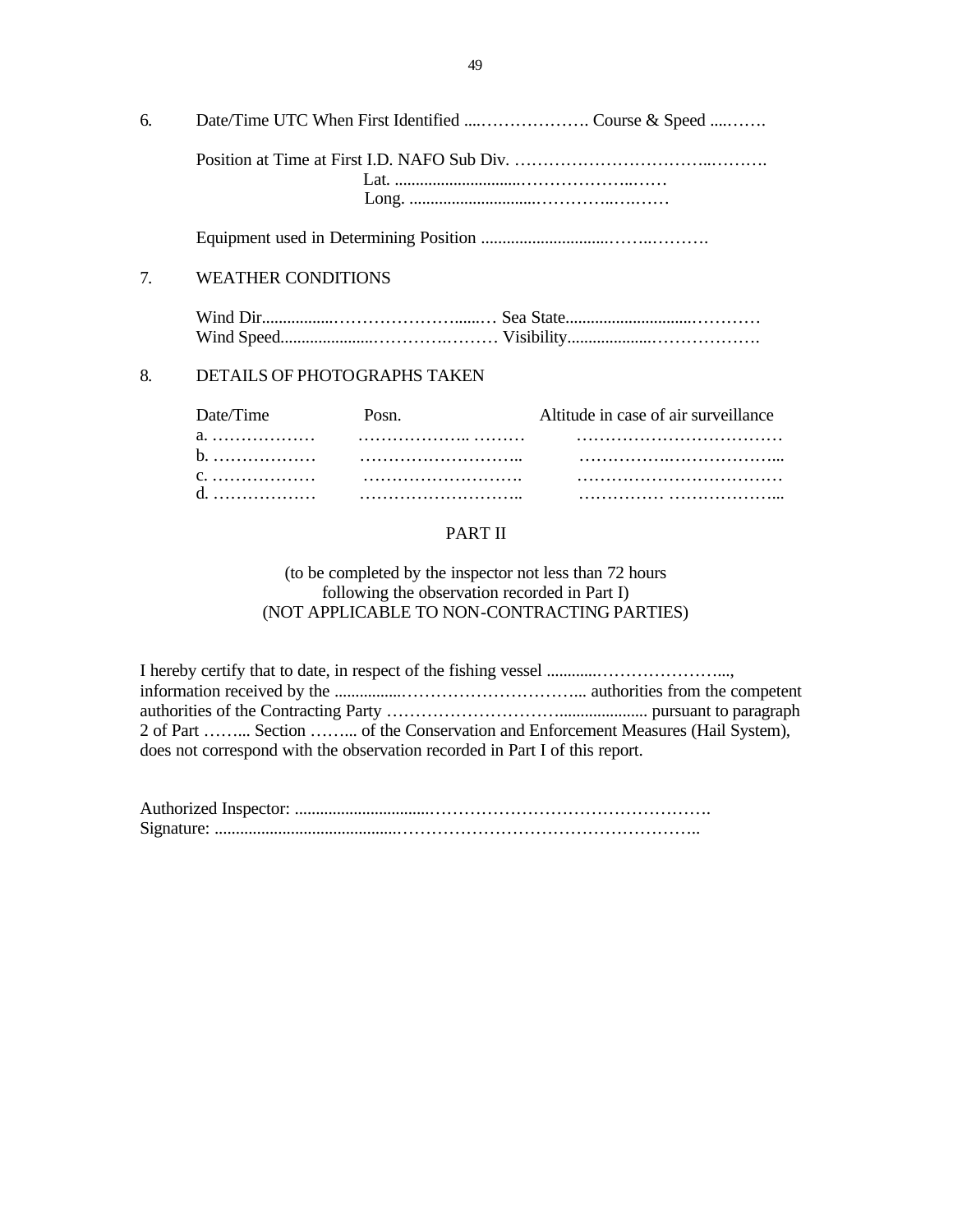## **Annex 16 Inspection Report**

## **FISHERIES COMMISSION OF THE NORTHWEST ATLANTIC FISHERIES ORGANIZATION**

## **REPORT OF INSPECTION**

---------------------------------------------------------------------------------------- (Inspector: Please use CAPITAL BLOCK LETTERS)

# **Note to master of fishing vessel**

The NAFO inspector will produce his/her NAFO document of identity on boarding. He/she is then entitled to inspect and measure all fishing gear on or near the working deck and readily available for use and the catch on and/or below decks and any relevant documents. This inspection will be to check your compliance with NAFO's measures to which your Contracting Party has not objected and, notwithstanding any such objection, to inspect the logbook entries for the Regulatory Area and the catches on board. The inspector will not ask you to haul your nets; however, he/she may remain on board until the net is hauled in.

## AUTHORIZED INSPECTOR(s)

| 2. Name and Identifying letters and/or Number of Vessel Carrying Inspector(s) |
|-------------------------------------------------------------------------------|
| <b>INFORMATION ON VESSEL INSPECTED</b>                                        |
|                                                                               |
|                                                                               |
|                                                                               |
| 7. Position as determined by inspecting vessel's master at UTC; LatLong       |
| 8. Position as determined by fishing vessel's master at UTC; Lat Long         |
| DATE AND TIMES THE INSPECTION COMMENCED AND FINISHED                          |

9. Date ..…….…… Time arrived on board …….….... UTC-Time of Departure ………......UTC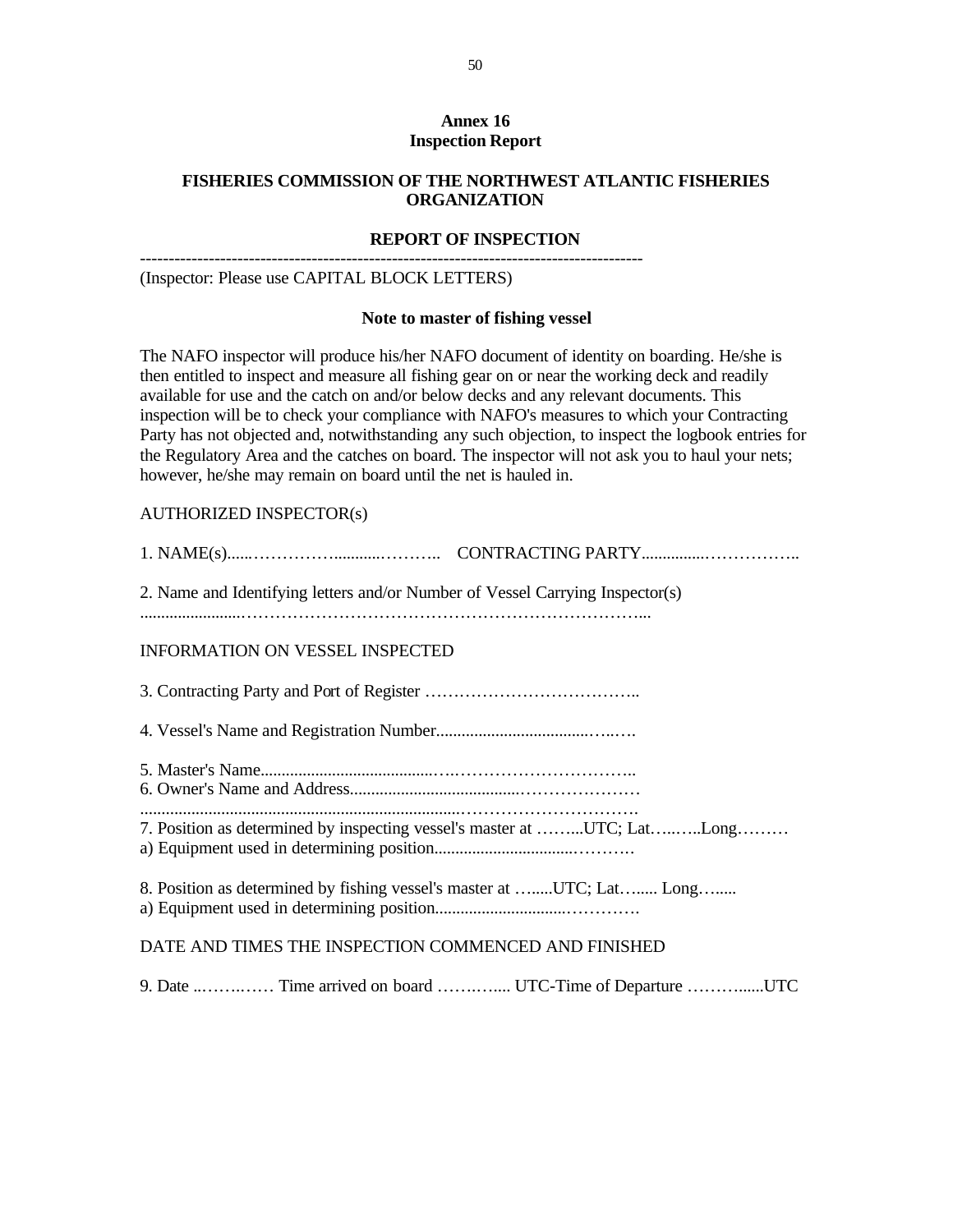#### GEAR ON OR NEAR THE WORKING DECK INSPECTED

10. 1st net 2nd net 3rd net Type of Net (trawl net, seine net, etc.) Material (chemical category, if possible) Single or double twine Net (measured wet)-on or near trawl deck Type of net attachments inspected Remarks………………………………..

#### MESH MEASUREMENT - IN MILLIMETERS

11.

Codend (inclusive of lengthener(s), if any) - Samples of 20 meshes Average Legal Width (Mesh Size) Width Size  $1^{\rm st}$ Net  $2<sup>nd</sup>$ Net 3 rd Net Chafer - Samples of meshes  $1^{\rm st}$ Net  $2<sup>nd</sup>$ Net 3 rd Net Rest of Net - Samples of 20 meshes  $1^{\rm st}$ Net 2nd Net 3rd Net

9. Have the records of catches been retained aboard for the duration of the quota period?

YES/NO

Result of Inspection of Fish on board

13. Result of Inspection of Fish Observed in last tow (if appropriate)

TOTAL TONS ALL SPECIES TAKEN PERCENTAGE OF EACH PERCENTAGE DISCARDS.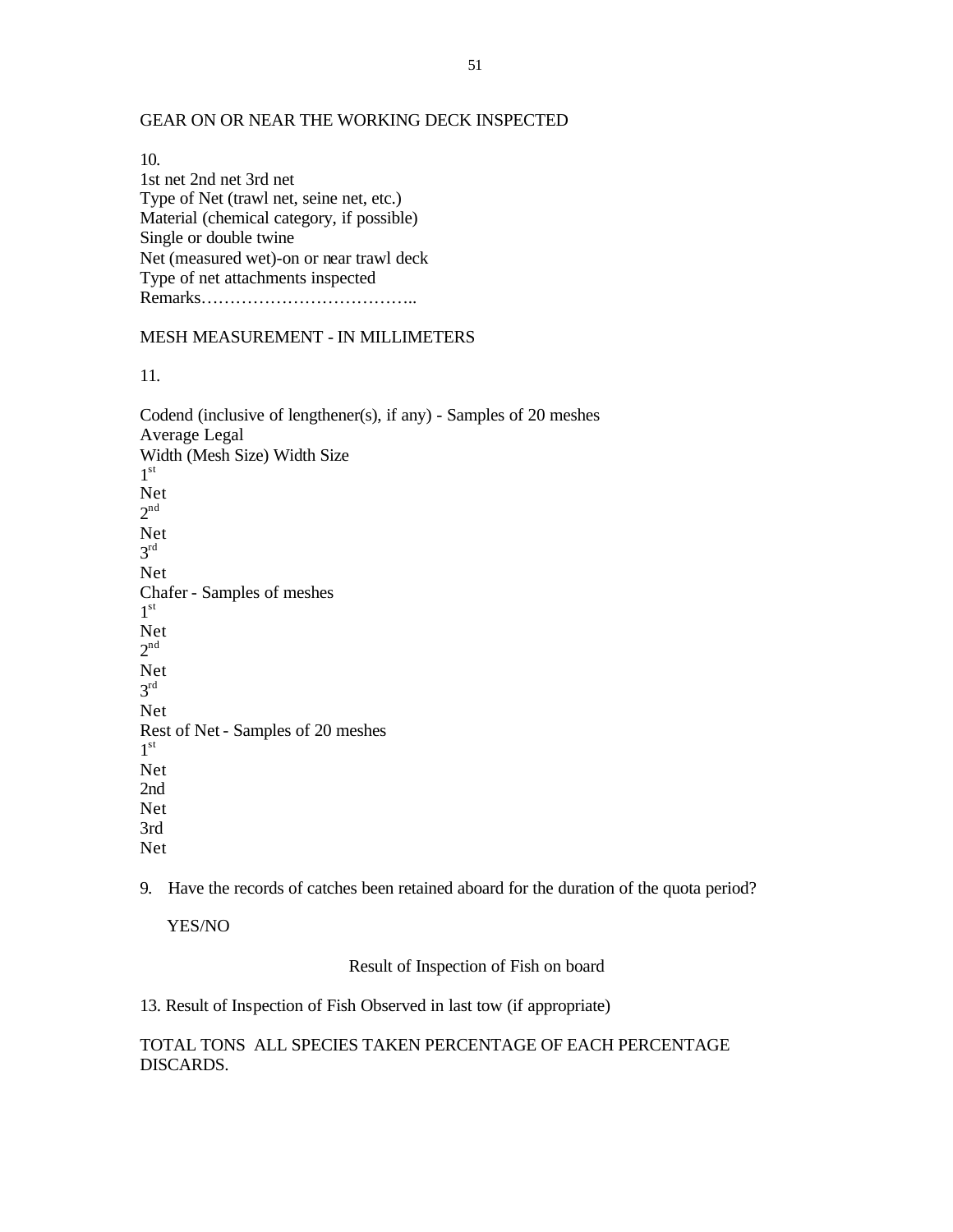14. Result of inspection of catches on board

Fish species with 3-Alpha Code Inspectors Estimate (tonnes) Inspectors comments on how estimates we re calculated:

15. Summary of catches from logbooks for current voyage(1)/quota period (2):

\_\_\_\_\_\_\_\_\_\_\_\_\_\_\_\_\_\_\_\_\_\_\_\_\_\_\_\_\_\_\_\_\_\_\_\_\_\_\_\_\_\_\_\_\_\_\_\_\_\_\_\_\_\_\_\_\_\_\_\_\_\_\_\_\_\_

DATE OF ENTRY INTO REGULATORY AREA DIVISION FISH SPECIES WITH 3-ALPHA CODE **CATCH** (METRIC TONS) HOW PROCESSED DISCARDS

(1) "Current voyage" is defined as beginning when the vessel enters the Regulatory Area, and ending when the vessel leaves the Convention Area (which includes the ports bordering the Convention Area) for a period greater than 20 days. The current voyage shall not be considered to have ended as long as the vessel has catch on board from the Regulatory Area.

(2) Where applicable in accordance with point 6(i), para 6 of the Scheme.

Note to master of fishing vessel:

At this stage the inspection will finish unless an apparent infringement has been found. If no apparent infringement is found go to item 22. If an apparent infringement has been found the inspector will write the infringement here and sign at this point. You must countersign to show that you have been informed of the infringement. Your signature does not constitute acceptance of the apparent infringement.

16.

| Nature of apparent infringement: |  |
|----------------------------------|--|
| Signature of inspector:          |  |
| Signature of master:             |  |

If an apparent infringement has been found, the inspector may:

1) examine and photograph the fishing vessel's gear, catch, logbooks or other relevant documents;

2) ask you to cease fishing if the apparent infringement consists of

(a) fishing in a closed area or with gear prohibited in a specific area;

\_\_\_\_\_\_\_\_\_\_\_\_\_\_\_\_\_\_\_\_\_\_\_\_\_\_\_\_\_\_\_\_\_\_\_\_\_\_\_\_\_\_\_\_\_\_\_\_\_\_\_\_\_\_\_\_\_\_\_\_\_\_\_\_\_\_\_\_\_\_\_\_\_\_\_\_\_\_ \_\_\_\_\_\_\_\_\_\_\_\_\_\_\_\_\_\_\_\_\_\_\_\_\_\_\_\_\_\_\_\_\_\_\_\_\_\_\_\_\_\_\_\_\_\_\_\_\_\_\_\_\_\_\_\_\_\_\_\_\_\_\_\_\_\_\_\_\_\_\_\_\_\_\_\_\_\_ \_\_\_\_\_\_\_\_\_\_\_\_\_\_\_\_\_\_\_\_\_\_\_\_\_\_\_\_\_\_\_\_\_\_\_\_\_\_\_\_\_\_\_\_\_\_\_\_\_\_\_\_\_\_\_\_\_\_\_\_\_\_\_\_\_\_\_\_\_\_\_\_\_\_\_\_\_\_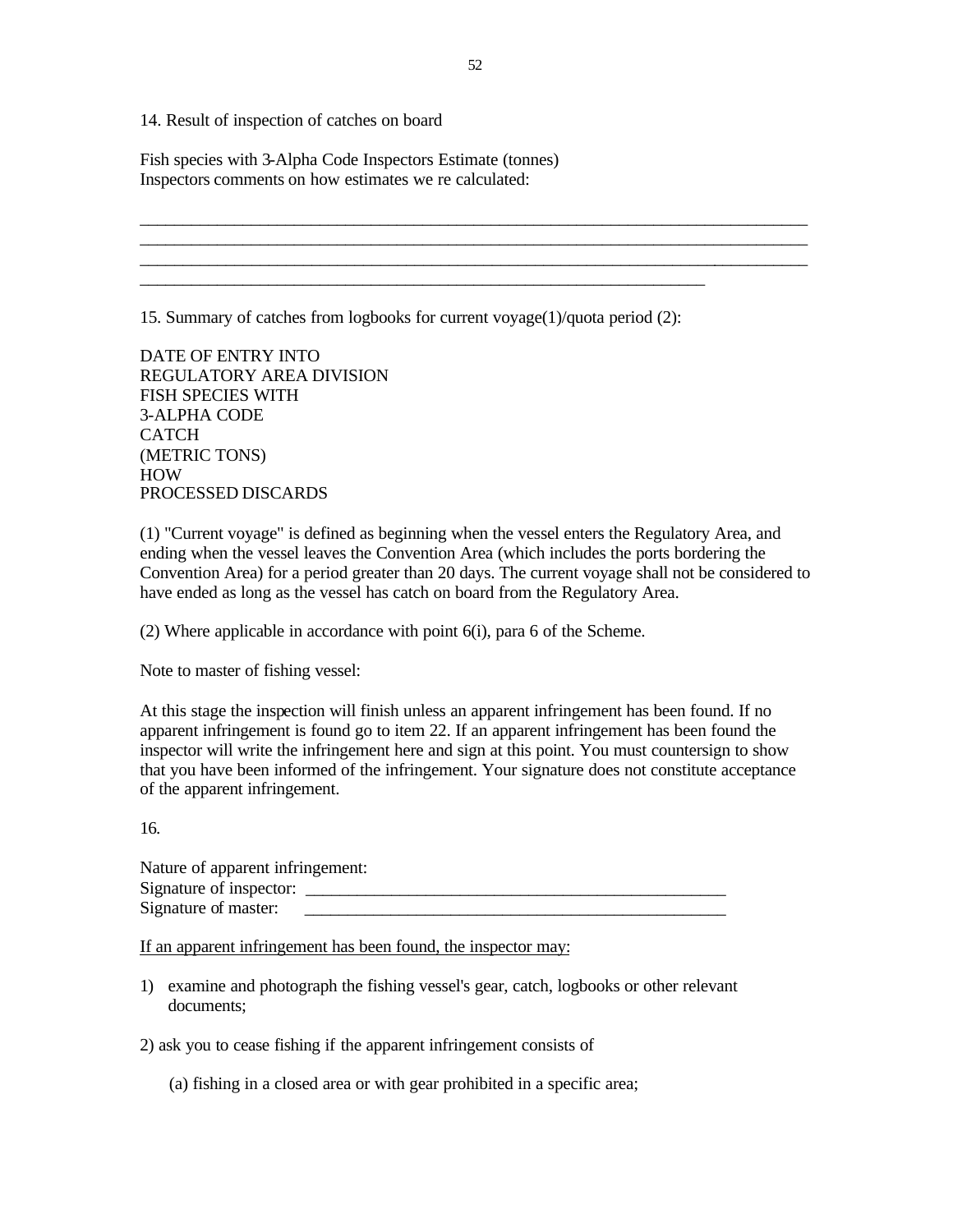(b) fishing for stocks or species after the date on which the Contracting Party for the inspected vessel has notified the Executive Secretary that vessels of that Party will cease a directed fishery for those stocks or species; and

(c) fishing in an "Others" quota without prior notification to the Executive Secretary, or more than 7 working days after the Contracting Party for the inspected vessel has been notified by the Executive Secretary that fishing under an "Others" quota for that stock or species should cease;

Before asking you to cease fishing, the inspector must immediately attempt to communicate with an inspector of your Contracting Party in the vicinity or a designated authority of your Contracting Party.

You must allow the inspector to use your radio equipment or operator for this purpose. If the inspector cannot contact an inspector of your Contracting Party or a designated authority, he/she will complete his/her inspection and leave your vessel. While he/she is on board you should not recommence fishing unless you have satisfied the inspector that you will not repeat the apparent infringement e.g. because you have changed zone or cut off the illegal gear.

#### COMMENTS AND OBSERVATIONS

| 18. Comments: (In the case of a difference between the inspector's estimates of the catches on<br>board and the related summaries of catches from the logbooks, note this difference with the<br>percentage) |
|--------------------------------------------------------------------------------------------------------------------------------------------------------------------------------------------------------------|
|                                                                                                                                                                                                              |
| 19. Subjects of photographs taken relating to an apparent infringement                                                                                                                                       |
| 20. Other comments, statements and/or observations by Inspector(s)                                                                                                                                           |
| 21. Statements of Second Inspector or Witness                                                                                                                                                                |
|                                                                                                                                                                                                              |
|                                                                                                                                                                                                              |
| 24. Statement of Master's Witness(es):                                                                                                                                                                       |
|                                                                                                                                                                                                              |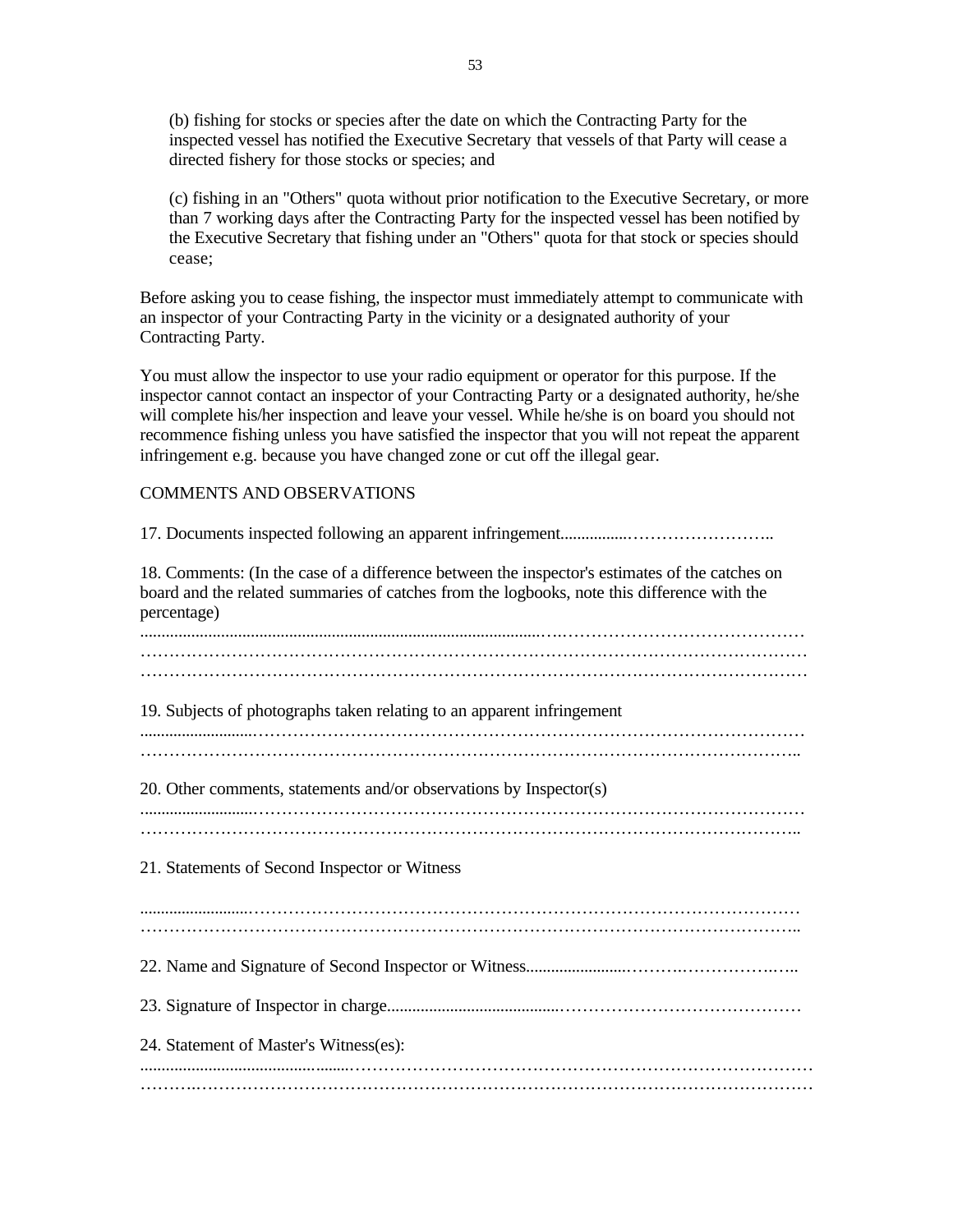25. Name and Signature of Master's Witness(es): .........................................................................………………………………………………………

……………………………………………………………………………………………………….

26. Acknowledgement and receipt of report:

I, the undersigned, Master of the vessel....……………………………….............., hereby confirm that a copy of this report and second photographs taken have been delivered to me on this date. My signature does not constitute acceptance of any part of the contents of the report.

Date......……………………. Signature................................…………………………….

27. Comments and signature by the Master of vessel ......................................................…………………………………………………………………

……………………………………………………………………………………………………..

COPY TO MASTER, ORIGINAL TO BE RETAINED BY INSPECTOR FOR REQUIRED DISTRIBUTION.

## **Annex 17 Inspection Questionnaire**

- 1. I am an inspector under the Scheme. Here is my document of identity. I would like to inspect your/nets/other fishing gear/catch/documents.
- 2. I should like to see the master of this vessel.
- 3. Please give me your name.
- 4. Please cooperate with me in the examination of your catch/equipment/documents in accordance with the Commission' measures.
- 5. Please check your position and time now.
- 6. I am reporting your position as ..……….... °?lat..………....°long at …….........UTC. Do you agree?
- 7. Would you like to check your position with my instruments on board the inspection vessel?
- 8. Do you now agree?
- 9. Please show me/the documents establishing the nationality of your vessel/the registration documents/the bridge logbook/the fishing logbook(s).
- 10. Please write down the name and address of the owners of this vessel in the space I am indicating on the Report Form.
- 11. What principal species are you fishing for?
- 12. Are you fishing for reduction purposes?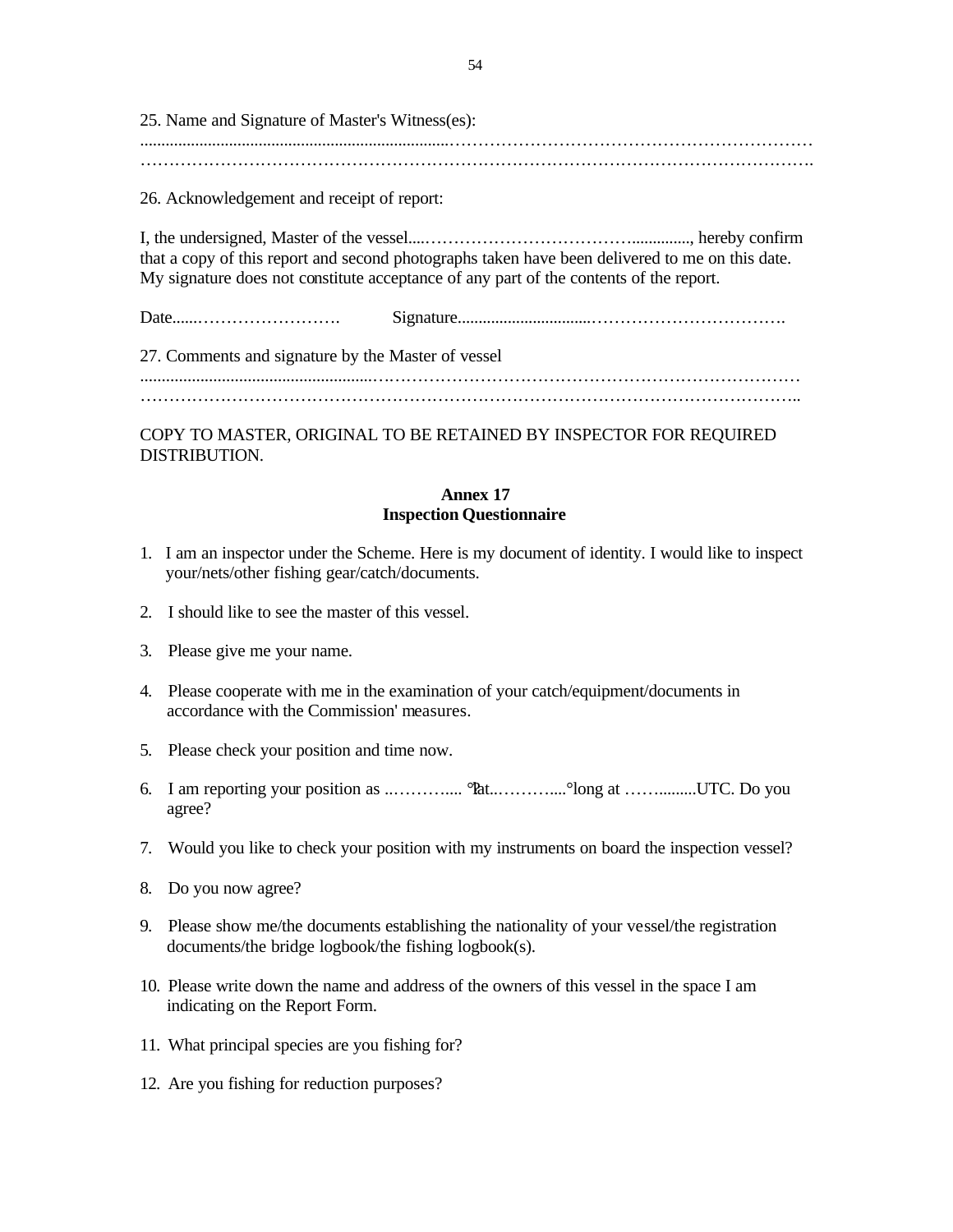13. I agree.

- 14. Yes.
- 15. I do not agree.
- 16. No.
- 17. Please take me to/the bridge/the working deck/the processing area/fish holds.
- 18. Do you use any net attachment? If so, what type? Please write it down in the space I am indicating.
- 19. Please switch on these lights.
- 20. I wish to examine that net/chafing gear.
- 21. Show me the other fishing gear you have on or near the fishing deck.
- 22. Show me your net gauge, if any.
- 23. Ask your men to hold that net so that I can measure it.
- 24. Please put that net underwater for ten minutes.
- 25. I have inspected.………….......meshes in this net.
- 26. Check that I have recorded accurately on the Report Form in the space I am indicating the width of the meshes I have measured.
- 27. I wish to inspect your catch. Have you finished sorting the fish?
- 28. Will you please lay out those fish?
- 29. I wish to estimate the proportion of regulated species in your catch.
- 30. I have completed an inspection of catch on board your vessel. As a result of this inspection, I have estimated your total catch as ………........ t.
- 31. I have completed an inspection of your log records. Your log records indicate your total catch on board is....…………. t.
- 32. I have found that there is a difference between your recorded catch and my estimate of the catch on board your vessel.
- 33. I shall report this difference to your Contracting Party in my inspection report.
- 34. Please turn to the copy of the Inspection Form in your language and supply me with the necessary information to complete it. I will indicate which sections.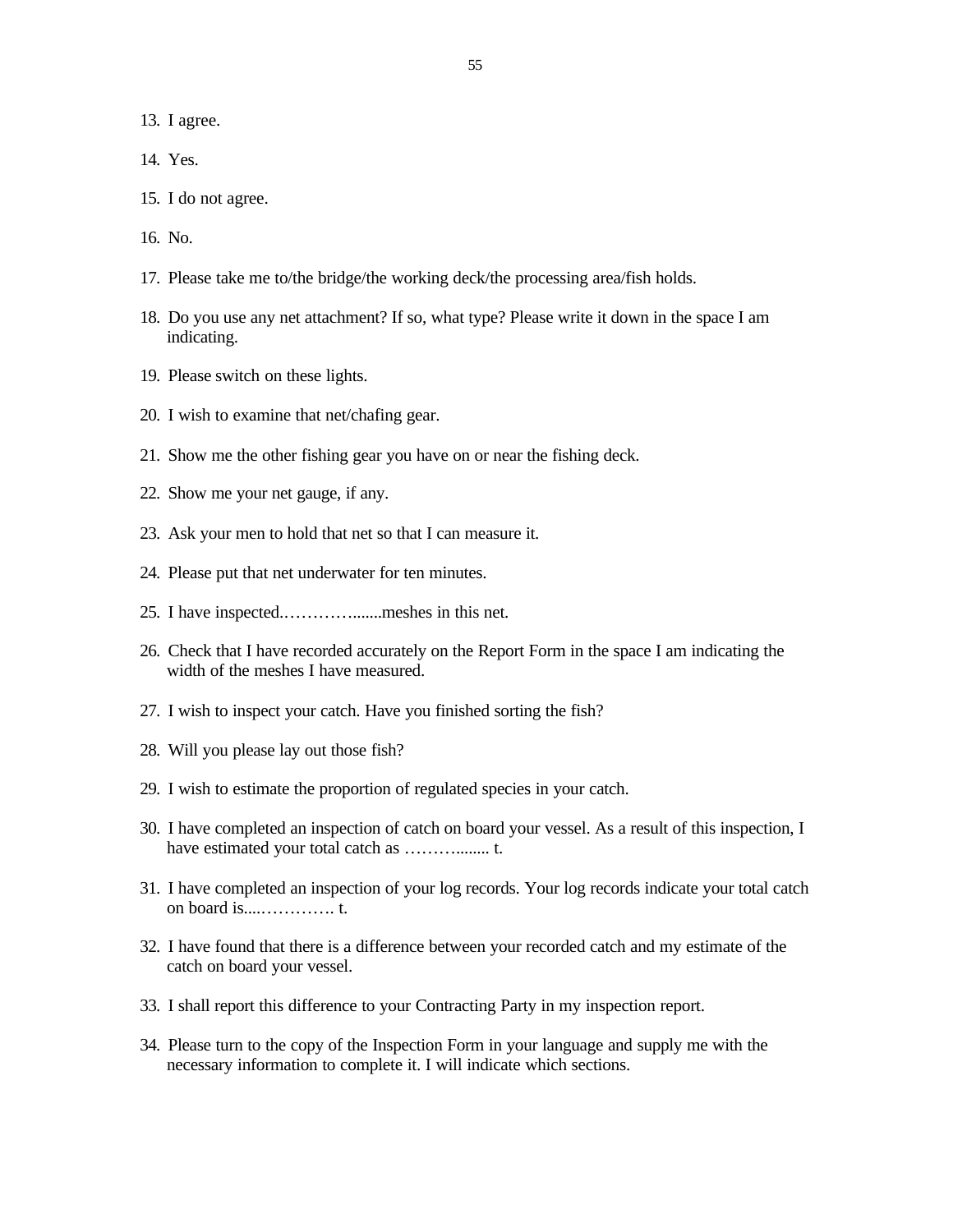- 35. If you do not give your cooperation as I have requested, I will report your refusal to your Contracting Party.
- 36. I have found the average width of the meshes I have measured in that net is ……..........mm. This appears to be below the minimum applicable mesh size, and will be reported to your Contracting Party.
- 37. I have found net attachments/other fishing gear/which appear to be illegal. This will be reported to your Contracting Party.
- 38. I shall now affix the identification mark to this piece of fishing gear which is to be preserved with the mark attached until viewed by a fisheries inspector of your Contracting Party at his demand.
- 39. I have found ..………….. undersized fish. I shall report this to your Contracting Party.
- 40. I find that you are apparently fishing in this area/during a closed season/with gear not permitted/for stocks or species not permitted. This will be reported to your Contracting Party.
- 41. I have found a by-catch of regulated species which appears to be above the permitted amounts. I shall report this to your Contracting Party.
- 42. I have made copies of the following entry/entries/in this document. Please sign them to certify that they are true copies.
- 43. I would like to communicate with a designated authority of your Contracting Party. Please arrange for this message to be sent and for any answer to be received.
- 44. Do you wish to make any observations concerning this inspection including its conduct and that of the inspector(s)? If so, please do so in the space I am indicating on the Report Form on which I have set out my findings. Please sign the observations. Do you have any witnesses who wish to make observations? If so, they may do so in the space I am indicating on the Report Form.
- 45. I am leaving. Thank you.

## **Annex 18 Inspection Pennants**

### **Refer to page 39 of FC doc 00/1**

## **Annex 19 Boarding Ladder**

## **CONSTRUCTION AND USE OF BOARDING LADDERS**

- 1. The boarding ladders shall be efficient for the purpose of enabling inspectors to embark and disembark at sea safely. The boarding ladders are to be kept clean and in good order.
- 2. The ladder shall be secured in a position so that it is clear of any possible discharge from the ship, that each step rests firmly against the ship's side, that it is clear so far as practicable of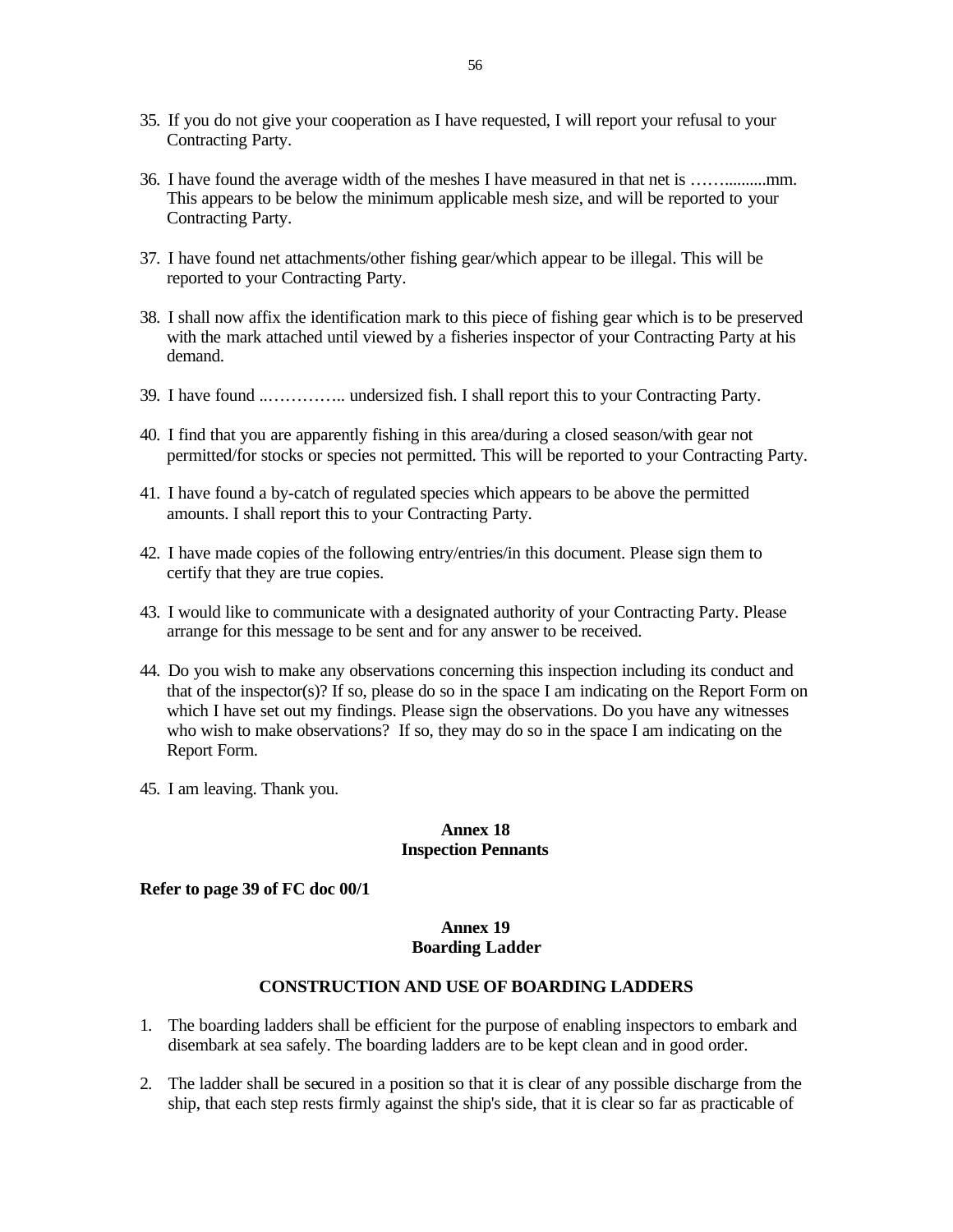the finer lines of the ship and that the inspector can gain safe and convenient access to the ship.

- 3. The steps of the boarding ladder shall be:
	- (a) of hardwood or other material of equivalent properties, made in one piece free of knots, having an efficient non-slip surface; the four lowest steps may be made of rubber of sufficient strength and stiffness or of other suitable material of equivalent characteristics;
	- (b) not less than 480 mm long, 115 mm wide, and 25mm in depth, excluding any non-slip device; and
	- (c) equally spaced not less than 300 mm nor more than 380 mm apart and may be secured in a manner that they will remain horizontal.
- 4. No boarding ladder shall have more than two replacement steps which are secured in position by a method different from that used in the original construction of the ladder and any steps so secured shall be replaced, as soon as reasonably practicable, by steps secured in position by the method used in the original construction of the ladder.
- 5. The side ropes of the ladder shall consist of two uncovered manila or equivalent ropes not less than 60 mm in circumference on each side; each rope shall be continuous with no joints below the top step; two man ropes properly secured to the ship and not less than 65 mm in circumference and a safety line shall be kept at hand ready for use if required.
- 6. Battens made of hardwood, or other material of equivalent properties, in one piece and not less than 1.80 m long, shall be provided at such intervals as will prevent the boarding ladder from twisting. The lowest batten shall be on the fifth step from the bottom of the ladder and the interval between any batten and the next shall not exceed 9 steps.
- 7. Means shall be provided to ensure safe and convenient passage onto or into and off the ship between the head of the pilot ladder or of any accommodation ladder or other appliance provided. Where such passage is by means of a gateway in the rails or bulwark, adequate handholds shall be provided. Where such passage is by means of a bulwark ladder, such ladder shall be securely attached to the bulwark rail or platform and two handhold stanchions shall be fitted at the point of boarding or leaving the ship not less than 0.70 m nor more than 0.80 m apart. Each stanchion shall be rigidly secured to the ships's structure at or near its base and also at a higher point, shall be not less than 40 mm in diameter and shall extend not less than 1.20 m above the stop of the bulwark.
- 8. Lighting shall be provided at night such that both the boarding ladder overside and also the position where the inspector boards the ship shall be adequately lit. A lifebuoy equipped with a self-igniting light shall be kept at hand ready for use. A heaving line shall be kept at hand ready for use if required.
- 10. Means shall be provided to enable the boarding ladder to be used on either side of the ship.
- 11. The rigging of the ladder and the embarkation and disembarkation of an inspector shall be supervised by a responsible officer of the ship.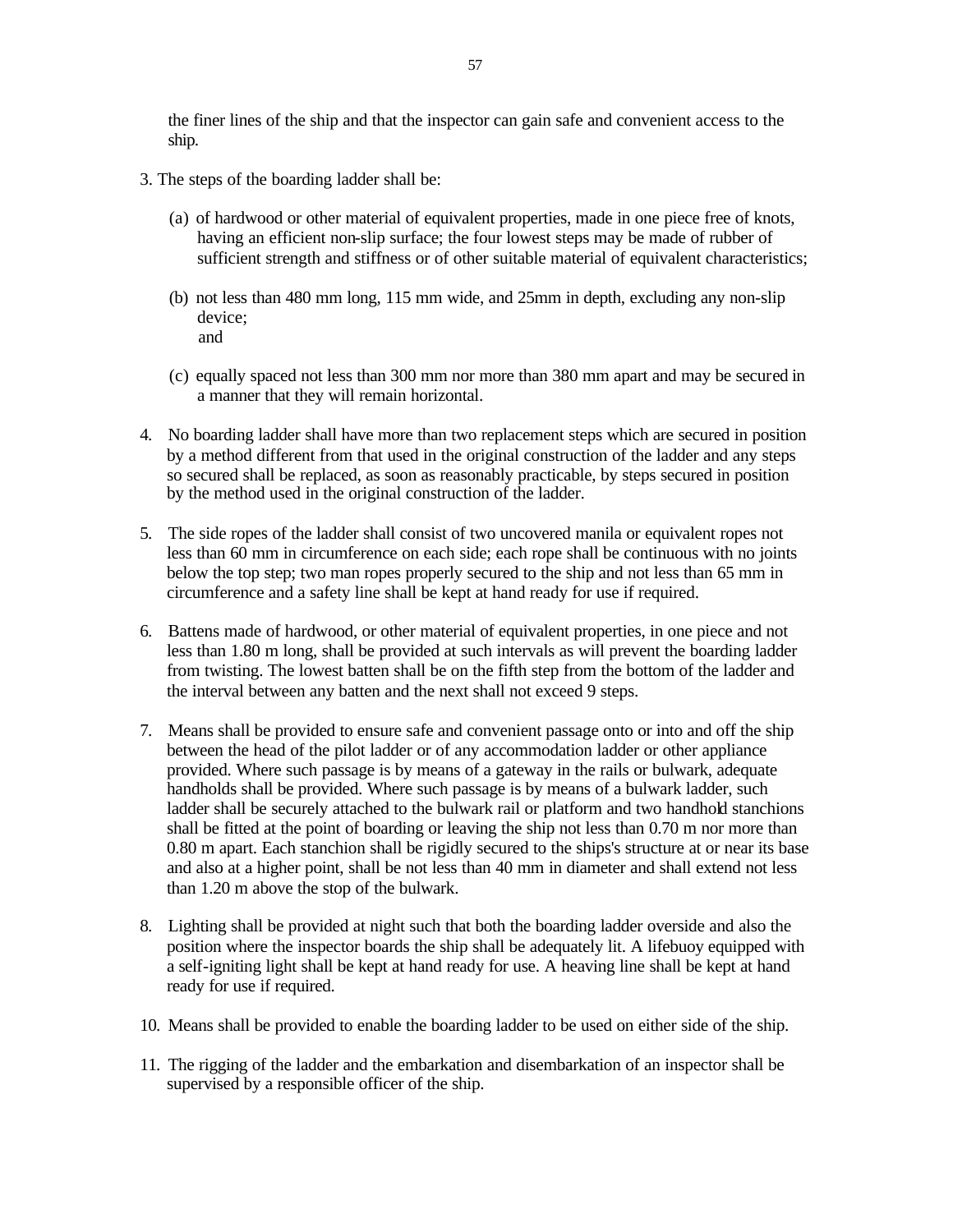12. Where on any ship constructional features such as rubbing bands would prevent the implementation of any of these provisions, specia l arrangements shall be made to the satisfaction of the Commission to ensure that persons are able to embark and disembark safely.

## **Annex 20 Boarding from Helicopter**

## **HELICOPTER HOIST PROCEDURE**

- 1. The captain of the helicopter shall be in charge of and shall ensure the safety of personnel who are being transferred between a vessel and the helicopter during the entire time such personnel are attached to the helicopter via the hoist cable and the lifting device.
- 2. The master of the vessel shall follow the procedures described below to assist the helicopter:

(i) Attempt to communicate by radio in a common language;

(ii) Alter course and speed if requested and if free to do so;

(iii) Maintain a steady course and speed throughout the transfer operation unless the safety of the vessel is in jeopardy;

(iv) Provide a visual indication of relative wind by means of a pennant or other suitable device;

(v) Clear the transfer area of objects which could be blown loose;

(vi) Shall not make radio transmission on standing wire antennae (high frequency) in the immediate vicinity of the transfer area during the transfer. If such transmissions become necessary, the helicopter shall be advised in order that the transfer could be delayed; if a guide line is lowered first, crew members should be available to man this line to assist in the transfer of the inspection party. The inspection party, other lines and wires should not be touched by the crew of the vessel until the inspection party has grounded those lines and wires on the vessel;

vii) Take appropriate measures to ensure to the extent practicable that none of the lines or fittings lowered from the helicopter are attached to or permitted to foul in the vessel.

- 3. The helicopter displaying its inspection pennant shall communic ate to the vessel the intention to conduct a boarding:
	- (i) by radio communications on 2182 KHZ, VHF-FM Channel 16 or other agreed frequencies;
	- (ii) by visual or aural indication of an appropriate signal extracted from the International Code of Signals as shown in paragraph 7;
	- (iii) by hovering over or near the intended boarding position in conjunction with hand signals, adopted from the International Code of Signals, as indicated in paragraph 4.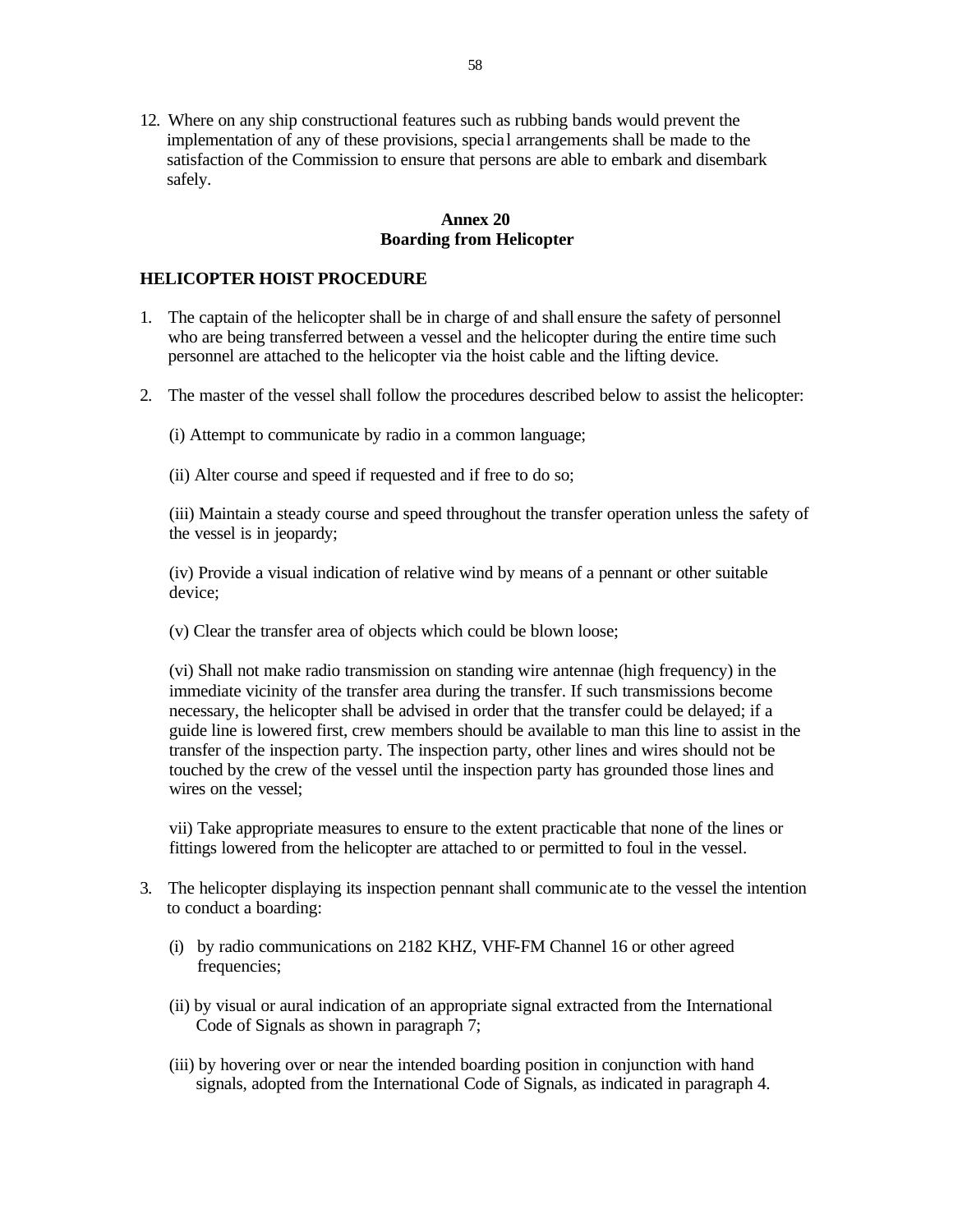|                 | 4. (i) Signal: | Pointing movement by arm or hand                                  |                                                                                                                  |  |
|-----------------|----------------|-------------------------------------------------------------------|------------------------------------------------------------------------------------------------------------------|--|
|                 | Used by:       | Meaning:                                                          |                                                                                                                  |  |
|                 | Helicopter     | Wish to conduct transfer or boarding in the<br>indicated location |                                                                                                                  |  |
| (ii)<br>Signal: |                | Vertical motion with arm or flag, or "Thumbs-Up"<br>indication    |                                                                                                                  |  |
|                 | Used by:       | Situation:                                                        | Meaning:                                                                                                         |  |
|                 | Either         | Before transfer                                                   | Ready to conduct transfer;                                                                                       |  |
|                 | Vessel         | Before transfer                                                   | Desire transfer from this position;                                                                              |  |
|                 | Helicopter     | After dropping<br>the guide line                                  | Take up the slack on the<br>guide line;                                                                          |  |
|                 |                | After taking up<br>the slack on the guide<br>line                 | Pull in gently on the guide<br>line;                                                                             |  |
|                 | Either         | At any time                                                       | Affirmative response.                                                                                            |  |
| (iii)           | Signal:        | Down" indication                                                  | Horizontal motion with arm or flag, or "Thumbs-                                                                  |  |
|                 | Used by:       | Situation:                                                        | Meaning:                                                                                                         |  |
|                 | Vessel         | Before transfer                                                   | Transfer not recommended from<br>this position-recommend<br>alternative (and point towards desired<br>position); |  |
|                 | Either         | Before transfer                                                   | Not ready to conduct transfer;                                                                                   |  |
|                 | Vessel         | During transfer                                                   | Request you stop the transfer;                                                                                   |  |
|                 | Helicopter     | After dropping the<br>guide line                                  | Ease the tension on the<br>guide line;                                                                           |  |
|                 |                | After easing the<br>tension on the guide<br>line                  | Release the guide line;                                                                                          |  |
|                 | Either         | At any time                                                       | Negative response.                                                                                               |  |

5. A visual display of the symbol YU by the helicopter or the radio transmission of YANKEE UNIFORM to the fishing vessel indicates the signals in paragraph 7 are to be used for inspection communications.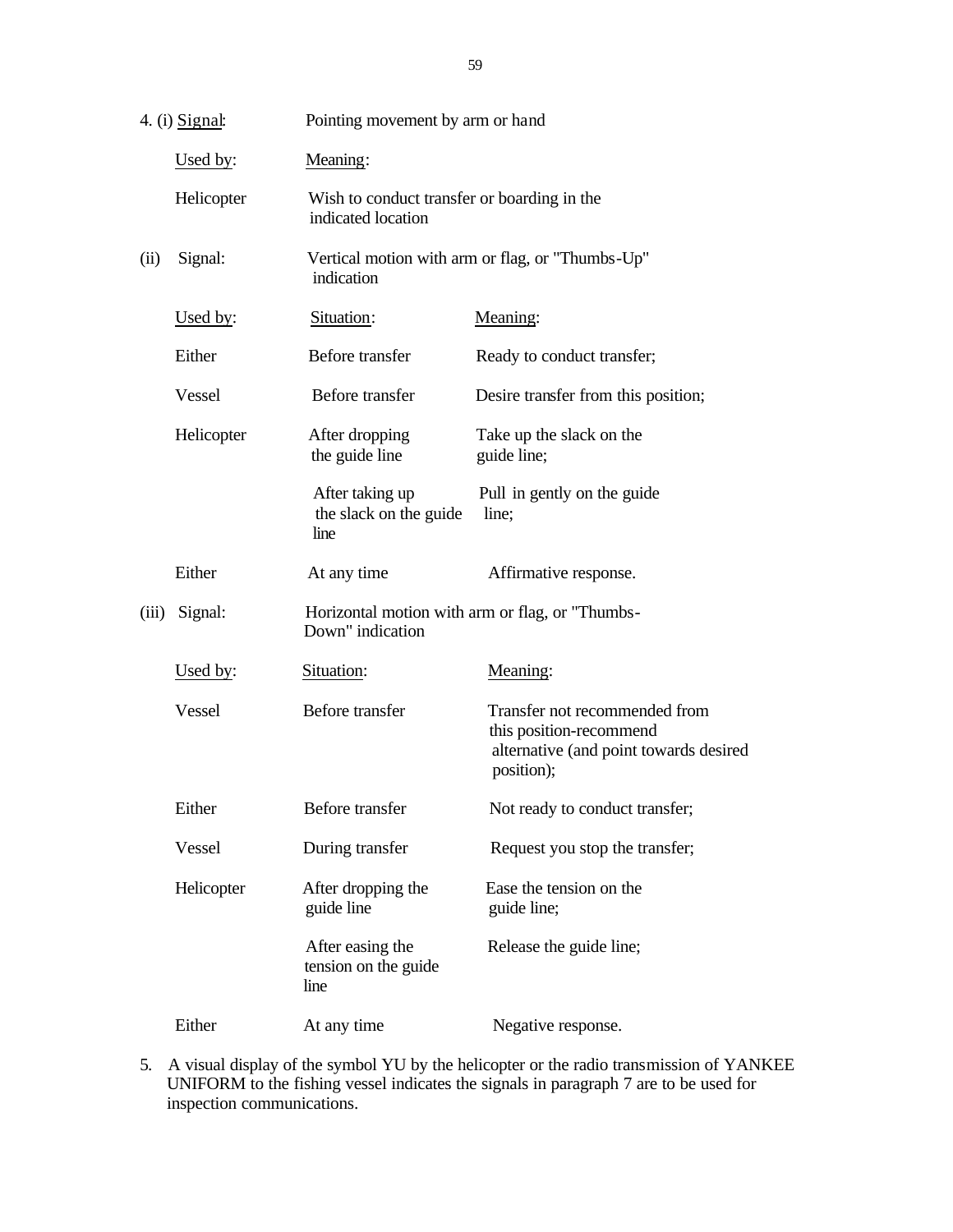- 6. The following situations are representative of conditions under which a personnel helicopter hoist transfer shall NOT be attempted:
	- (i) In the opinion of the captain of the helicopter or the master of the vessel, there is inadequate clear space for a transfer or there are too many obstructions;
	- (ii) There is significant vessel motion such that, in the opinion of the captain of the helicopter or the master of the vessel, a hazard exists ;
	- (iii) The helicopter cannot position itself with an acceptable relative wind; and
	- (iv) Other hazards exist which prejudice the safety of the helicopter or the vessel or of personnel being transferred.

| 7. | <b>IMO</b> Signal | <b>IMO</b> Meaning                                                            | Remarks                                                                                                                                      |
|----|-------------------|-------------------------------------------------------------------------------|----------------------------------------------------------------------------------------------------------------------------------------------|
|    | SQ <sub>3</sub>   | You should stop, or heave<br>to, I am going to board you                      | The display of inspection pennant<br>indicates the presence of an<br>authorized inspection team in the<br>helicopter                         |
|    | <b>MG</b>         | You should steer course                                                       | Course is true.                                                                                                                              |
|    | IK-RQ             | Request you proceed at<br>Knots                                               |                                                                                                                                              |
|    | AZ                | I cannot alight but I can<br>lift crew                                        | Indication of intentions to<br>conduct helicopter hoist transfer<br>(used with BB signal)                                                    |
|    | BB1-RQ            | May I alight on your deck; )<br>are you ready to receive<br>me forward?.      | Used in conjunction with signal<br>AZ to indicated helicopter will<br>not alight but will conduct a<br>hoist transfer in the area indicated. |
|    | BB2-RQ            | May I alight on your deck;<br>area are you ready to receive)<br>me amidships? |                                                                                                                                              |
|    | BB3-RQ            | May I alight on your deck;<br>are you ready to receive me)<br>$aff?$ )        |                                                                                                                                              |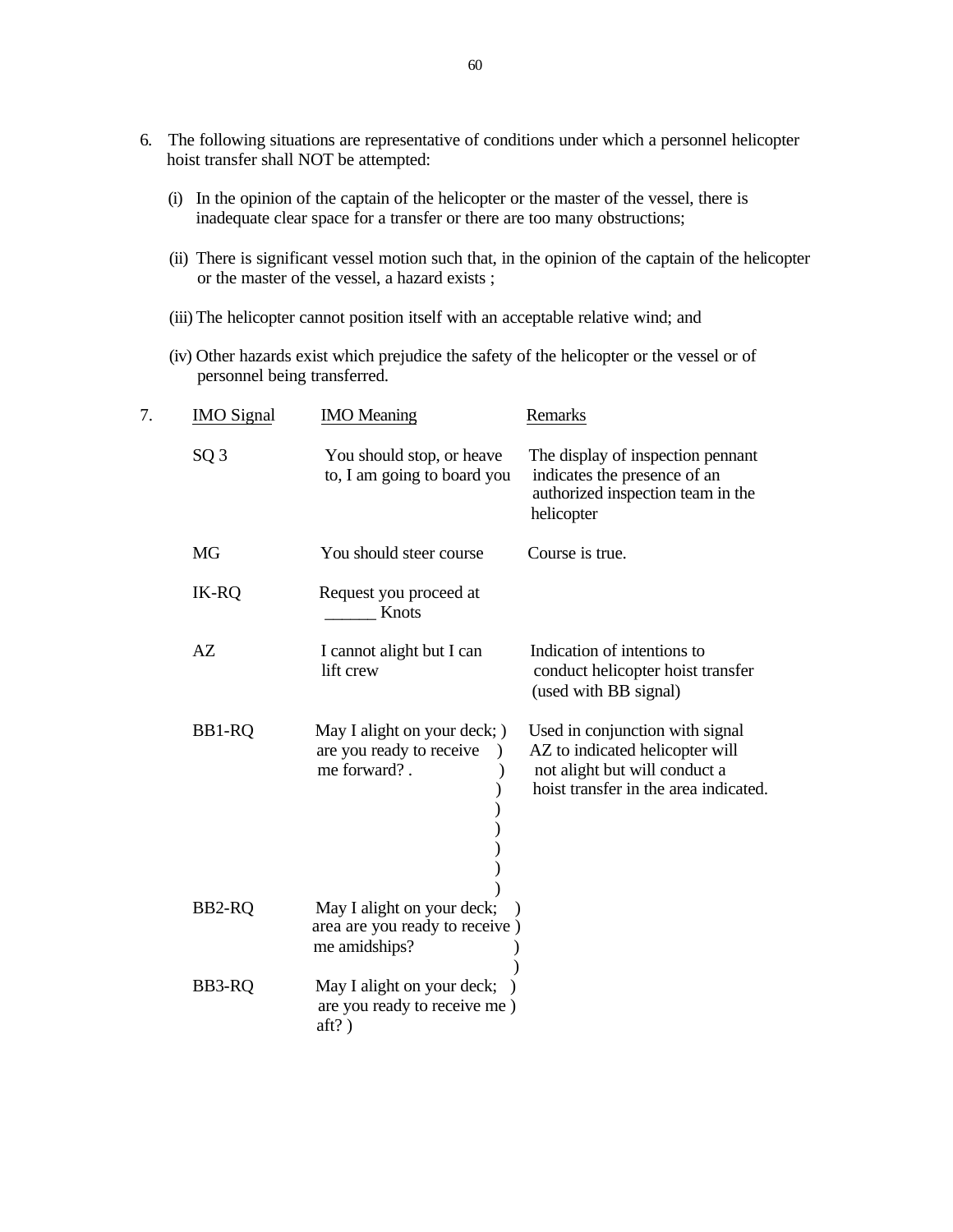| K           | I wish to communicate with you<br>by<br>(extracts from IMO Table 1)<br>6International Code Flags<br>8Radiotelephony 2182 KHZ<br>9 VHF Radiotelephony Channel 16 |                                                     |
|-------------|-----------------------------------------------------------------------------------------------------------------------------------------------------------------|-----------------------------------------------------|
| YX          | I wish to communicate by radio-<br>telephony on frequency indicated                                                                                             |                                                     |
| C           | YES (affirmative)                                                                                                                                               |                                                     |
| $\mathbf N$ | NO (negative)                                                                                                                                                   | November Oscar<br>by voice or radio<br>transmission |
| YU          | I am going to communicate<br>with your station by means<br>of the International Code<br>of Signals                                                              |                                                     |
| ВT          | Helicopter is coming to you<br>now (or at time indicated).                                                                                                      |                                                     |

# **Annex 21 NAFO Inspection Seal**

# **NAFO INSPECTION SEAL**

The NAFO Inspection Seal shall be as follows:

| Name:                                                       | <b>LOB TAG</b>                              |
|-------------------------------------------------------------|---------------------------------------------|
| Mark:                                                       | "NAFO Inspection No. of six digits"         |
| Material:                                                   | polyethylene recyclable                     |
| Color:                                                      | orange                                      |
| Melt index:                                                 | $6.70 \pm .60$ (by international standard)  |
| Density:                                                    | .953 $\pm$ .003 (by international standard) |
| Breaking point (load): min. 45 kg $(t^{\circ} 20^{\circ}C)$ |                                             |
| Length:                                                     | $28 \text{ cm}$                             |
| Width:                                                      | $1.3 \text{ cm}$                            |

A sketch of the NAFO Inspection Seal:

## **Refer to page 52 of NAFO FC Doc. 00/1**

## **Annex 22 Port Inspection Report**

# **Refer to page 21 of the supplement to FC Doc. 00/1**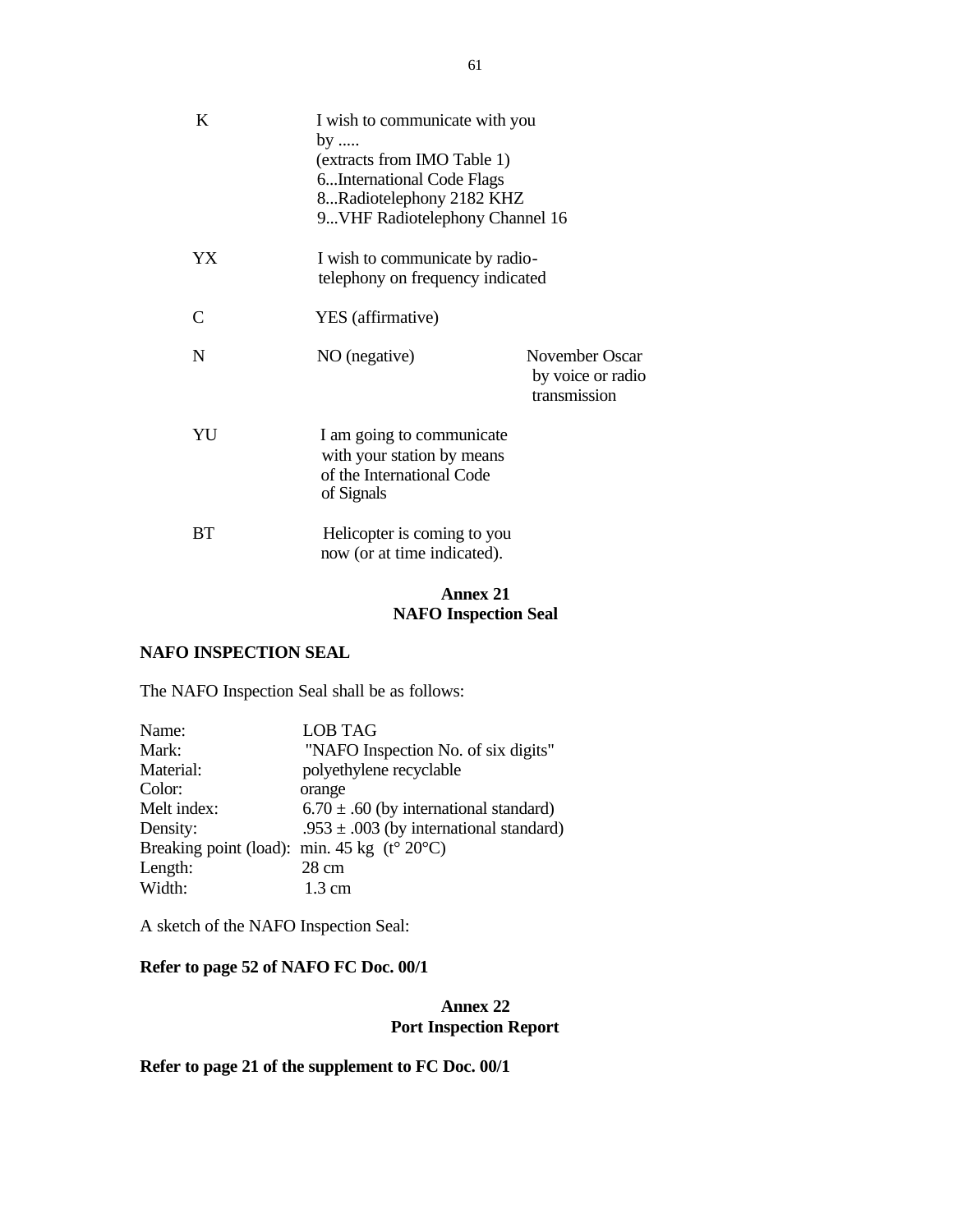# **Attachments**

STACTIC forms

Refer to page 79 ff in FC 00/1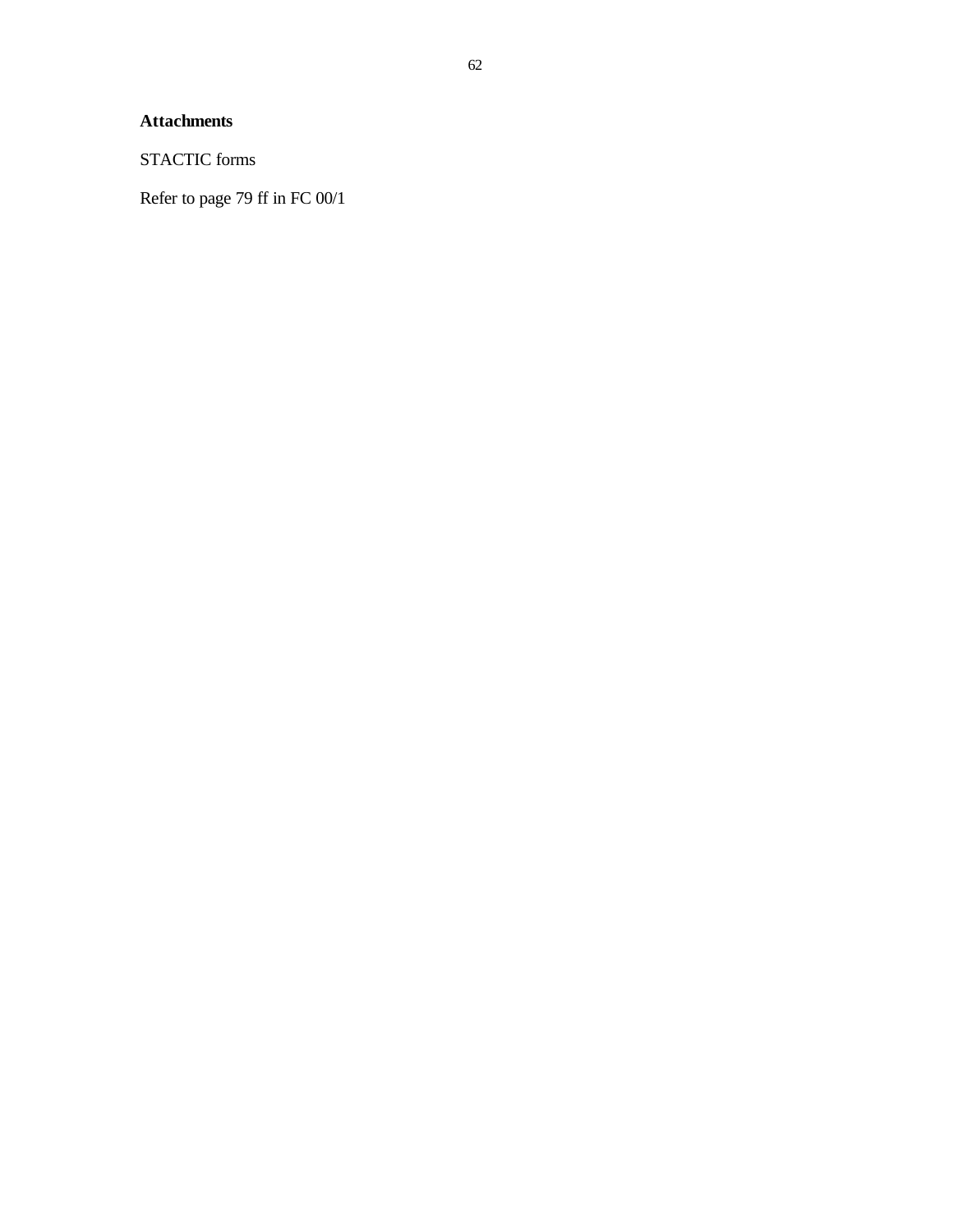## **Annex 3. Items Requiring Further Consideration by the Drafting Group**

- Should observer related duties of the master be consolidated in the article relating to obligations of the master?

- Should provisions relating to the markings of helicopters conducting inspections be moved to an annex?

- Ref: article 13(5): The predecessor provision referred to obligations in Part I. Review is needed to ensure that a reference to Chapter I fully captures the substance of Part I.

- The drafting group did not have time to complete a detailed examination of the annexes. On a very quick review, the drafting group suggested the following items for its future consideration:

- Annex 2: streamline headings
- Annex 3: include a diagram of the new gauge for skate mesh
- Annex 6: new, return some provisions to the body of the measures
- Annex 7: new, return some provisions to the body of the measures
- Annex 8: delete otter trawl portions
- Annex 11: revise in light of VMS related changes made to related article
- Annex 15: delete descriptions of reports

- Annex 16: revise either to delete repetition of measures in the inspection form or, if the inclusion of measures in the form is a useful reference tool for inspectors, ensure that the repetition of measures is complete

- Annex 17: delete
- Annex 19: conduct technical review and delete as possible
- Annex 20: conduct user review and delete as possible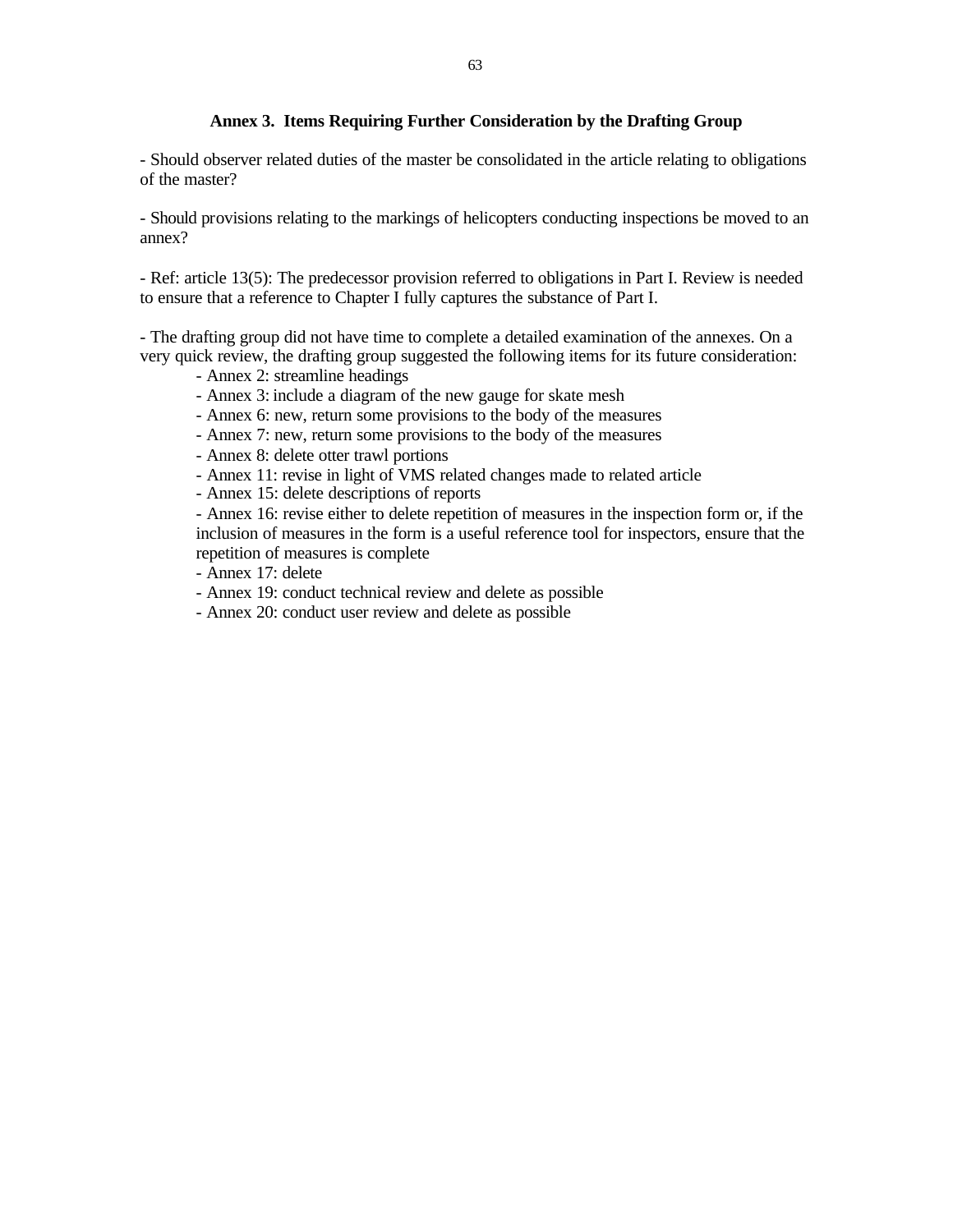## **Annex 4. Items Requiring Guidance from STACTIC**

- Some provisions are written with reference to vessels (eg: vessels shall not) while others are written with reference to Contracting Parties (eg: Contracting parties shall ensure that vessels shall not). Further consideration is needed as to whether a more uniform drafting style in which all but the measures solely the responsibility of the Contracting Party are written with reference to vessels would be appropriate.

- The Conservation and Enforcement Measures contain some text which is more in the nature of a political statement than an operational requirement. Possible examples of these statements are the language that appears in I.F (Other Measures – No Directed Fishery for Cod in Div. 3L in the Regulatory Area), I.I (Other Measures – No Directed Fishery for Witch in Division 3L in the Regulatory Area) and the chapeau of Part VI (Program for Observers and Satellite Tracking). In keeping with their purpose, the Conservation and Enforcement Measures should not contain statements that lack an operational objective; rather, such declarations are better placed in the report of the Fisheries Commission. The Drafting Group has attempted to include only the operational language in the redrafted Conservation and Enforcement Measures. (Note that there was a difference, not fully reflected in the redrafted measures, in views of members of the drafting group as to which components of the chapeau of Part VI were substantive and which were purely political in nature.)

- The Conservation and Enforcement Measures contain a number of time-limited provisions. Those provisions which are intended to expire after a given deadline (eg: quotas) should be grouped in one section, such as the quota table. Those provisions which are time-limited but, as demonstrated by their repeated renewal by the Fisheries Commission, are more permanent in nature, should cease to have specific expiry dates. Examples of the latter type of measure are provisions on shrimp gear.

- Ref: article 2: The drafting group discussed insertion of a definition of "infringement" and considered but did not reach consensus on the following language.
	- "infringement" means any activity or omission of a fishing vessel which gives clear grounds for suspecting that a violation of applicable provisions of the Conservation and Enforcement Measures has occurred and which will be noted in an inspection report in accordance with the Scheme.

Among issues discussed were:

-- whether an infringement which is not documented by an inspector but rather appears elsewhere, eg: in a surveillance report or an observer report, can be termed an infringement;

-- whether an infringement documented by an inspector but not yet acted upon by a flag state can be an infringement or would better be termed an "apparent infringement"; and -- whether "clear grounds" is the appropriate standard.

In the interest of clarity, the drafting group has replaced "apparent infringement" with "infringement" in the redrafted text. Depending on the outcome of discussions on this issue, it may need to be reconsidered.

- Ref: article 2: The Drafting Group queried whether additional definitions might improve the Conservation and Enforcement Measures. In particular, consideration might be given to definitions for "inspection vessel", "commercial fishing" and "directed fishery" (see note on article 9).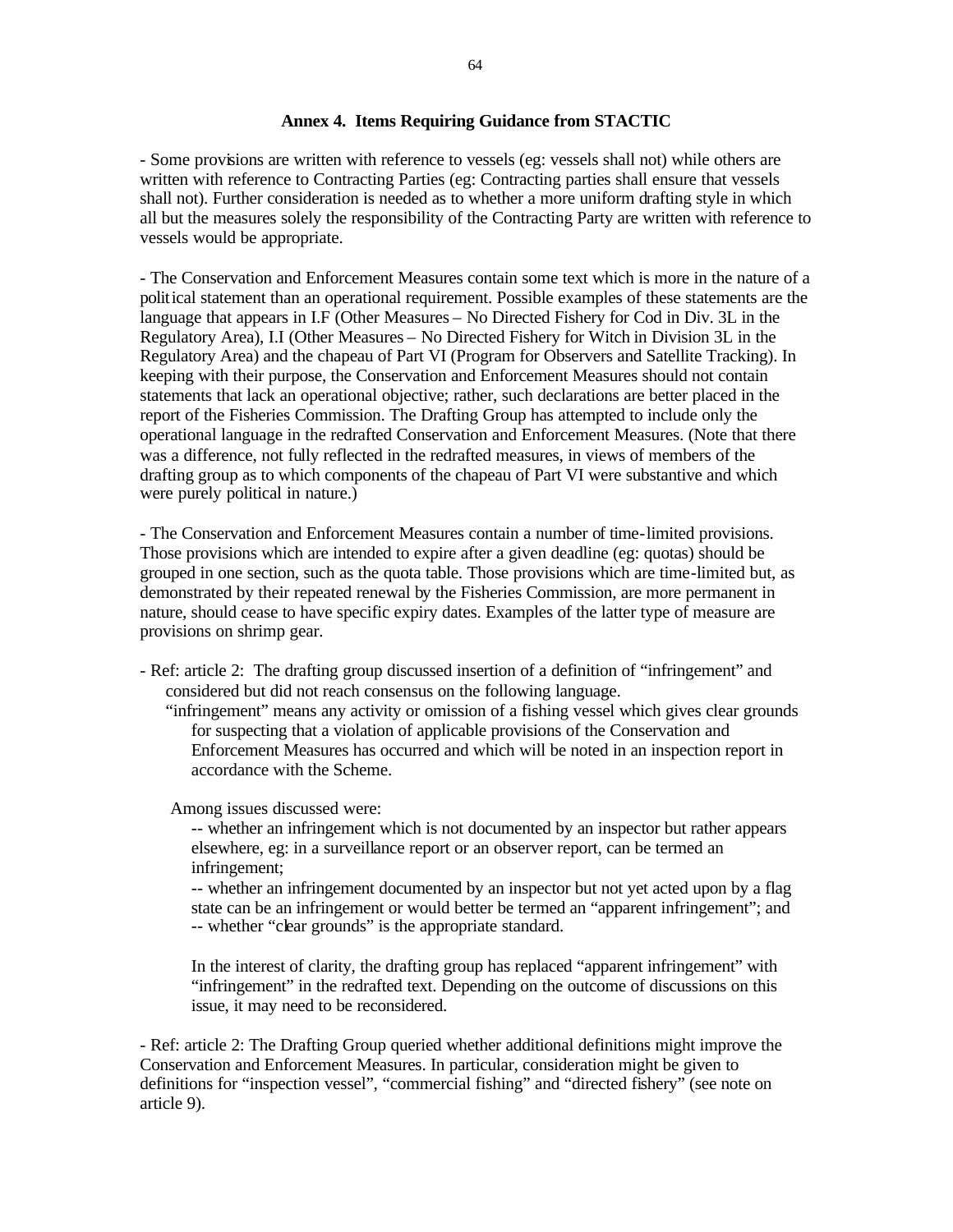- Ref: article 6(3): This provision could be moved to a footnote in the quota table.

- Ref: article 7: These closed fisheries could alternately be listed in the quota table.

- Ref: article 9: Note that there is a STACTIC proposal pending which, if adopted, will revise this article substantially. Note also that the definition of directed fishery contained in the STACTIC proposal could be placed in the general definition section or in this article. Note also that there is a link between article 9 and article 3 and that terminology (eg: "close", "ban on fishing") used in the two articles should be clarified and made consistent.

- Ref: article 10(5): This provision was identified as redundant by STACTIC and should be deleted. Note also that this article is the only one to use the phrase "fishing primarily"; a reference to a directed fishery would be more appropriate if the article is retained.

- Ref: article 12: Note that the restrictions could alternately be placed in the sections dealing with 3L and 3M shrimp. However, the insertion of an article on area and time closures provides a useful place for any future provisions of this nature. With respect to article  $12(2)$ , it would be useful to create a diagram of the referenced area and insert it as figure 3.

- Ref: article 14(3): As the Secretariat has calculated the number of shrimp fishing days available to each Contracting Party in accordance with article 14 and included it in the quota table, this provision could be deleted.

- Ref: article 15(5): The phrase "and the method by which any modification of engine power has been carried out and clearly explained" would not seem to be necessary and should be deleted.

- Ref: article 19(3): Consideration should be given to altering the requirement to retain records on board to "for a period of at least twelve months".

- Ref: articles 20(4) and (5): These articles refer to reports which are not generally made or which would be better carried out under the auspices of the Scientific Council. The provisions should be deleted or replaced with more appropriate equivalents.

- Ref: article 21: If and when NAFO's VMS supports it, these requirements would be better included in the VMS portion of the measures.

- Ref: articles 27, 35 and 36: Consideration should be given to combining the procedures to be followed concerning action taken on infringements found in inspection reports and information supplied in surveillance reports in the same article.

- Ref: articles 28(5) and (6): The predecessor provisions for these articles provided a list of tasks which inspectors could perform notwithstanding an objection to quota made by a Contracting Party pursuant to article XII of the NAFO Convention. The redraft of the measures omits these specified powers in favour of a generalized provision. Some members of the Drafting Group believed that retention of these specified powers was desirable. In 28(5) the Drafting Group also retained, essentially unchanged, the wording from the original provision. However, clarification of this wording would be useful.

- Ref: article 29(e): The provision regarding pennant flying by pair trawlers is obsolete and should be deleted.